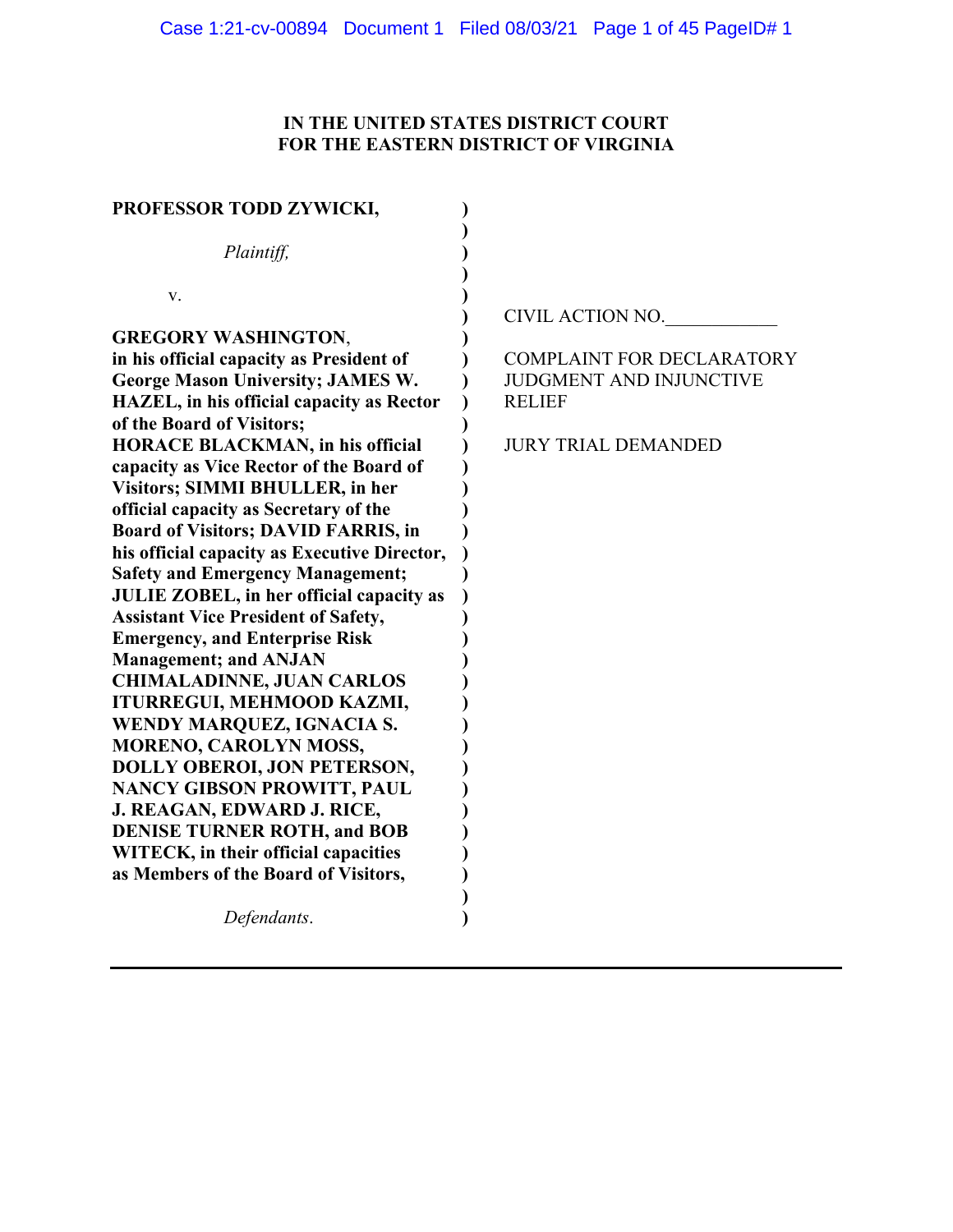# Case 1:21-cv-00894 Document 1 Filed 08/03/21 Page 2 of 45 PageID# 2

 Plaintiff Todd Zywicki, by and through his attorneys at the New Civil Liberties Alliance, hereby complains and alleges the following:

# **INTRODUCTORY STATEMENT**

a. By the spring of 2020, the novel coronavirus SARS-CoV-2, which can cause the disease COVID-19, had spread across the globe. Since then, and because of the federal government's "Operation Warp Speed," three separate coronavirus vaccines have been developed and approved more swiftly than any other vaccine in our nation's history. The Food and Drug Administration ("FDA") issued an Emergency Use Authorization ("EUA") for the Pfizer-BioNTech COVID-19 Vaccine ("Pfizer Vaccine") on December 11, 2020.<sup>1</sup> Just one week later, FDA issued a second EUA for the Moderna COVID-19 Vaccine ("Moderna Vaccine").<sup>2</sup> FDA issued its most recent EUA for the Johnson & Johnson COVID-19 Vaccine ("Janssen Vaccine") on February 27, 2021 (the only EUA for a single-shot vaccine).<sup>3</sup>

b. The EUA statute, 21 U.S.C. § 360bbb-3, explicitly states that anyone to whom the product is administered must be informed of the option to accept or to refuse it, as well as the alternatives to the product and the risks and benefits of receiving it.

c. On June 28, 2021, George Mason University ("GMU") announced a reopening policy (the "Policy") related to COVID-19 for the Fall 2021 semester. The Policy requires all unvaccinated faculty and staff members, including those who can demonstrate natural immunity from a prior COVID-19 infection, to wear masks on campus, physically distance, and undergo

<sup>1</sup> *Pfizer-BioNtech Vaccine FAQ*, FDA, bit.ly/3i4Yb4e (last visited July 28, 2021).

<sup>2</sup>  *Moderna, About Our Vaccine*, bit.ly/2Vl4lUF (last visited July 28, 2021).

<sup>3</sup> *EUA for Third COVID-19 Vaccine*, FDA, bit.ly/3xc4ebk (last visited July 28, 2021).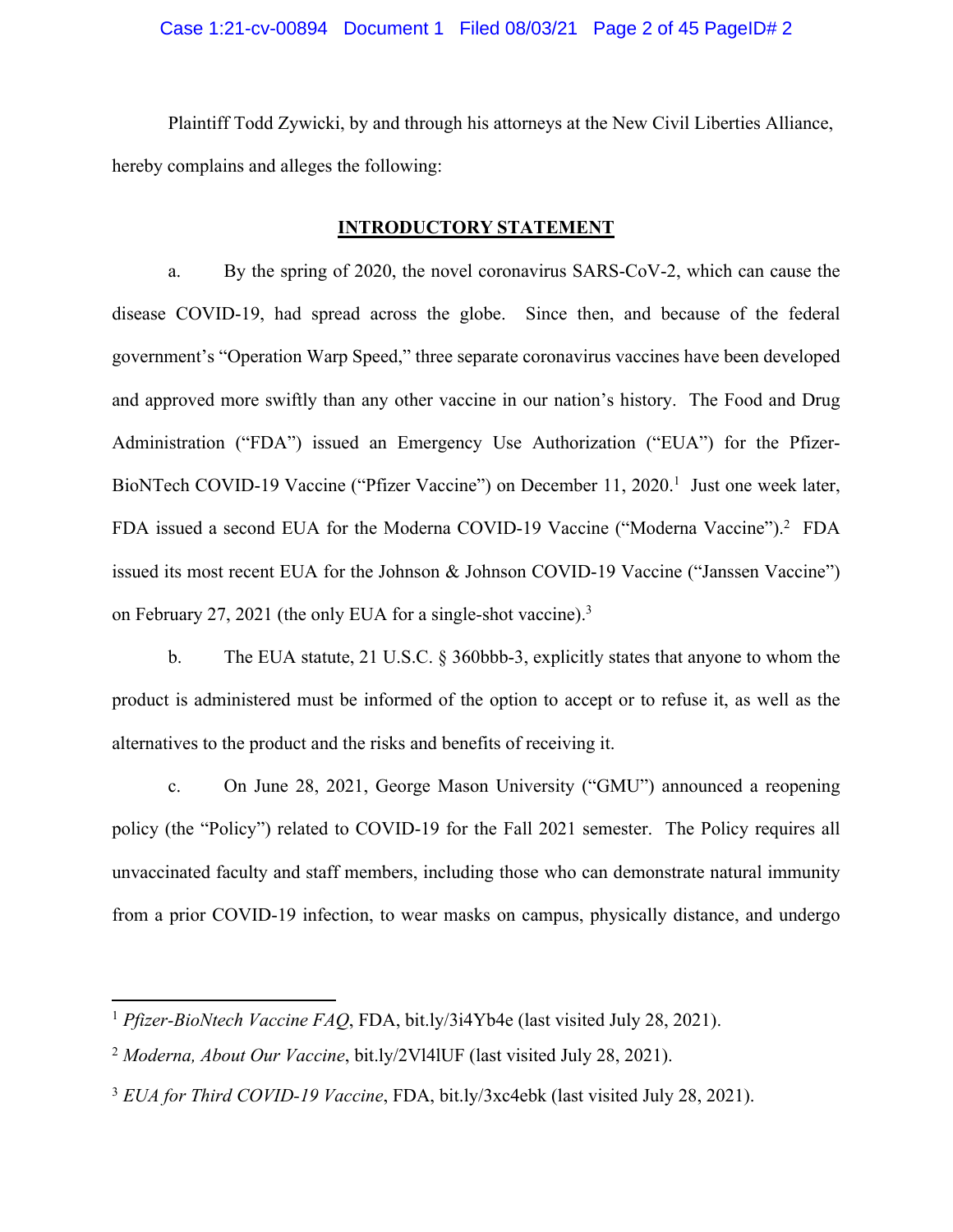# Case 1:21-cv-00894 Document 1 Filed 08/03/21 Page 3 of 45 PageID# 3

frequent COVID-19 testing. Additionally, the Policy strips unvaccinated employees of their eligibility for future merit-based pay increases because they cannot upload proof of vaccination. On July 22, GMU emailed students and employees about the policy and threatened disciplinary action—including termination of employment—against those who do not comply. This threat was reiterated on the university's website and in an August 2, 2021 email sent to Professor Zywicki.

d. Professor Todd Zywicki has already contracted and fully recovered from COVID-19. As a result, he has acquired robust natural immunity, confirmed unequivocally by multiple positive SARS-CoV-2 antibody tests conducted over the past year. Professor Zywicki's immunologist, Dr. Hooman Noorchashm, has advised him that, based on his immunity status and personal medical history, it is *medically unnecessary* to undergo a vaccination procedure at this point (which fact also renders the procedure and any attendant risks medically unethical).

e. Yet, if Professor Zywicki follows his doctor's advice and elects not to take the vaccine, that will diminish his efficacy in performing his professional responsibilities by hamstringing him in various ways, such as requiring him to wear a mask that has no public health value given his naturally acquired immunity. He will also face adverse disciplinary consequences. In short, the Policy is unmistakably coercive and cannot reasonably be considered anything other than an unlawful mandate. And even if the Policy is not deemed coercive, it still represents an unconstitutional condition being applied to Professor Zywicki's constitutional rights to bodily integrity and informed medical choice, respectively.

f. Given the antibodies generated by his naturally acquired immunity, the Commonwealth of Virginia cannot claim a compelling governmental interest in overriding Professor Zywicki's personal autonomy and constitutional rights by forcing him, in essence, to either be vaccinated or to suffer adverse professional consequences. Natural immunity is at least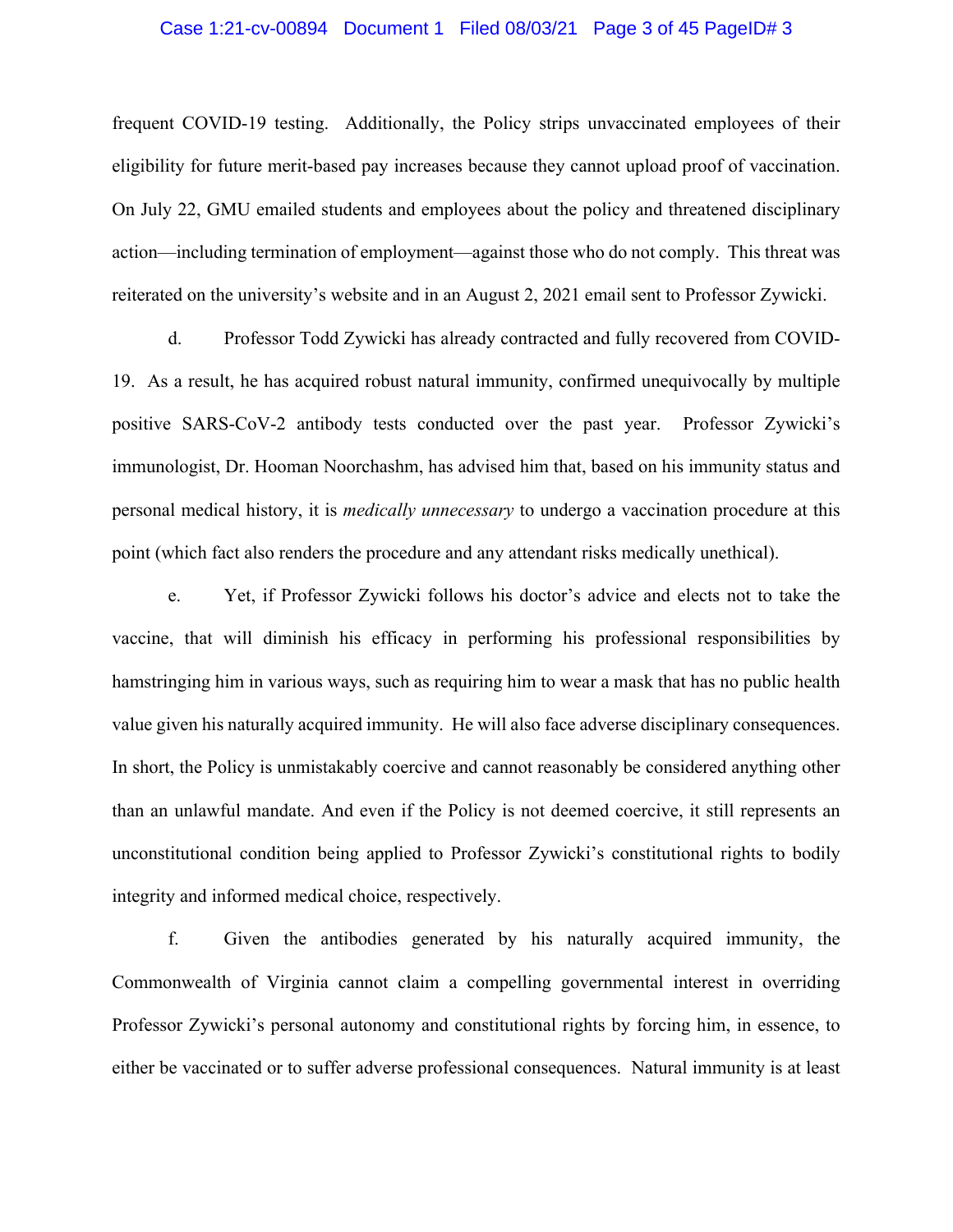# Case 1:21-cv-00894 Document 1 Filed 08/03/21 Page 4 of 45 PageID# 4

as robust and durable as that attained through the most effective vaccines, and is significantly more protective than some of the inferior vaccines that GMU accepts. Very recent studies are also establishing that natural immunity is significantly longer lasting. As a result, GMU's Policy is designed to force its way past informed consent and infringes upon Professor Zywicki's rights under the Ninth and Fourteenth Amendments to the United States Constitution.

g. For similar reasons, the Policy constitutes an unconstitutional condition, because it is poorly calibrated to protect the public health, yet it poses disproportionate risks on some of its targets. That renders the Policy an unlawful condition insufficiently germane to its purported purpose. Furthermore, the disciplinary and other burdens that GMU is using to leverage ostensibly voluntary compliance with its Policy are not proportional to the purported public health aims.

h. Even beyond its constitutional defects, GMU's unlawful Policy is irreconcilable with and frustrates the objectives of the statute governing administration of medical products authorized for emergency use only. Pursuant to the Supremacy Clause of the United States Constitution, federal law overrides conflicting state law and action by agents of the Commonwealth. Accordingly, the Policy is preempted by the EUA statute and must be enjoined.

i. In a highly publicized opinion recently made public, the U.S. Department of Justice's Office of Legal Counsel ("OLC") argues that public and private entities can lawfully mandate that their employees receive one of the vaccines.<sup>4</sup> The opinion is silent on preemption, however, and thus cannot be read to prevent the EUA statute from having its ordinary preemptive effect, and this is especially true where OLC was assigned no role by Congress to administer the EUA statute. The OLC Opinion, as explained in detail in Count III below, is also deeply flawed on multiple additional legal grounds.

<sup>&</sup>lt;sup>4</sup> CNN story, https://cnn.it/3iWxH42, last visited (July 29, 2021).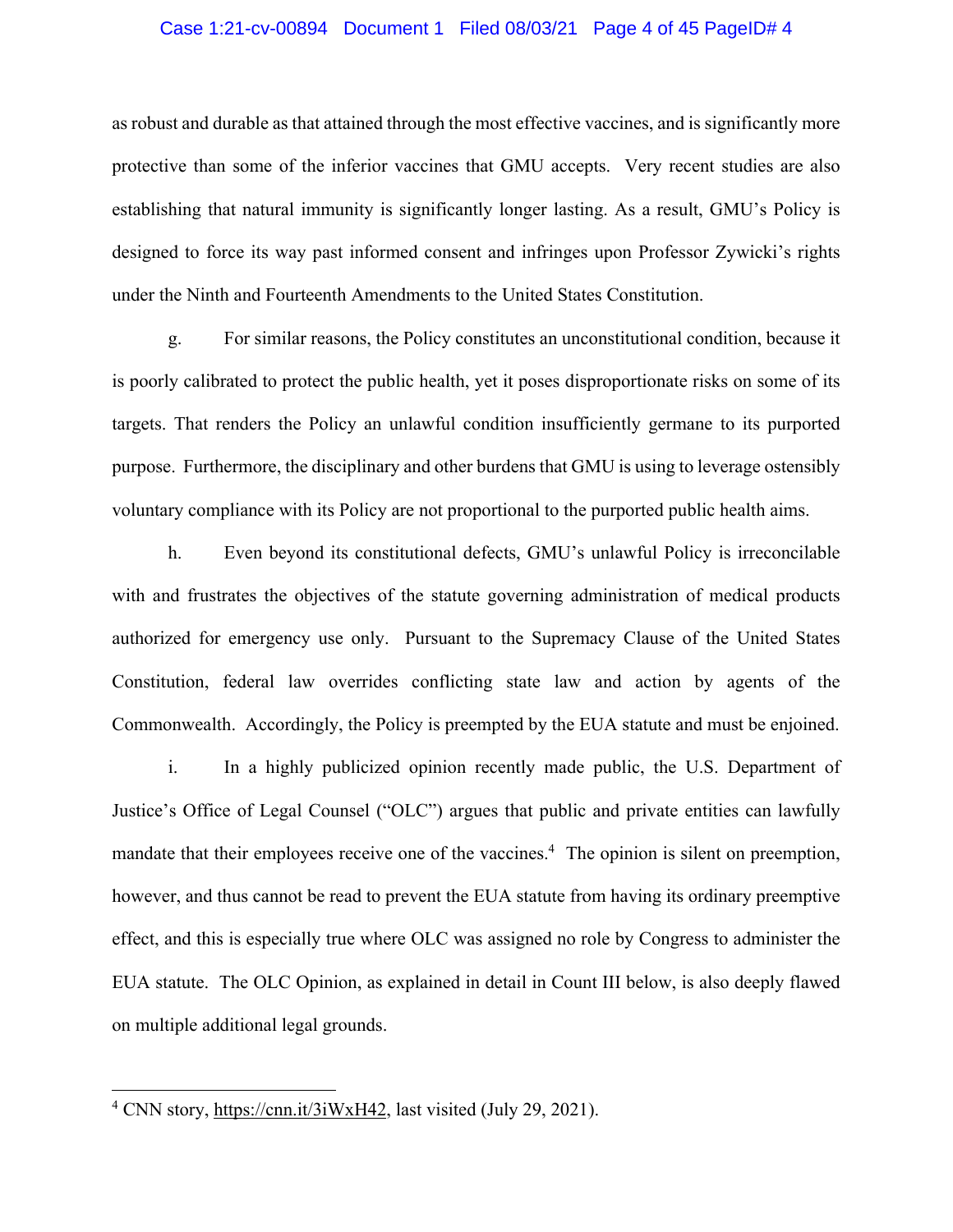# Case 1:21-cv-00894 Document 1 Filed 08/03/21 Page 5 of 45 PageID# 5

j. In sum, the Policy violates *both* Professor Zywicki's constitutional *and* federal statutory rights because it undermines his bodily integrity and conditions his ability to perform his job effectively on his willingness to take a vaccine that his doctor has advised could harm him. And forcing him to take this vaccine will provide no discernible, let alone compelling, benefit either to Professor Zywicki or to the GMU community. The unconstitutional conditions doctrine exists precisely to prevent government actors from clothing unconstitutional objectives and policies in the garb of supposed voluntarism when those actors fully intend and expect that the pressure they are exerting will lead to the targets of such disguised regulation succumbing to the government's will. Professor Zywicki invokes this Court's Article III and inherent powers to insulate him from this pressure and to vindicate his constitutional and statutory rights.

#### **PARTIES**

1. Plaintiff Todd Zywicki (55 years old) is a GMU Foundation Professor of Law at the Antonin Scalia Law School, located in Arlington, Virginia. He resides in Falls Church, Virginia.

2. Defendant Gregory Washington is President of GMU, an administrative unit of the Commonwealth of Virginia located in Fairfax, Virginia. He is sued in his official capacity.

3. Defendant James W. Hazel is Rector of the Board of Visitors at GMU. He is sued in his official capacity.

4. Defendant Horace Blackman is Vice Rector of the Board of Visitors at GMU. He is sued in his official capacity.

5. Defendant Simmi Bhuller is Secretary of the Board of Visitors at GMU. She is sued in her official capacity.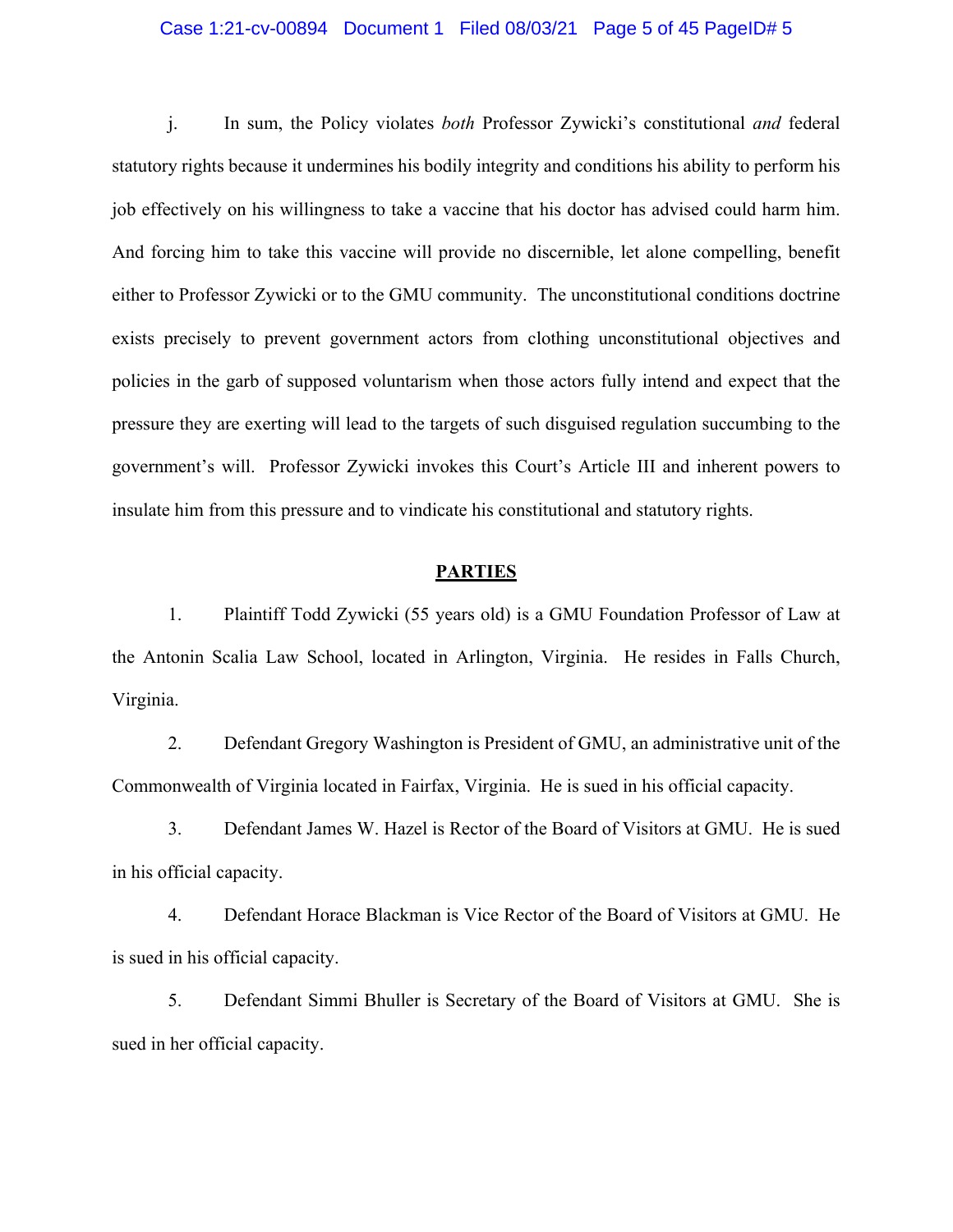# Case 1:21-cv-00894 Document 1 Filed 08/03/21 Page 6 of 45 PageID# 6

6. Defendant David Farris is GMU's Executive Director of Safety and Emergency Management. He is sued in his official capacity.

7. Defendant Julie Zobel is GMU's Assistant Vice President of Safety, Emergency, and Enterprise Risk Management. She is sued in her official capacity.

8. Defendants Anjan Chimaladinne, Juan Carlos Iturregui, Mehmood Kazmi, Wendy Marquez, Ignacia S. Moreno, Carolyn Moss, Dolly Oberoi, Jon Peterson, Nancy Gibson Prowitt, Paul J. Reagan, Edward J. Rice, Denise Turner Roth, and Bob Witeck compromise the remainder of the Board of Visitors. They are sued in their official capacity.

#### **STATUTORY AND NONSTATUTORY JURISDICTION AND VENUE**

9. This Court has jurisdiction over this case pursuant to 28 U.S.C. §§ 1331 and 1343(a)(3)-(4) (equitable relief), and 42 U.S.C. §§ 1983 and 1988, as well as under nonstatutory equitable jurisdiction. That is because the claims here arise under the Constitution and statutes of the United States and because Professor Zywicki seeks prospective redress against state actors in their official capacity to end the deprivation, under state law, of his rights, privileges, and immunities secured by federal law.

10. Venue for this action properly lies in this District pursuant to 28 U.S.C. § 1391 because Professor Zywicki resides in this judicial district and a substantial part of the events, actions, or omissions giving rise to the claim occurred in this judicial district, where GMU is principally located.

11. This Court's equitable powers permit it to issue nonstatutory injunctions to protect Professor Zywicki against wayward state actors engaged in unlawful conduct. *See Trump v. Vance*, 140 S. Ct. 2412, 2428-29 (2020) ("*Ex parte Young*, 209 U.S. 123, 155–156 (1908) (holding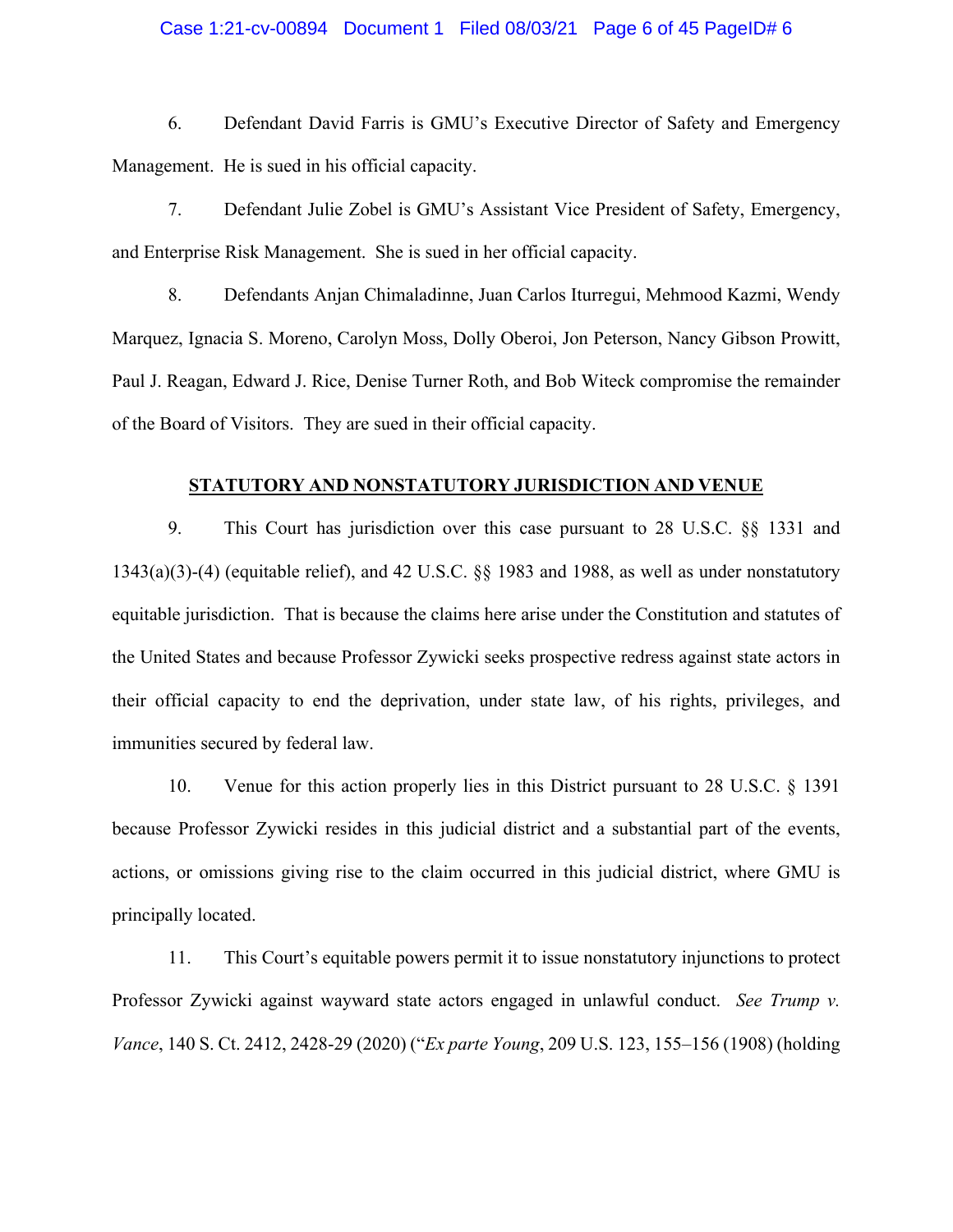# Case 1:21-cv-00894 Document 1 Filed 08/03/21 Page 7 of 45 PageID# 7

that federal courts may enjoin state officials to conform their conduct to federal law).").<sup>5</sup> The only limitation is that a defendant subject to such an injunction must possess a connection to the establishment and enforcement of GMU's vaccine mandate. Each of the defendants in this action have the requisite connection. *See, e.g., Bostic v. Schaefer*, 760 F.3d 352, 371 n.3 (4th Cir. 2014) (Virginia's Registrar of Vital Records could be sued under *Ex parte Young* for unconstitutional actions related to marriage rights because he was charged with ensuring compliance with the Commonwealth's marriage laws). Defendants, respectively, run GMU, administer it, or as to some defendants, personally participated in formulating and issuing the Policy challenged here. *See generally Free Enter. Fund v. PCAOB*, 561 U.S. 477, 491 n.2 (2010) (collecting cases in the vein of *Bell v. Hood*, 327 U.S. 678, 684 (1946) ("[I]t is established practice for this Court to sustain the *jurisdiction* of federal courts to issue injunctions to protect rights safeguarded by the Constitution") (emphasis added)).

12. This Court may also issue declaratory relief pursuant to 28 U.S.C. § 2201. Additionally, "[f]urther necessary or proper relief based on a declaratory judgment may [also] be granted …," including via injunction. *See Powell v. McCormack*, 395 U.S. 486, 499 (1969) ("A declaratory judgment can then be used as a predicate to further relief, including an injunction. 28 U.S.C. § 2202 ….").

<sup>5</sup> *See* Erwin Chemerinsky, FEDERAL JURISDICTION, 8th ed. (2021) (*Ex parte Young* "has been heralded as 'one of the three most important decisions the Supreme Court of the United States has ever handed down.'"), *quoting Allied Artists Pictures Corp. v. Rhodes*, 473 F. Supp. 560, 564 (E.D. Ohio 1979) (citations omitted).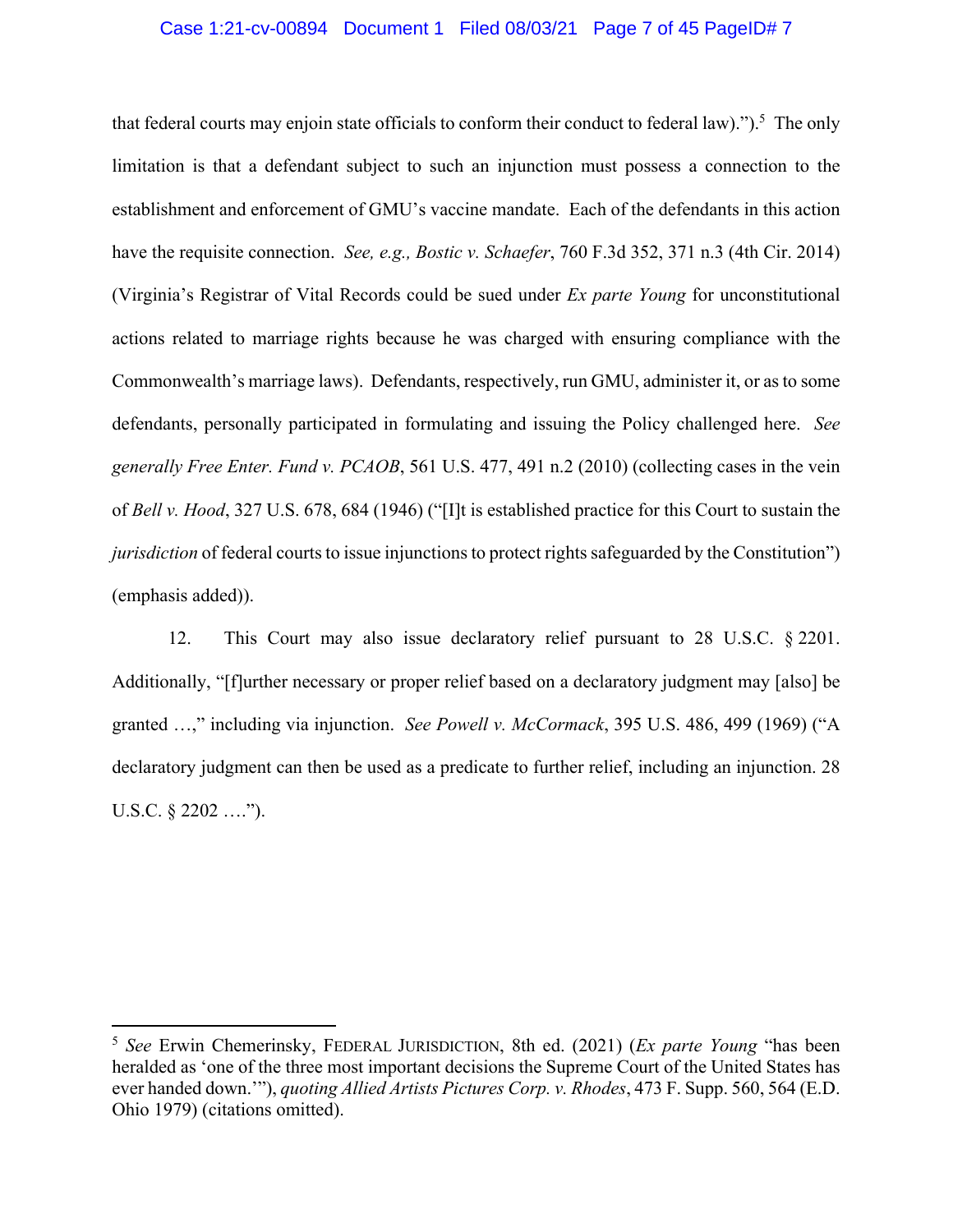# **STATEMENT OF FACTS**

# **I. BACKGROUND PERTAINING TO THE CORONAVIRUS PANDEMIC AND COVID-19 VACCINES**

13. The novel coronavirus SARS-CoV-2, which can cause the disease COVID-19, is a contagious virus spread mainly through person-to-person contact, including through the air.

14. It is well-settled that the coronavirus presents a significant risk primarily to individuals aged 70 or older and those with comorbidities such as obesity and diabetes. Bhattacharya and Kulldorff Joint Decl. ¶¶ 10-14 ("Joint Decl.") (Attachment A). *See* Smiriti Mallapaty, *The Coronavirus Is Most Deadly If You Are Older and Male*, NATURE (Aug. 28, 2020) (individuals under 50 face a negligible threat of a severe medical outcome from a coronavirus infection, akin to the types of risk that most people take in everyday life, such as driving a car).

15. In fact, a meta-analysis published by the World Health Organization ("WHO") concluded that the survival rate for COVID-19 patients under 70 years of age was 99.95%. Joint Decl. ¶ 12.

16. CDC estimates that the survival rate for young adults between 20 and 49 is 99.95% and for people ages 50-64 is 99.4%. Joint Decl. ¶ 13.

17. A seroprevalence study of COVID-19 in Geneva, Switzerland, reached a similar conclusion, estimating a survival rate of approximately 99.4% for patients between 50 and 64 years old, and 99.95% for patients between 20 and 49. Joint Decl. ¶ 14.

18. To date, FDA has approved three vaccines pursuant to the federal EUA statute, 21 U.S.C. § 360bbb-3.

a. FDA issued an EUA for the Pfizer Vaccine on December 11, 2020.

b. Just one week later, FDA issued an EUA for the Moderna Vaccine.

c. FDA issued its most recent EUA, for the Janssen Vaccine, on February 27, 2021.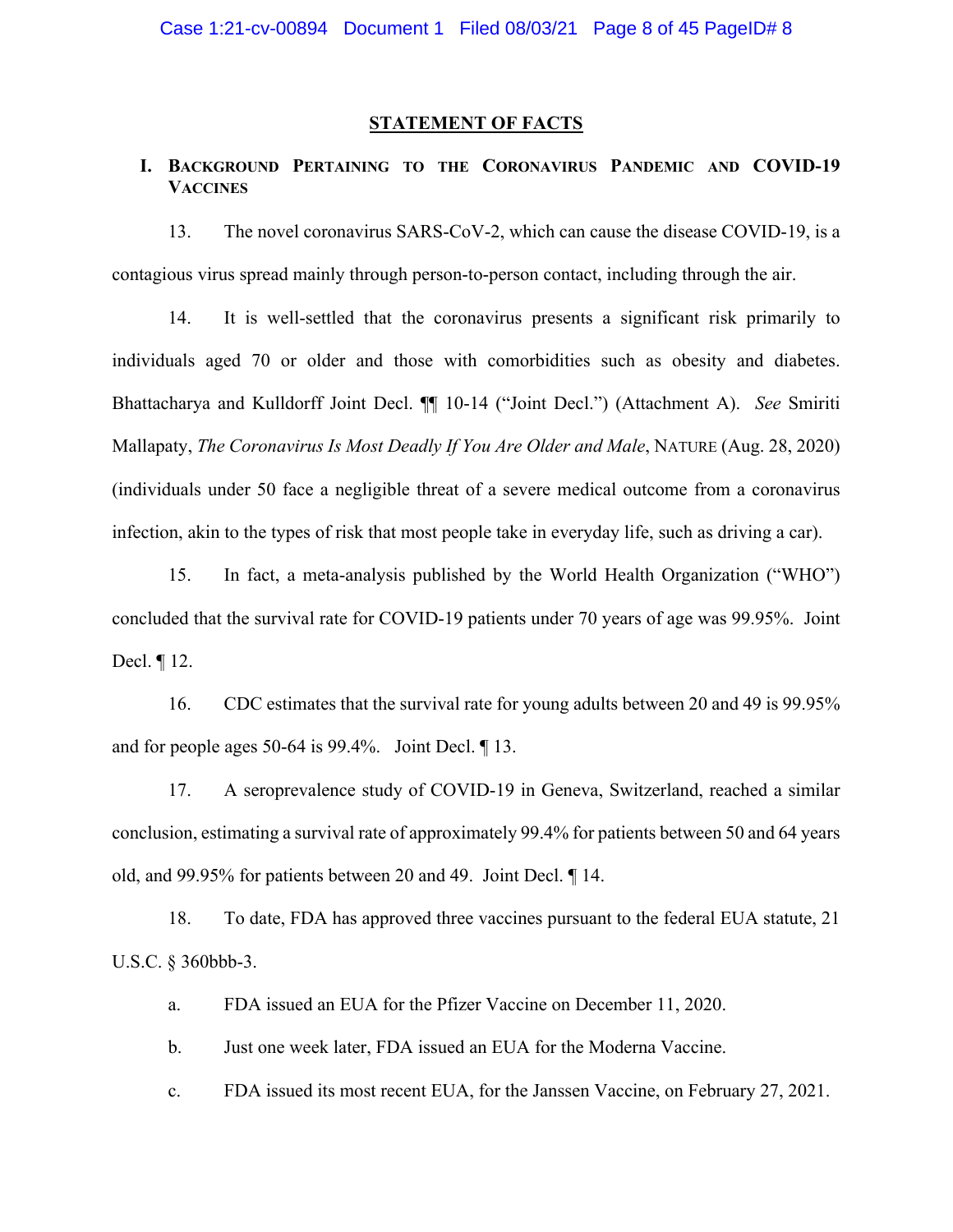# Case 1:21-cv-00894 Document 1 Filed 08/03/21 Page 9 of 45 PageID# 9

19. The vaccines' EUA status means that FDA has not yet approved the vaccines, but FDA permits their conditional use nevertheless due to exigent circumstances. *See* 21 U.S.C. § 360bbb-3.

20. The standard for EUA approval is lower than that required for full FDA approval.

21. Typically, vaccine development includes six stages: (1) exploratory; (2) preclinical (animal testing); (3) clinical (human trials); (4) regulatory review and approval; (5) manufacturing; and (6) quality control. *See Vaccine Testing and the Approval Process*, CDC (May 1, 2014), *available at* https://bit.ly/3rGkG2s (last visited July 28, 2021).

22. The third phase typically takes place over years, because it can take that long for a new vaccine's side effects to manifest. *Id.*

23. The third phase must be followed by a period of regulatory review and approval, during which data and outcomes are peer-reviewed and evaluated by FDA. *Id.*

24. Finally, to achieve full approval, the manufacturer must demonstrate that it can produce the vaccine under conditions that assure adequate quality control.

25. FDA must then determine, based on "substantial evidence," that the medical product is effective and that the benefits outweigh its risks when used according to the product's approved labeling. *See Understanding the Regulatory Terminology of Potential Preventions and Treatments for COVID-19*, CDC (Oct. 22, 2020), *available at* bit.ly/3x4vN6s (last visited July 28, 2021).

26. In contrast to this rigorous, six-step approval process that includes long-term data review, FDA grants EUAs in emergencies to "facilitate the availability and use of medical countermeasures, including vaccines, during public health emergencies, such as the current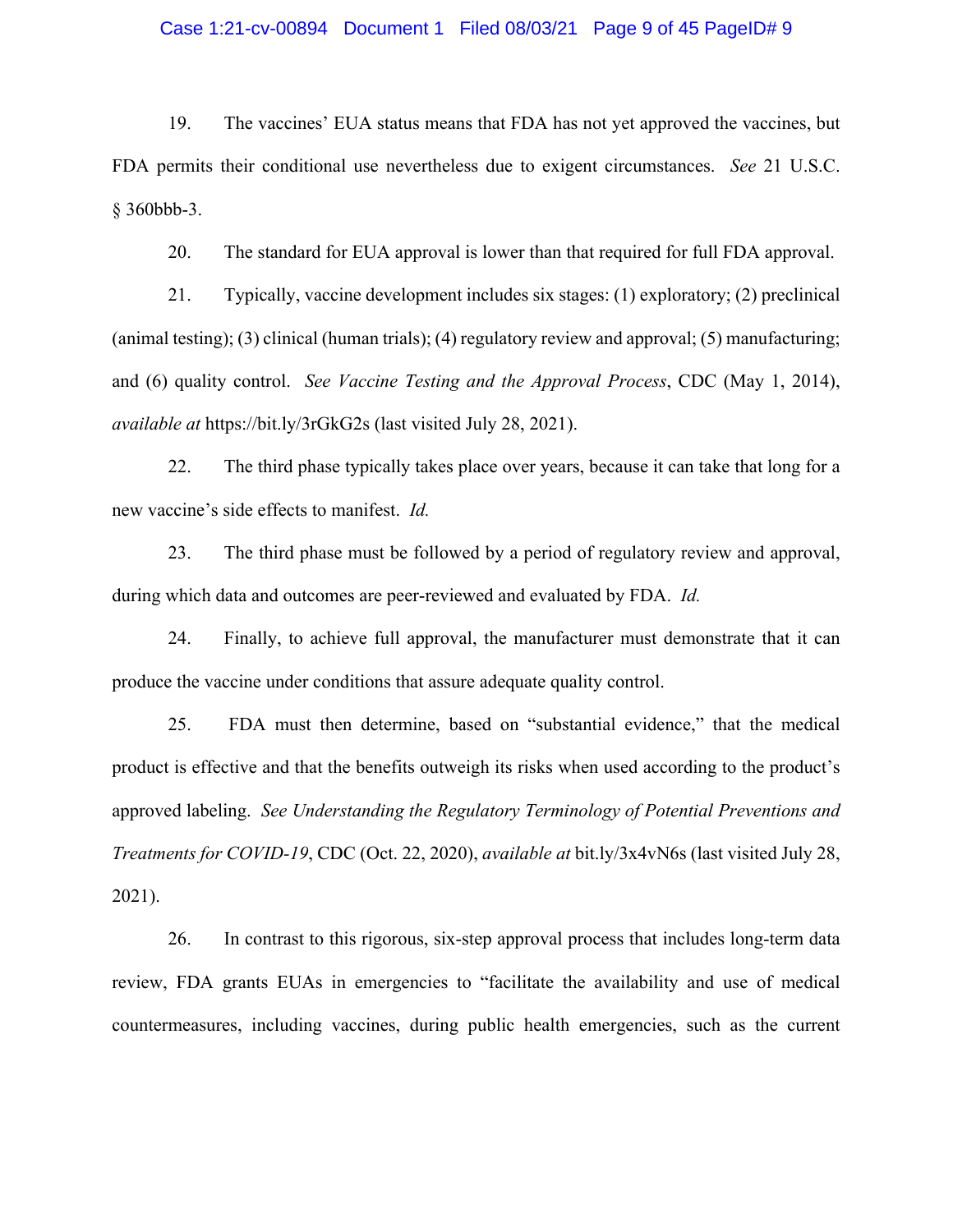#### Case 1:21-cv-00894 Document 1 Filed 08/03/21 Page 10 of 45 PageID# 10

COVID-19 pandemic." *Emergency Use Authorization for Vaccines Explained*, FDA (Nov. 20, 2020), *available at* bit.ly/3x8wImn (last visited July 28, 2021).

27. EUAs allow FDA to make a product available to the public based on the best available data, without waiting for all the evidence needed for FDA approval or clearance. *See id.*

28. The EUA statute states that individuals to whom the product is administered must be informed: (1) that the Secretary has authorized emergency use of the product; (2) of the significant known and potential benefits and risks of such use, and the extent to which such benefits and risks are unknown; and (3) of the option to accept or refuse administration of the product, of the consequences, if any, of refusing administration of the product, and of the alternatives to the product that are available and of their benefits and risks. 21 U.S.C.  $\S 360bbb-3(e)(1)(A)(ii)$ .

29. Studies of immunizations outside of clinical-trial settings began in December 2020, following the first EUA for a COVID vaccine.

30. None of the three vaccines approved for emergency use in the United States has been tested in clinical trials for its safety and efficacy on individuals who have recovered from COVID-19. Noorchashm Declaration ("Noorchashm Decl.") ¶ 30 (Attachment B).

31. Indeed, trials conducted so far have *specifically excluded* survivors of previous COVID-19 infections*.* Noorchashm Decl. ¶ 30.

32. Recent research indicates that vaccination presents a heightened risk of adverse side effects—including serious ones—to those who have previously contracted and recovered from COVID-19. Noorchashm Decl. ¶¶ 22-26; Joint Decl. ¶ 27.

33. The heightened risk of adverse effects results from "preexisting immunity to SARS-Cov-2 [that] may trigger unexpectedly intense, albeit relatively rare, inflammatory and thrombotic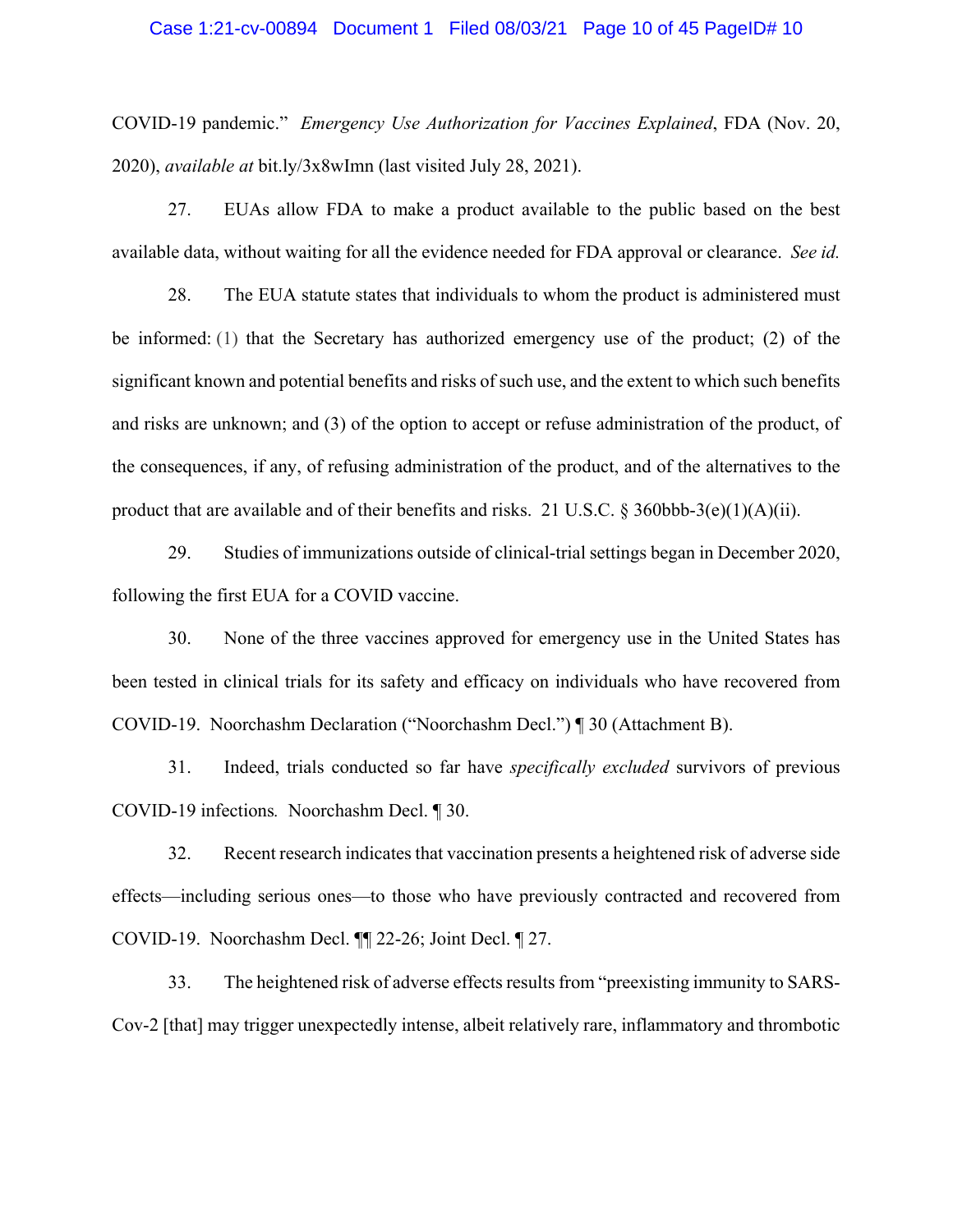### Case 1:21-cv-00894 Document 1 Filed 08/03/21 Page 11 of 45 PageID# 11

reactions in previously immunized and predisposed individuals." Angeli et al., *SARS-CoV-2 Vaccines: Lights and Shadows*, 88 EUR. J. INTERNAL MED. 1, 8 (2021).

# **II. PRIOR INFECTION LEADS TO NATURALLY-ACQUIRED IMMUNITY TO COVID-19 AT LEAST AS ROBUST AS VACCINE-ACQUIRED IMMUNITY**

34. Naturally acquired immunity developed after recovery from COVID-19 provides broad protection against severe disease from subsequent SARS-CoV-2 infection. Joint Decl. ¶ 15.

35. Multiple extensive, peer-reviewed studies comparing naturally acquired and vaccine acquired immunity have concluded overwhelmingly that the former provides equivalent or greater protection against severe infection than immunity generated by mRNA vaccines (Pfizer and Moderna). Joint Decl. ¶ 18.

36. These studies confirm the efficacy of natural immunity against reinfection of COVID-19 and show that almost all reinfections are less severe than first-time infections and almost never require hospitalization. Joint Decl. ¶ 19.

37. A CDC/IDSA clinician call on July 29, 2021, summarized the current state of the knowledge regarding the comparative efficacy of natural and vaccine immunity. The presentation reviewed three studies that directly compared the efficacy of prior infection versus mRNA vaccine treatment and concluded "the protective effect of prior infection was similar to 2 doses of a COVID-19 vaccine."

38. Given that there is currently more data on the durability of natural immunity than there is for vaccine immunity, researchers rely on the expected durability of natural immunity to predict that of vaccine immunity. Joint Decl. ¶ 22.

39. Indeed, natural and vaccine immunity utilize the same basic immunological mechanism—stimulating the immune system to generate an antibody response. Joint Decl. ¶ 16.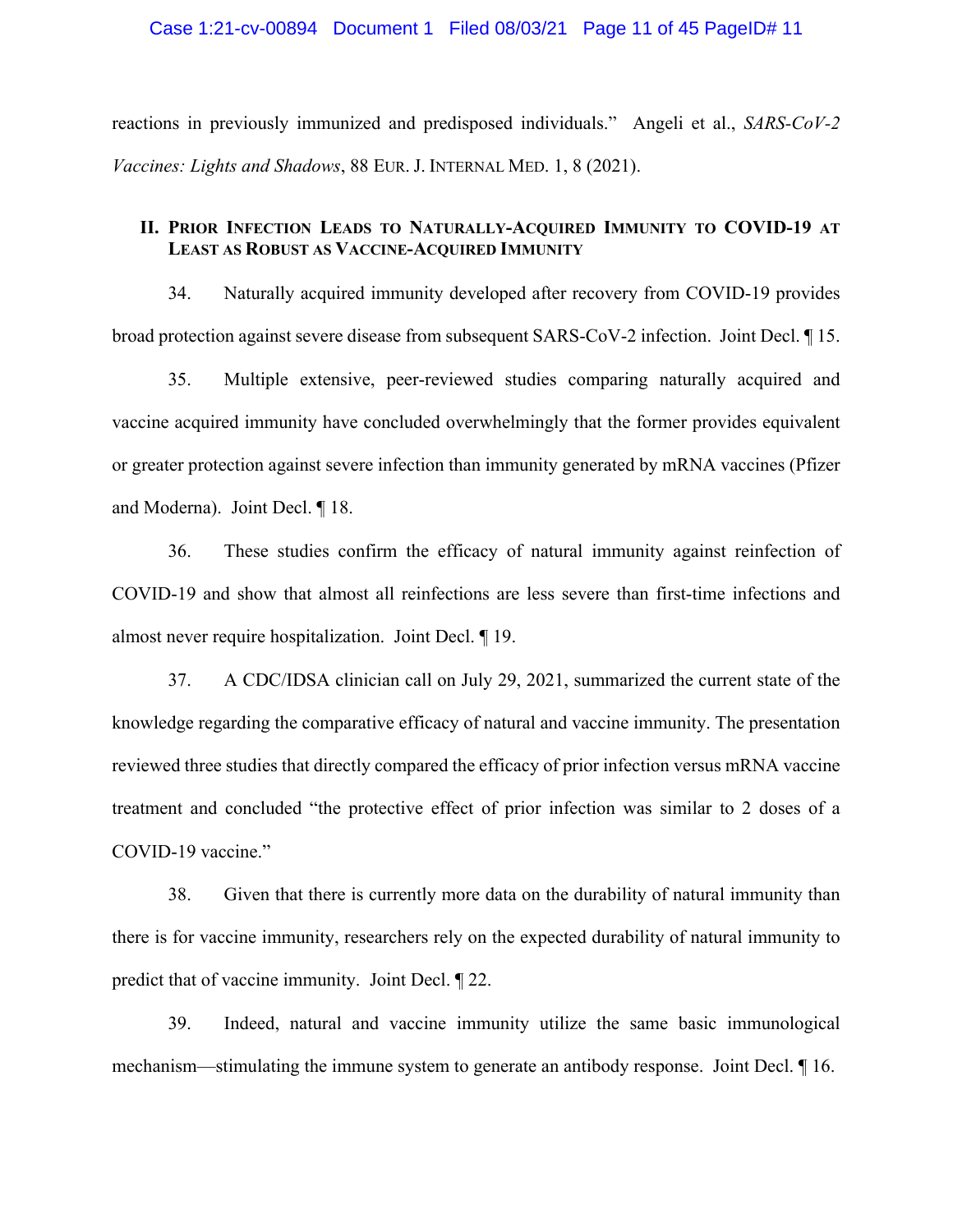#### Case 1:21-cv-00894 Document 1 Filed 08/03/21 Page 12 of 45 PageID# 12

40. The level of antibodies in the blood of those who have natural immunity was initially the benchmark in clinical trials for determining the efficacy of vaccines. Joint Decl. ¶ 16.

41. Studies have demonstrated prolonged immunity with respect to memory T- and Bcells, bone marrow plasma cells, spike-specific neutralizing antibodies, and IgG+ memory B-cells following a COVID-19 infection. Joint Decl. ¶ 17; Dr. Harvey Risch, Yale School of Medicine, interview ("Risch interview"), *Laura Ingraham Discusses How Medical Experts Are Increasing Vaccine Hesitancy* (July 26, 2021), *available at* https://bit.ly/3zOL6Sx (last visited July 27, 2021).

42. T-cells last "quite a while," but B-cells migrate to the bone marrow and last even longer. Risch interview.

43. New variants of COVID-19 resulting from the virus's mutation do not escape the natural immunity developed by prior infection from the original strain of the virus. Joint Decl. ¶ 29.

44. In fact, vaccine immunity only targets the spike-protein of the original Wuhan variant, whereas natural immunity recognizes the full complement of SARS-CoV-2 proteins and thus provides protection against a greater array of variants. Noorchashm Decl. ¶ 17.

45. The Janssen Vaccine provides immunity protection of somewhere between 66% and 85%, far below that conferred by natural immunity. Joint Decl. ¶ 16; Noorchashm Decl. ¶ 15.

46. The Chinese Sinovac Vaccine has been approved by WHO, which itself determined that this vaccine prevented *symptomatic* disease in just 51% of those who received it. *See WHO validates Sinovac COVID-19 vaccine for emergency use and issues interim policy recommendations*, WHO.INT (June 1, 2021), *available at* bit.ly/3yitIW7 (last visited Aug. 1, 2021).

47. Other clinical studies have found that the Sinovac Vaccine offers even lower levels of protection against infection, including a study of Brazilian healthcare workers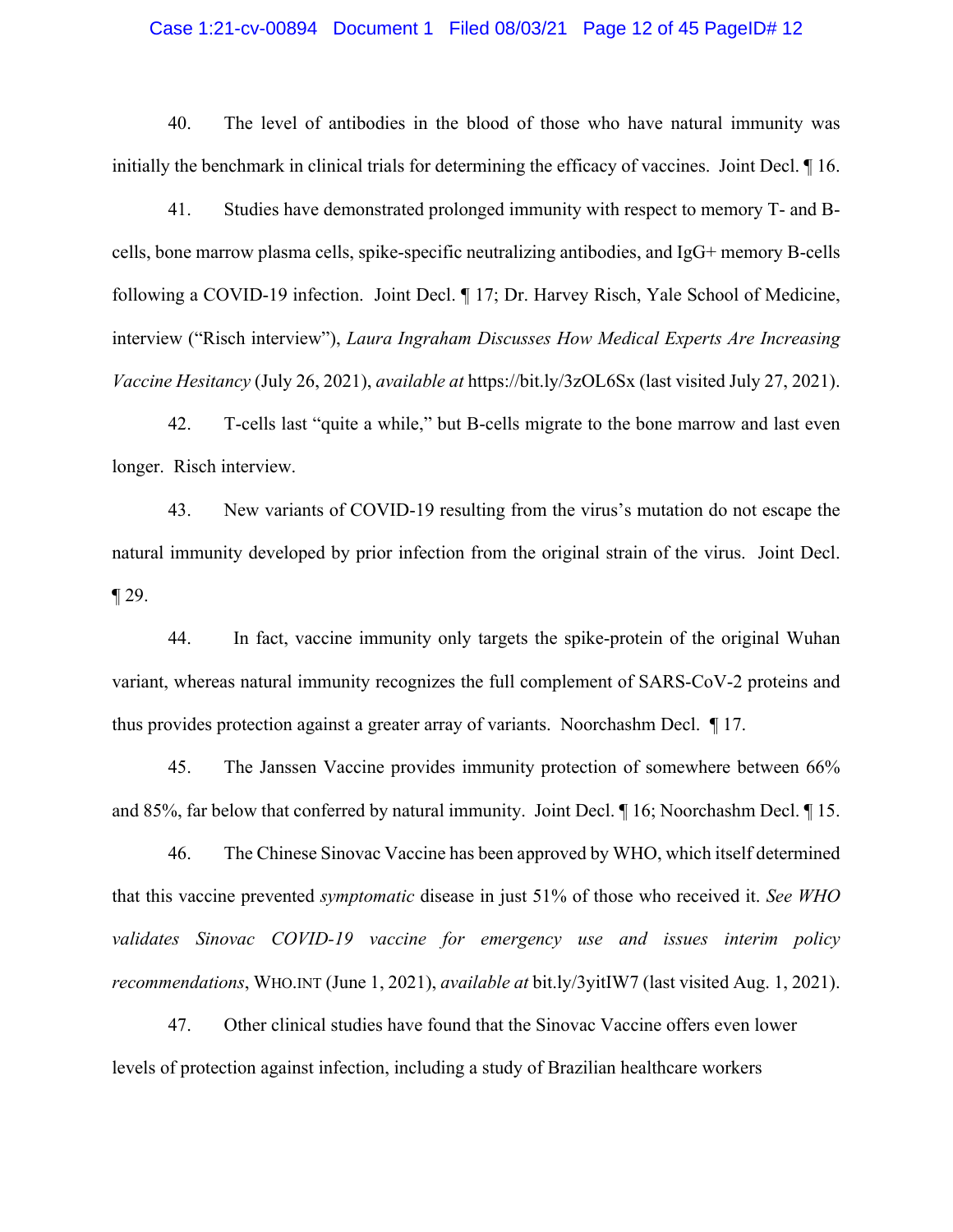### Case 1:21-cv-00894 Document 1 Filed 08/03/21 Page 13 of 45 PageID# 13

determining a mere 50.39% efficacy in preventing infection. *See* Elizabeth de Faria, et al., *Performance of vaccination with CoronaVac in a cohort of healthcare workers (HCW) preliminary report*, MEDRXIV (April 15, 2021), *available at* 

https://www.medrxiv.org/content/10.1101/2021.04.12.21255308v1 (last visited Aug. 3, 2021).

48. Real-world evidence also suggests that the Sinovac Vaccine provides only minimal protection against the Delta variant. *See* Alexander Smith, *China on 'high alert' as variant of Covid-19 spreads to 5 provinces*, NBCNEWS.COM (July 30, 2021), nbcnews.to/2VcK3NB (last visited Aug. 1, 2021); Chao Deng, *As Delta Variant Spreads, China Lacks Data on Its Covid-19 Vaccines*, WALL ST. J. (July 9, 2021), *available at* on.wsj.com/3rMjlXW (last visited Aug. 1, 2021); Matt D.T. Hitchings, et al., *Effectiveness of CoronaVac in the setting of high SARS-Cov-2 P.1 variant transmission in Brazil: A test-negative case-control study*, THE LANCET (July 25, 2021), *available at* bit.ly/3C6F41J (last visited Aug. 1, 2021).

49. The Sinopharm Vaccine also is from China and is WHO-approved. Although its reported level of efficacy against symptomatic infection has been reported as fairly high (78%), real-world experience has generated severe doubts about the accuracy of that estimate. Because of the Sinopharm Vaccine's poor performance, several countries stopped using it. *See* Yaroslav Trofimov and Summer Said, Bahrain, *Facing a Covid Surge, Starts Giving Pfizer Boosters to Recipients of Chinese Vaccine*, WALL ST.J. (June 2, 2021), *available at* on.wsj.com/3ljM0lX (last visited Aug. 1, 2021).

50. The COVISHIELD vaccine, manufactured by the Serum Institute of India and South Korea's SK Bioscience Co., Ltd., is also WHO-approved and thus recognized as adequate to satisfy GMU's Policy. The WHO itself reported a mere 70.42% efficacy against *symptomatic* COVID-19 infection, which fell to 62.10% in individuals who received two standard doses. *See*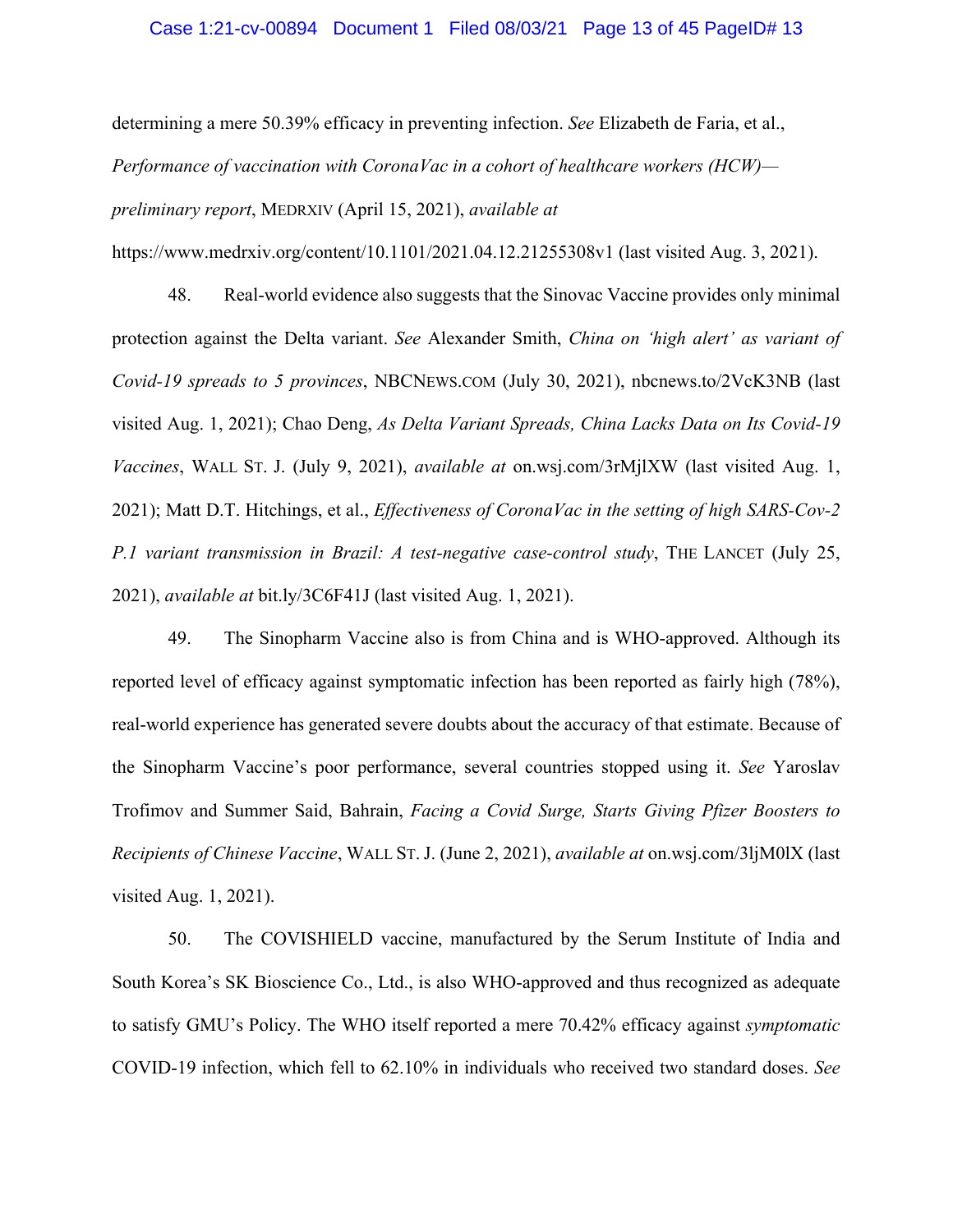#### Case 1:21-cv-00894 Document 1 Filed 08/03/21 Page 14 of 45 PageID# 14

*Recommendation on Emergency Use Listing on COVISHIELD submitted by SIIPL*, WHO (Feb. 26, 2021), *available at* bit.ly/3rNjnPo (last visited Aug. 1, 2021); *Recommendation for an Emergency Use Listing of AZD1222 Submitted by AstraZeneca AB and manufactured by SK Bioscience Co. Ltd*., WHO (Feb. 23, 2021), *available at* bit.ly/3yiQD3s (last visited Aug. 1, 2021). These vaccines have not been approved by the FDA for use in the United States.

51. Recent Israeli data found that those who had received the Pfizer Vaccine were 6.72 times *more likely* to suffer a subsequent infection than those with naturally acquired immunity. David Rosenberg, *Natural Infection vs Vaccination: Which Gives More Protection*? ISRAELNATIONALNEWS.COM (Jul. 13, 2021), *available at*

https://www.israelnationalnews.com/News/News.aspx/309762 (last visited Aug. 1, 2021).

52. Israeli data also indicates that the protection Pfizer grants against infection is shortlived compared to natural immunity and degrades significantly faster. In fact, as of July 2021, vaccine recipients from January 2021 exhibited only 16% effectiveness against infection and 16% protection against symptomatic infection, increasing linearly until reaching a level of 75% for those vaccinated in April. *See* Nathan Jeffay, *Israeli, UK data offer mixed signals on vaccine's potency against delta strain*, THE TIMES OF ISRAEL (July 22, 2021), *available at* bit.ly/3xg3uCg (last visited Aug. 1, 2021).

53. Those who received a second dose of the Pfizer Vaccine between January and April of this year were determined to have 39% protection against infection and 41% protection against symptomatic infection. This further suggests that the large number of breakthrough infections was the result of waning vaccine protection as opposed to the spread of the Delta variant. *See* Carl Zimmer, *Israeli Data Suggests Possible Waning Infection in Effectiveness of Pfizer Vaccine*, THE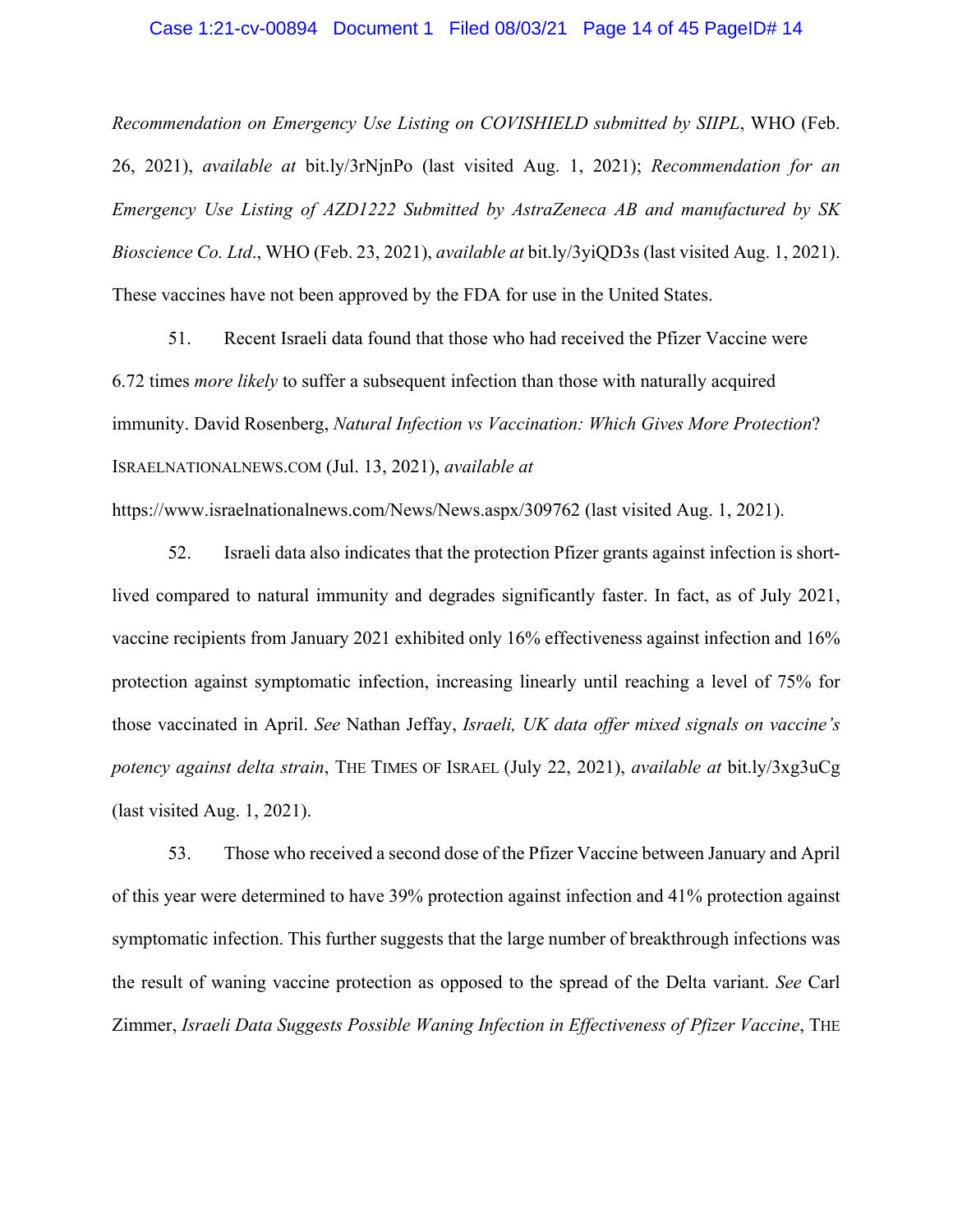#### Case 1:21-cv-00894 Document 1 Filed 08/03/21 Page 15 of 45 PageID# 15

NEW YORK TIMES (July 23, 2021); Kristen Monaco, *Pfizer Vax Efficacy Dips at 6 Months*, MEDPAGE TODAY (July 29, 2021), *available at* https://bit.ly/2VheBxw (last visited Aug. 1, 2021).

54. Early data also suggests that naturally acquired immunity may provide greater protection against both the Delta and Gamma variants than vaccine-induced immunity. A recent analysis of an outbreak among a small group of mine workers in French Guiana found that 60% of fully vaccinated miners suffered breakthrough infections compared to *zero* among those with natural immunity. Nicolas Vignier, et al., *Breakthrough Infections of SARS-CoV-2 Gamma Variant in Fully Vaccinated Gold Miners, French Guiana, 2021*, 27(10) EMERG. INFECT. DIS. (Oct. 2021), *available at* bit.ly/2Vmjx43 (last visited Aug. 3, 2021).

55. In this vein, a mere few days ago, the CDC reported that "new scientific data" indicated that vaccinated people who experienced breakthrough infections carried similar viral loads to the unvaccinated (but not naturally immune), leading the CDC to infer that vaccinated people transmit the virus at concerning levels. *See CDC reversal on indoor masking prompts experts to ask, "Where's the data?*", WASHINGTON POST (July 28, 2021), *available at*  wapo.st/2THpmIQ (last visited July 30, 2021).

56. Around three-quarters of cases in a Cape Cod outbreak occurred in vaccinated individuals, again demonstrating that the vaccines are inferior to natural immunity when it comes to preventing infection. *See* Molly Walker, *CDC Alarmed: 74% of Cases in Cape Cod Cluster Were Among the Vaxxed*, MEDPAGE TODAY (July 30, 2021), *available at* bit.ly/2V6X3UP (last visited July 30, 2021).

57. Many experts believe that the solution to "breakthrough" cases (individuals who become infected after vaccination or reinfection) is treating patients with a therapeutic intervention—not mandating vaccines for everyone, which will not entirely solve the problem for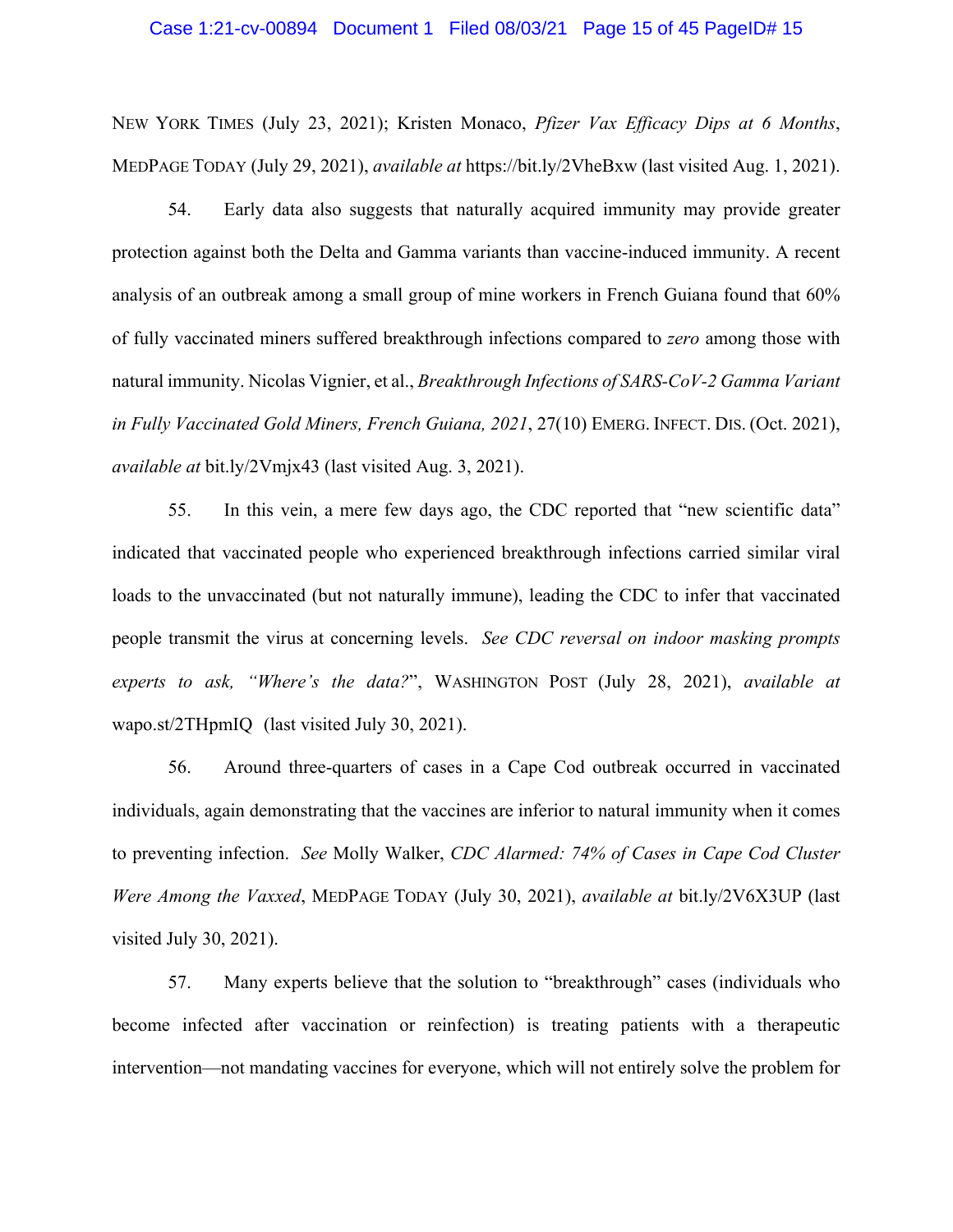# Case 1:21-cv-00894 Document 1 Filed 08/03/21 Page 16 of 45 PageID# 16

the reasons discussed above. The availability and effectiveness of therapeutics thus bear on the validity of state actors' claims that a vaccine mandate is necessary to protect the public health. *See*  Risch interview.

58. As Drs. Bhattacharya and Kulldorff have explained, there is no legitimate publichealth rationale for GMU to require proof of vaccination to participate in activities that do not involve care for high-risk individuals:

> Since the successful vaccination campaign already protects the vulnerable population, the unvaccinated — especially recovered COVID patients – pose a vanishingly small threat to the vaccinated. They are protected by an effective vaccine that dramatically reduces the likelihood of hospitalization or death after infections to near zero and natural immunity, which provides benefits that are at least as strong[.] At the same time, the requirement for . . . proof of vaccine undermines trust in public health because of its coercive nature. While vaccines are an excellent tool for protecting the vulnerable, COVID does not justify ignoring principles of good public health practice.

Joint Decl. ¶¶ 45-46.

# **III. COVID-19 VACCINES CAN CAUSE SIDE EFFECTS, INCLUDING SEVERE ADVERSE EFFECTS**

59. Though the COVID-19 vaccines appear to be relatively safe at a population level,

like all medical interventions, they carry a risk of side effects. Those include common, temporary reactions such as pain and swelling at the vaccination site, fatigue, headache, muscle pain, fever, and nausea. More rarely, they can cause serious side effects that result in hospitalization or death.

Joint Decl. ¶¶ 24-25.

60. The vaccines could cause other side effects that remain unknown at this time given the preliminary, emergency stage of the vaccines' approval process. Joint Decl.¶ 27.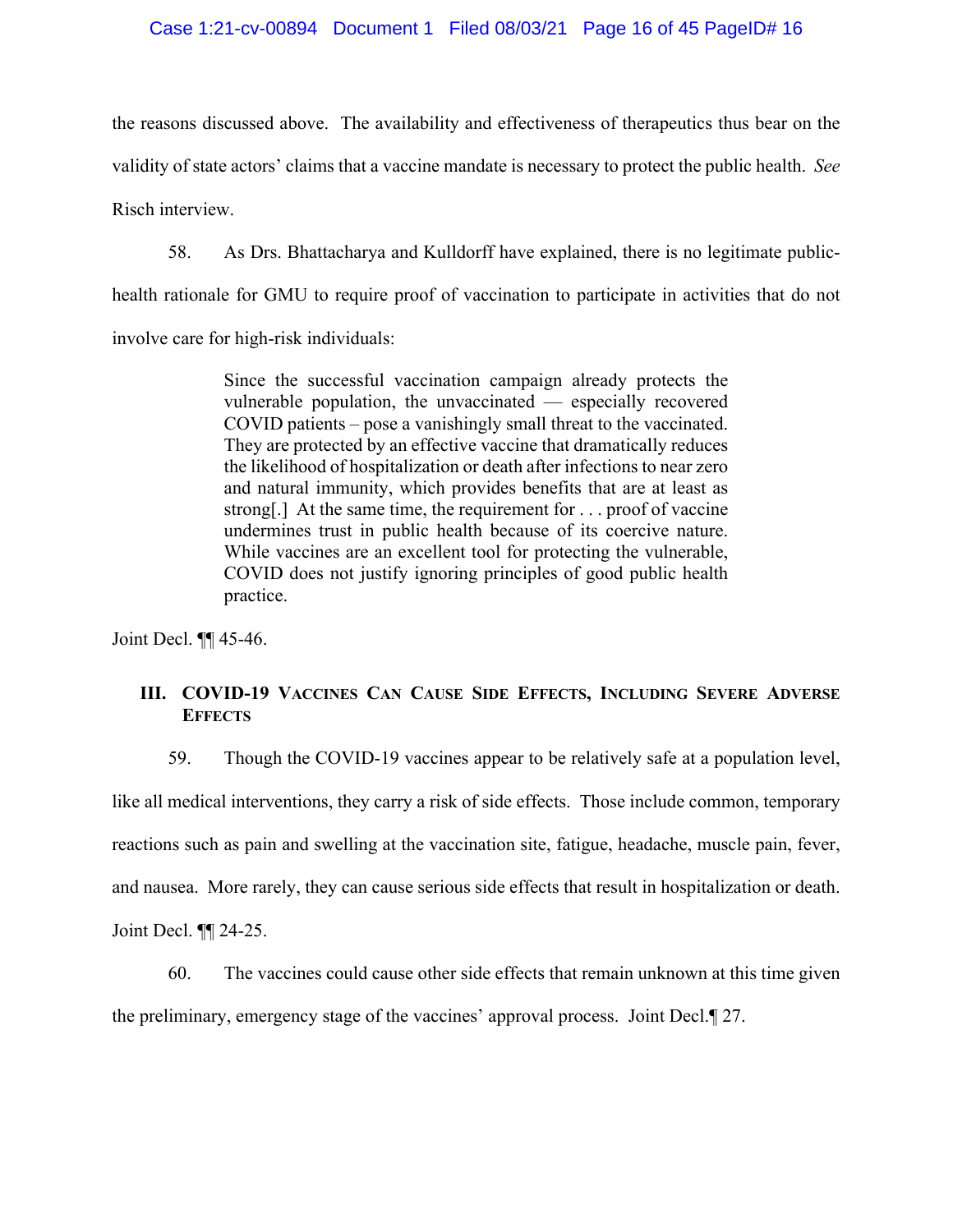## Case 1:21-cv-00894 Document 1 Filed 08/03/21 Page 17 of 45 PageID# 17

61. Put differently, as a matter of simple logic, one cannot be certain about the longterm effects of a vaccine that has existed only for approximately a year, and thus cannot have been studied over a substantial period of time. *See* Joint Decl. ¶ 26.

#### **IV. PROFESSOR ZYWICKI HAS ROBUST NATURALLY ACQUIRED IMMUNITY TO COVID-19**

62. Todd J. Zywicki is a GMU Foundation Professor of Law at the Antonin Scalia Law School.

63. He has been employed at GMU since August 1998, except for occasional service as a visiting professor at other law schools (including Georgetown University Law Center, Vanderbilt University Law School, and Boston College Law School) as well as high-level service in the United States government.

64. He is one of the law school's most frequently cited and influential scholars and has been an exemplary leader in service to GMU and the community.

65. In early March 2020, Professor Zywicki fell ill with symptoms consistent with a COVID-19 infection, including chills, night sweats, fatigue, and mental fogginess.

66. At that time, COVID-19 tests were scarce and required a doctor's prescription, so Professor Zywicki could not obtain one.

67. Professor Zywicki has subsequently tested positive for SARS-CoV-2 antibodies on several occasions when donating blood at the American Red Cross.

68. Professor Zywicki requested these tests because he had volunteered to teach in person beginning in the Fall 2020 semester and wanted to reassure students of his immunity status.

69. He received an unbroken string of positive COVID-19 antibody tests on July 25, September 29, and December 16, 2020, and February 9 and May 25, 2021.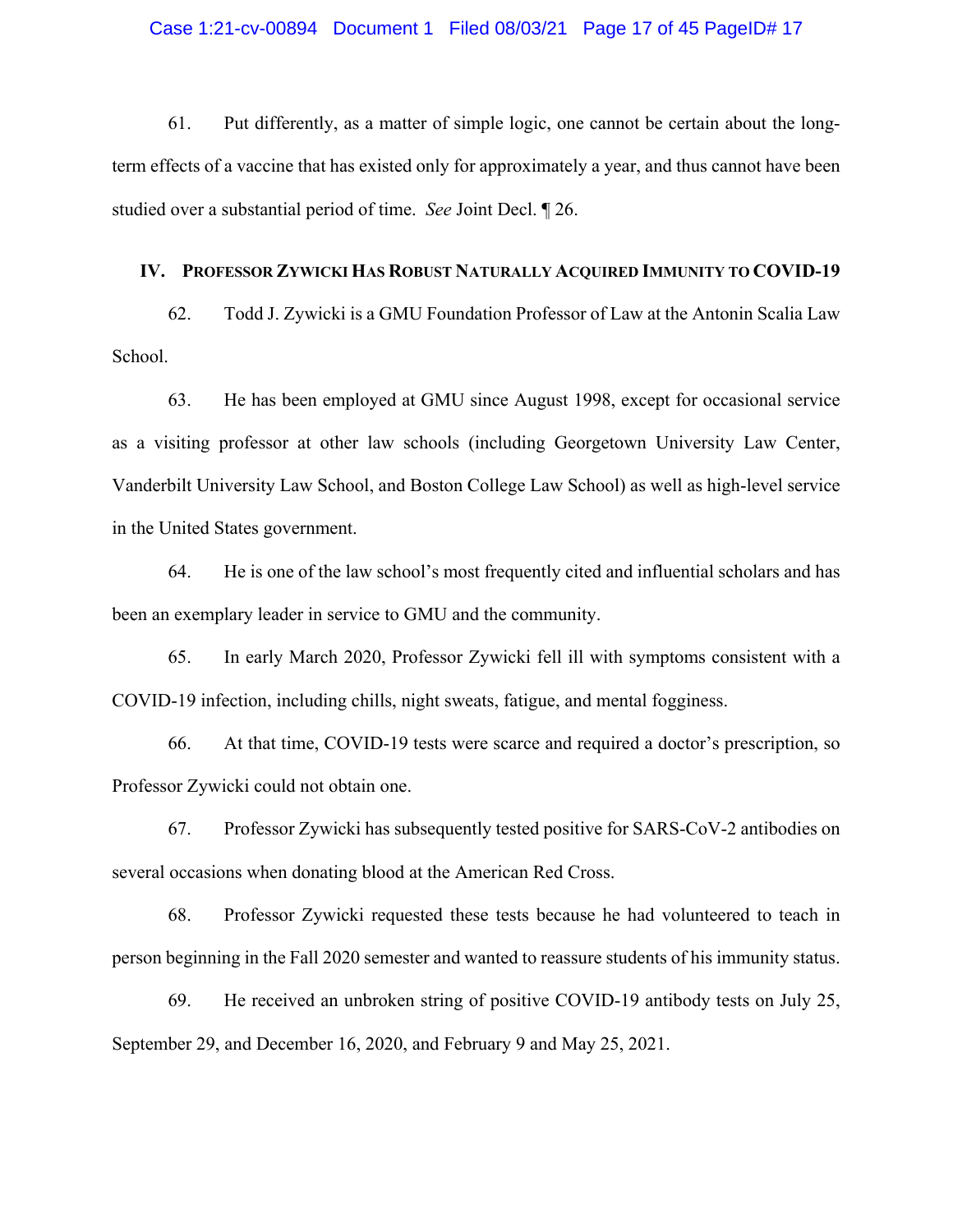### Case 1:21-cv-00894 Document 1 Filed 08/03/21 Page 18 of 45 PageID# 18

70. On June 1, 2021, Professor Zywicki consulted with Dr. Hooman Noorchashm, an immunologist.

71. Dr. Noorchashm prescribed Professor Zywicki a full COVID-19 serological screening, which LabCorp. conducted a few days later. Noorchashm Decl.  $\P$  7.

72. Just as Dr. Noorchashm expected, the screening confirmed that Professor Zywicki had previously recovered from SARS-CoV-2 and had a positive IgG Spike Antibody assay and a positive SARS-CoV-2 Nucleocapsid result. Noorchashm Decl. ¶ 7.

73. Professor Zywicki's semiquantitative antibody reading measured 715.6 U/ml approximately 900 times higher than the baseline level of <0.8 and comparable to that possessed by vaccinated persons who share his age and health profile. Noorchashm Decl. ¶ 7.

74. Drs. Noorchashm and Bhattacharya have no doubt that Professor Zywicki has natural immunity because of his antibody levels. Noorchashm Decl. ¶ 7. *See also* Joint Decl. ¶ 40.

75. Professor Zywicki's antibodies and immune protection provide sufficient and durable protection against reinfection and transmission of COVID-19. Noorchashm Decl. ¶ 7.

76. Medical necessity is a fundamental tenet of medical ethics. This principle requires that public health agents utilize "the least intrusive" means possible to achieve a given end, because every medical procedure carries some risk. Noorchashm Decl. ¶ 10; *see also* Joint Decl. ¶ 39.

77. Based on his analysis of Professor Zywicki's antibodies screening test and overall medical history, Dr. Noorchashm concluded that *it is not medically necessary* for Professor Zywicki to undergo a full-course vaccination procedure to protect himself or the community from infection. Noorchashm Decl. ¶¶ 12-34.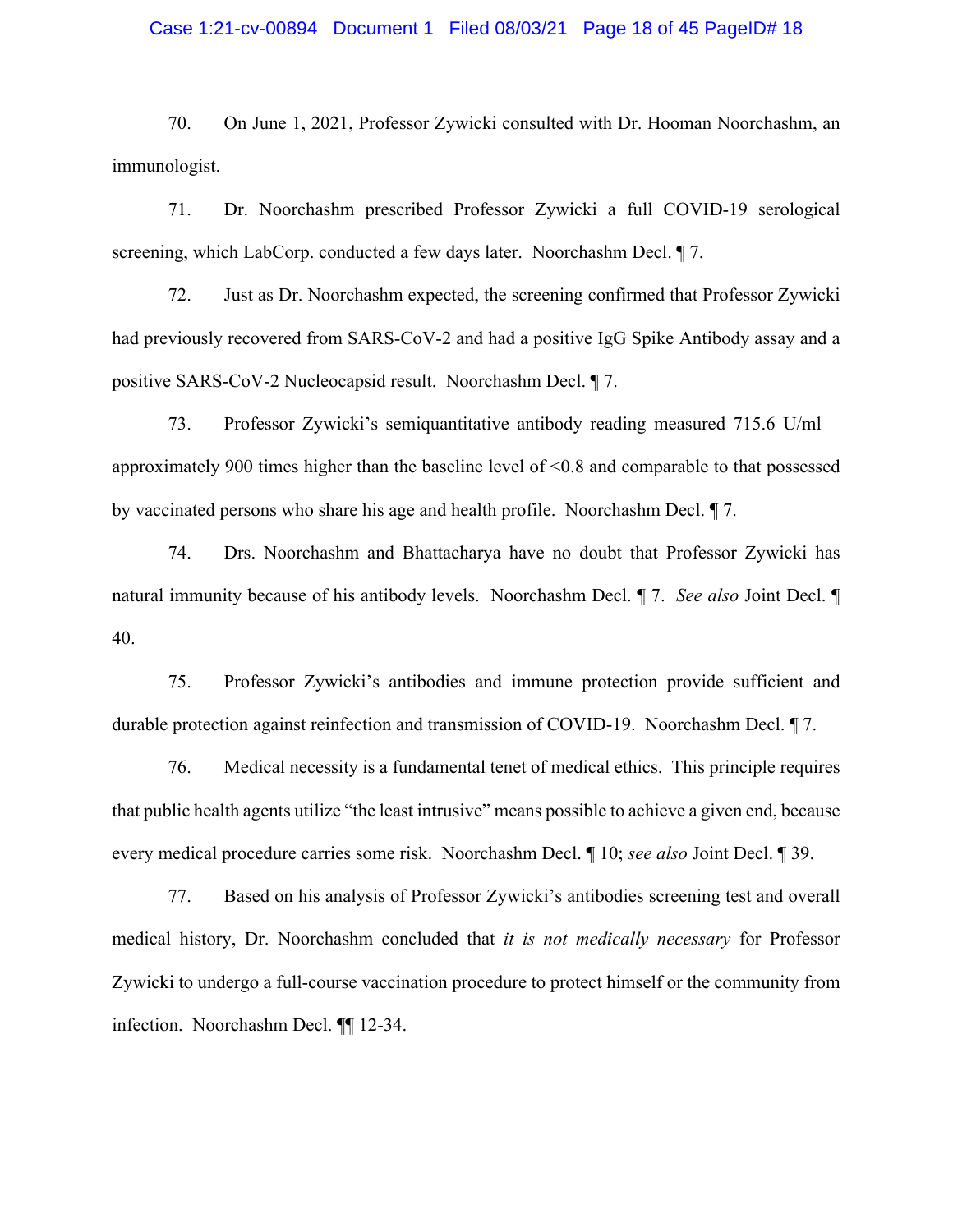### Case 1:21-cv-00894 Document 1 Filed 08/03/21 Page 19 of 45 PageID# 19

78. Dr. Noorchashm also determined that a full-course vaccination procedure would expose Professor Zywicki to a heightened risk of adverse side effects that would exceed any speculative benefit the vaccine could confer on someone already protected with antibodies. Noorchashm Decl. ¶¶ 12-34.

79. Existing clinical reports and studies indicate that individuals with a prior infection and naturally acquired immunity face an *elevated* risk of adverse effects from the vaccine, compared to those who have never contracted COVID-19. Noorchashm Decl. ¶¶ 21-28.

80. This is consistent with understandings of immunology generally, which recognize that "vaccinating a person who is recently or concurrently infected [with any virus] can reactivate, or exacerbate, a harmful inflammatory response to the virus. This is NOT a theoretical concern[.]" Noorchashm Decl. ¶ 28.

81. Given these potential side effects, and the fact that Professor Zywicki possesses naturally acquired immunity that makes the vaccine medically unnecessary, Dr. Noorchashm concluded, in his expert medical opinion, that subjecting Professor Zywicki to a full vaccine course would pose a risk of undue harm and thereby violate a fundamental tenet of medical ethics. Noorchashm Decl. ¶¶ 19-30.

82. Professor Zywicki has real, substantial, and legitimate concerns about taking the vaccines in light of his naturally acquired immunity and the potential for short- and long-term side effects from the vaccines themselves.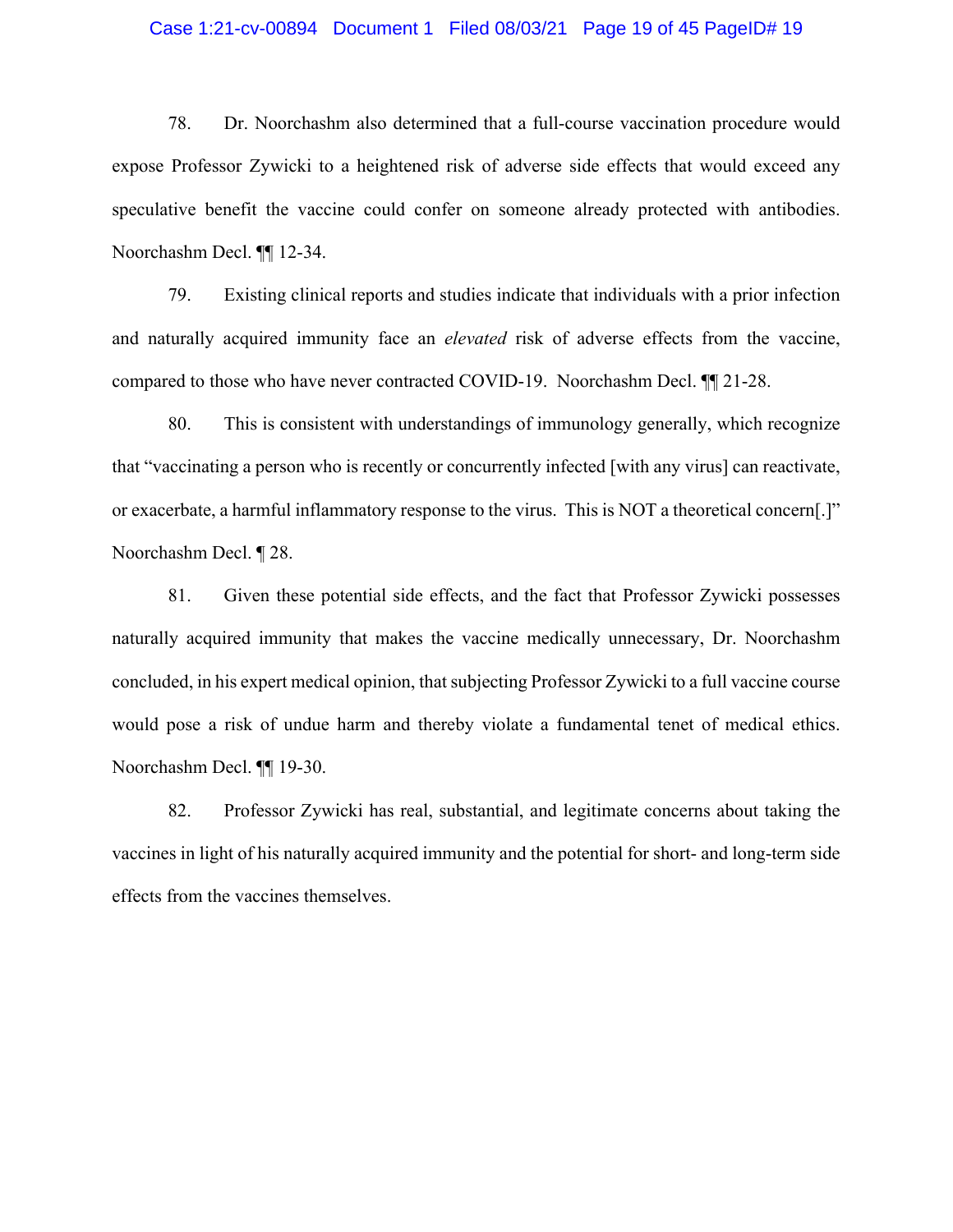# **V. GMU'S IMPOSITION OF A BLANKET VACCINE REQUIREMENT AS PART OF ITS REOPENING POLICY AND PROFESSOR ZYWICKI'S EXEMPTION REQUEST**

83. GMU is a public research university located in Fairfax (Fairfax County), Virginia, that offers a variety of undergraduate and graduate programs, including several courses of legal studies at the Antonin Scalia Law School (GMU's law school) in Arlington, Virginia. *See* George Mason University, *Wikipedia*, *available at* https://bit.ly/2TFxqtC (last visited July 28, 2021).

84. In 2019, the average age of the law student entering class averaged 25 years. George Mason University, *Profile of the Fall 2019 Entering Class*, *available at* bit.ly/3l6vGVF (last visited July 28, 2021).

85. On June 28, 2021, GMU announced via email its "campus reopening and vaccine requirements" for the Fall 2021 term. (Attachment C).

86. Another email addressing the Policy was distributed on July 22, 2021, to both employees and students (Attachment D), and a similar statement posted on GMU's website (Attachment E). *See* George Mason University, "COVID-19 Public Health and Safety Precautions – Immunization (July 30, 2021)*, available at* bit.ly/37irKJ6 (last visited Aug. 3, 2021).

87. According to GMU's Policy, all employees are "strongly encouraged to get vaccinated, and required to share their vaccination status[.]" (Attachment D).

88. The Policy requires "[a]ll George Mason University employees … to submit proof of COVID-19 vaccination no later than August 1, 2021 or receive one dose of a World Health Organization (WHO) approved vaccine by August 15, 2021." (Attachment D).

89. Employees must "share vaccination status through Mason COVID Health Check and, if vaccinated, [their] documentation through the Health Service portal." (Attachment D).

90. Employees may seek a medical examination at their own cost, a religious exemption, or a 100%-remote-work exemption from their manager. (Attachment D).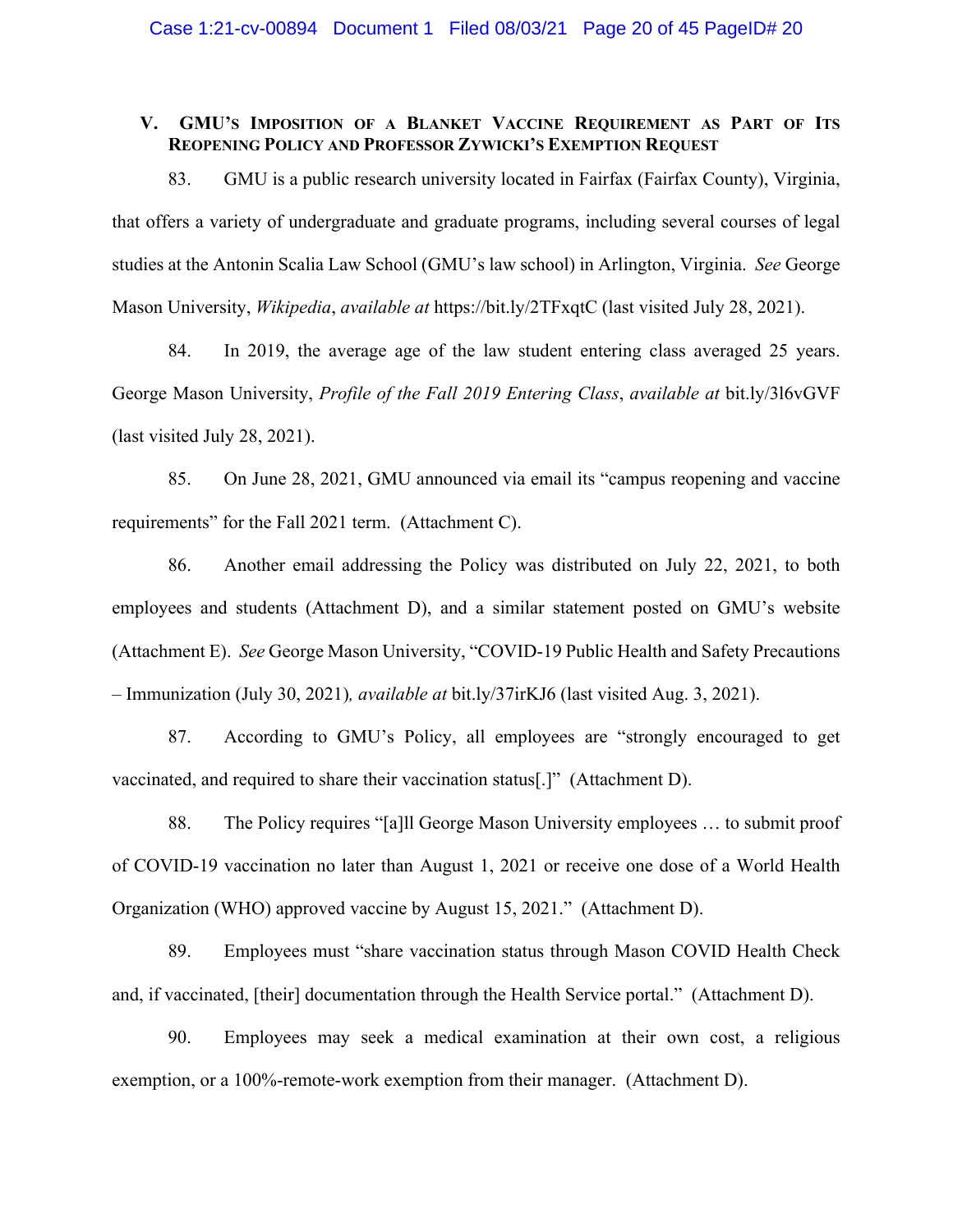## Case 1:21-cv-00894 Document 1 Filed 08/03/21 Page 21 of 45 PageID# 21

91. Unvaccinated employees who do not obtain a work-from-home exemption must "wear masks while on campus, physically distance, and undergo frequent COVID-19 testing." (Attachment C).

92. Under the Policy, disclosure of vaccination status is also "a prerequisite for eligibility for any merit pay increases." (Attachment C).

93. Employees who "fail to receive an exemption and do not disclose their status and receive the vaccine" face "disciplinary action" that includes "unpaid leave or possible loss of employment." (Attachments D & E); *See* George Mason University, "COVID-19 Public Health and Safety Precautions – Immunization."

94. GMU's Policy does not exempt faculty and staff with naturally-acquired immunity to COVID-19 acquired through recovery from prior infection. (Attachments C, D, E & I).

95. Based on personal information and correspondence, and without prejudice to what discovery may otherwise reveal, Defendants Farris and Zobel led the GMU Policy.

96. According to their publicly available biographies, neither Mr. Farris nor Ms. Zobel has any medical credentials.

97. Mr. Farris earned an undergraduate degree in Biology, a master's degree in Business Administration, and a Ph.D. in Education; he began employment at GMU as "Chemical Hygiene Officer" and subsequently was also tasked with fire-safety management responsibilities.

98. Ms. Zobel holds a bachelor's degree in Hazardous Materials/Environmental Management and Civil Engineering, a master's degree in Civil Engineering, and a Ph.D. in Biodefense.

99. On July 21, 2021, Professor Zywicki, through his counsel at NCLA, the undersigned, sent a letter to GMU representatives demanding that his naturally acquired immunity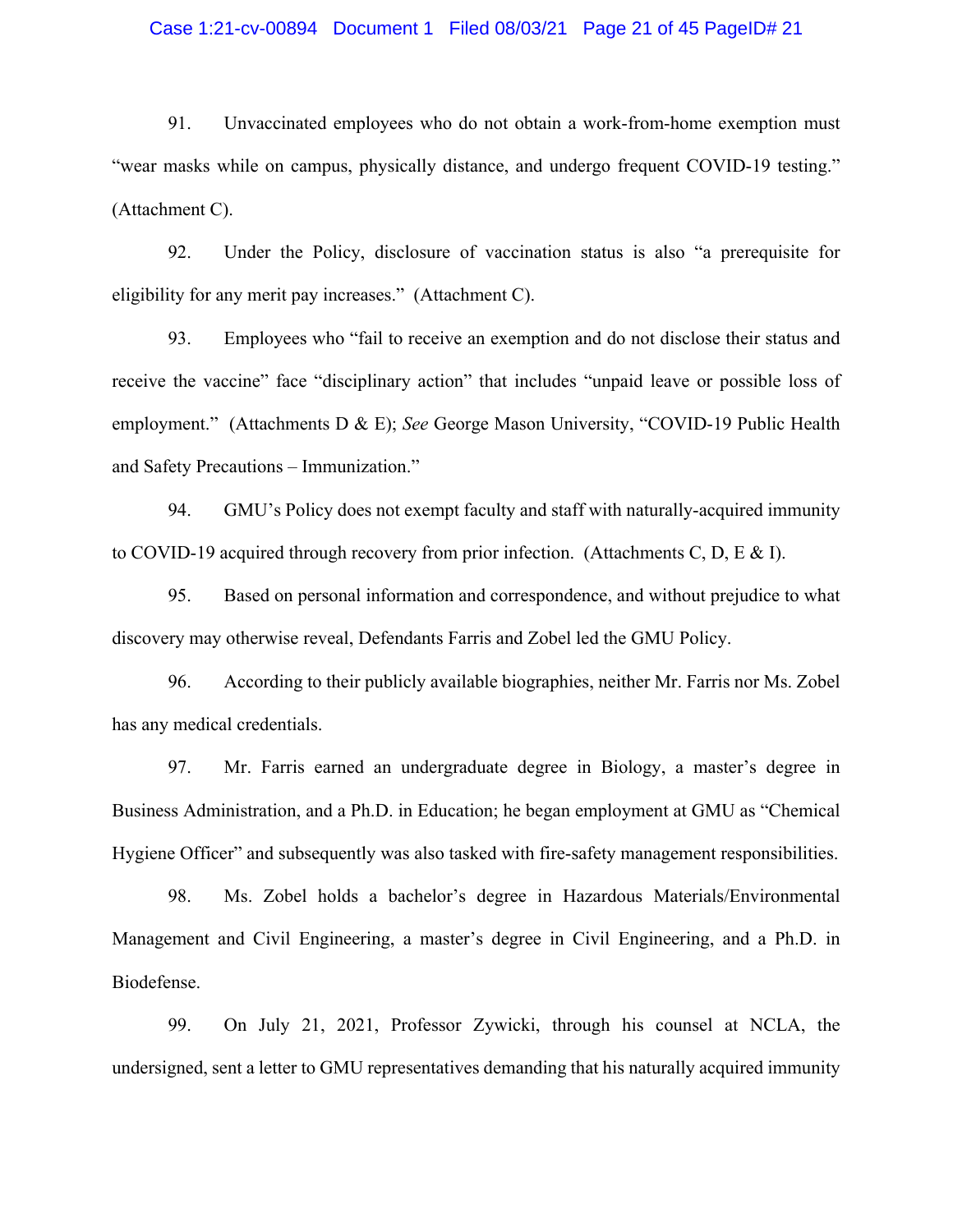#### Case 1:21-cv-00894 Document 1 Filed 08/03/21 Page 22 of 45 PageID# 22

be recognized as equivalent to vaccine immunity and that the University respond by July 28, 2021, due to the tight timetable. (Attachment G).

100. Through his physician, Dr. Noorchashm, Professor Zywicki requested an exemption on medical grounds, submitted July 23, 2021. Dr. Noorchashm stated that a vaccine posed a risk of harm to Professor Zywicki as a result of his naturally acquired immunity. (Attachment H).

101. GMU responded to NCLA's letter on July 30, 2021 and denied Professor Zywicki's request. It would not allow him a medical exemption on the grounds cited and did not recognize the validity of his legal arguments and contention that he should be treated as though he were vaccinated. (Attachment I).

102. Citing two CDC webpages, the letter states that "Mason is not currently exempting individuals who previously had COVID-19 from the vaccination requirement as such an exemption is not consistent with the guidance issued by the CDC." (Attachment I).

103. This guidance – which underpinned GMU's denial of Professor Zywicki's request – itself states that reinfection from COVID-19, "although rare," is possible. *See Frequently Asked Questions about COVID-19 Vaccination*, CDC (June 15, 2021), *available at* https://www.cdc.gov/coronavirus/2019-ncov/vaccines/faq.html (last viewed Aug. 3, 2021).

104. Likewise, the same webpage acknowledges that "[e]xperts are still learning more about how long vaccines protect against COVID-19" and that "[w]e don't know how long protection lasts for those who are vaccinated." *Id.* 

105. According to Drs. Bhattacharya and Kulldorff, the CDC guidance is inapposite, as it does not address the extensive scientific literature contained in their declaration. Joint Decl. ¶ 36.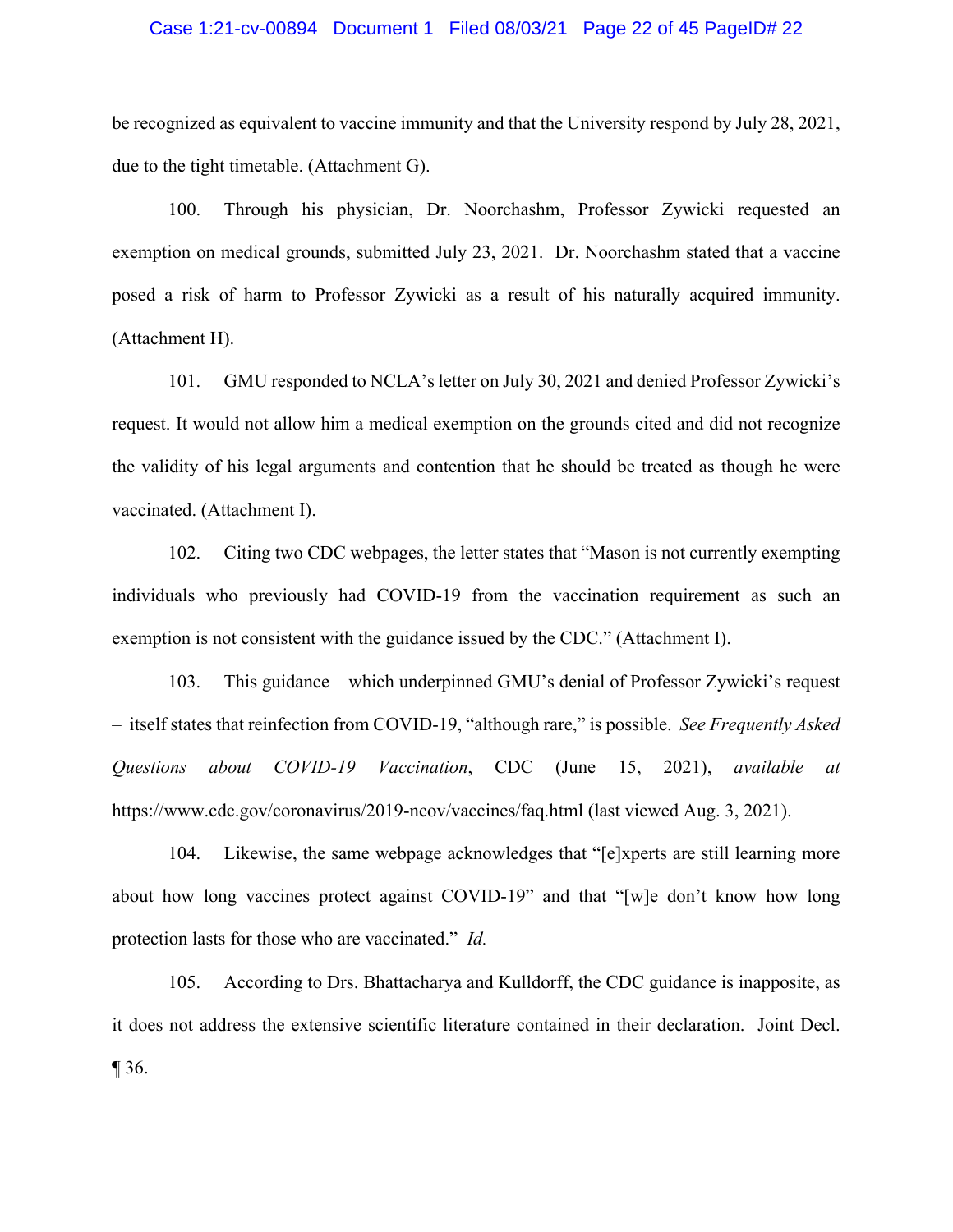#### Case 1:21-cv-00894 Document 1 Filed 08/03/21 Page 23 of 45 PageID# 23

106. Furthermore, "[u]ncertainty over the longevity of immunity after recovery is a specious reason for not exempting COVID recovered patients from vaccination mandates, since the same can be said about vaccine mediated immunity. We do not know how long it will last either, and there is no reason to believe it provides longer lasting or more complete immunity than recovery from COVID." Joint Decl. ¶ 36.

107. The doctors also note that "the immunological evidence to date suggests that protection against disease will last for years" and that "uncertainty over the longevity of immunity after recovery is a specious reason for not exempting COVID recovered patients from vaccination mandates, since the same can be said about vaccine mediated immunity." Joint Decl. ¶ 36.

108. Bhattacharya and Kulldorff also point out that "just as reinfections are possible though rare after COVID recovery, breakthrough infections are possible after vaccination, as the CDC's team investigating vaccine breakthrough infections itself recognizes." Joint Decl. ¶ 37. In fact, the CDC FAQ webpage upon which GMU relies states "[w]e don't know how long protection lasts for those who are vaccinated." *Id.*

109. The question that the CDC is addressing here is not even the one in contention, they go on to explain. Joint Decl. ¶ 38. The CDC is attempting to "help people understand that it is safer to attain immunity against SARS-CoV-2 infection via vaccination rather than via infection. This is a point not in dispute. Rather, the question is whether someone who already has been infected and recovered will benefit on net from the additional protection provided by vaccination. On this point, the CDC's statement in the FAQ is non-responsive, and ignores the scientific evidence." Joint Decl. ¶ 38.

110. On August 2, 2021, GMU sent Professor Zywicki an email noting that he had not yet uploaded proof of vaccination into the online portal, and that if he does not do so, he will "be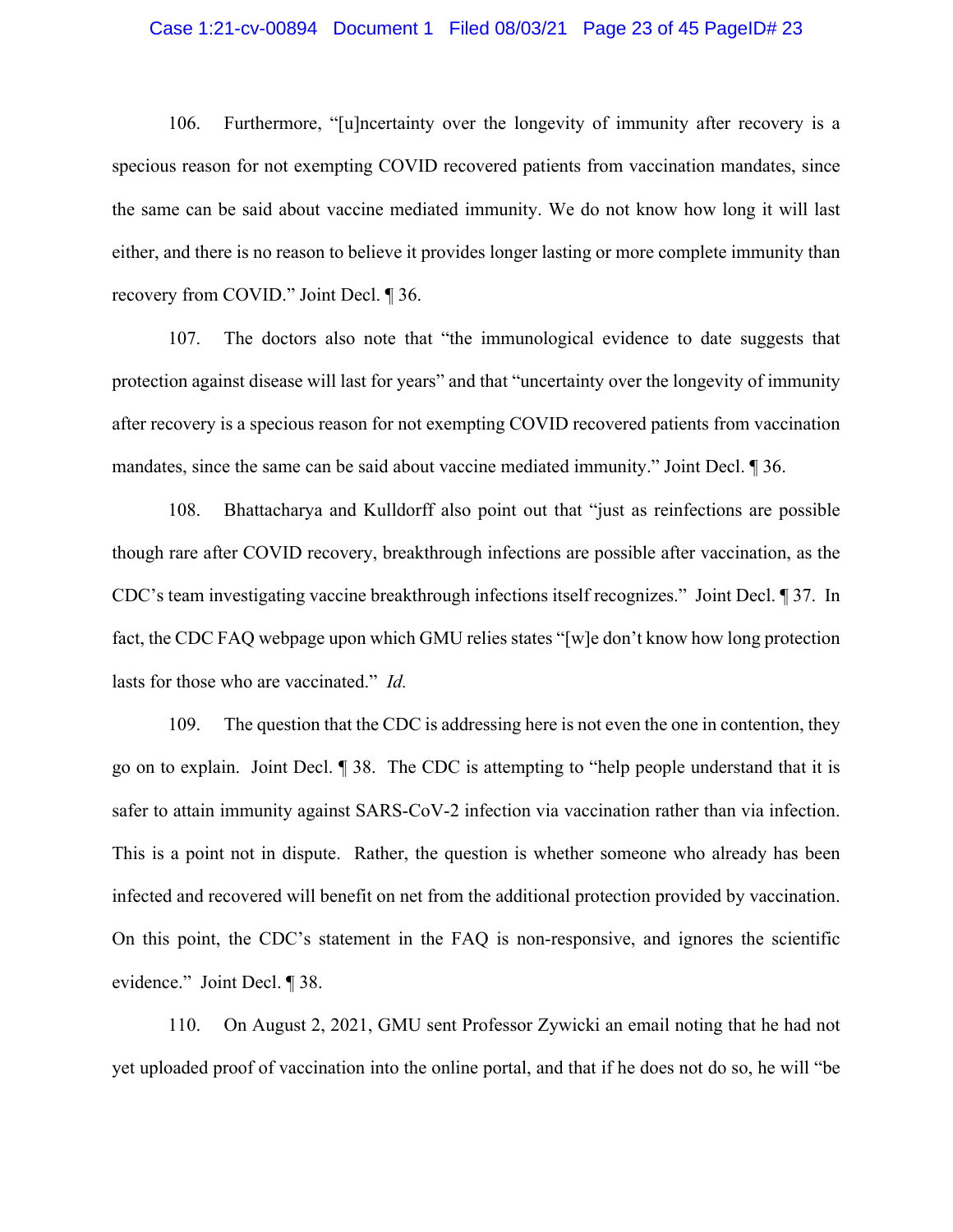out of compliance with this requirement and subject to disciplinary action, which can lead to being placed on unpaid administrative leave or eventual termination of employment." (Attachment J).

# **VI. PROFESSOR ZYWICKI HAS EXPERIENCED, AND WILL CONTINUE TO EXPERIENCE, CONCRETE AND PARTICULARIZED HARM AS A DIRECT CONSEQUENCE OF GMU'S VACCINE POLICY**

111. To remain unvaccinated without facing disciplinary action, Professor Zywicki must obtain an exemption to work at home. Otherwise, he must comply with punitive masking, testing, and social-distancing requirements, while facing the prospect of disciplinary action, including termination of employment and lost eligibility for merit pay raises. Under any of these scenarios, Professor Zywicki's personal autonomy and ability to perform his professional duties is being infringed upon.

112. Professor Zywicki is slated to teach 61 students in a first-year contracts course and 15 students in his public choice and public law seminar. These students enrolled in the course with the expectation of in-person instruction.

113. Masking requirements hinder Professor Zywicki's ability to communicate with students in a lecture environment.

114. The social distancing mandate prevents him from holding office hours or having lunches with students, participating in faculty workshops and meetings, and attending various academic events.

115. Likewise, frequent testing is burdensome, invasive, painful, and carries its own risk of physical injury.

116. Obviously, exercising a remote teaching option deprives students of the learning experience they signed up for, since presence in a classroom is crucial to effective instruction.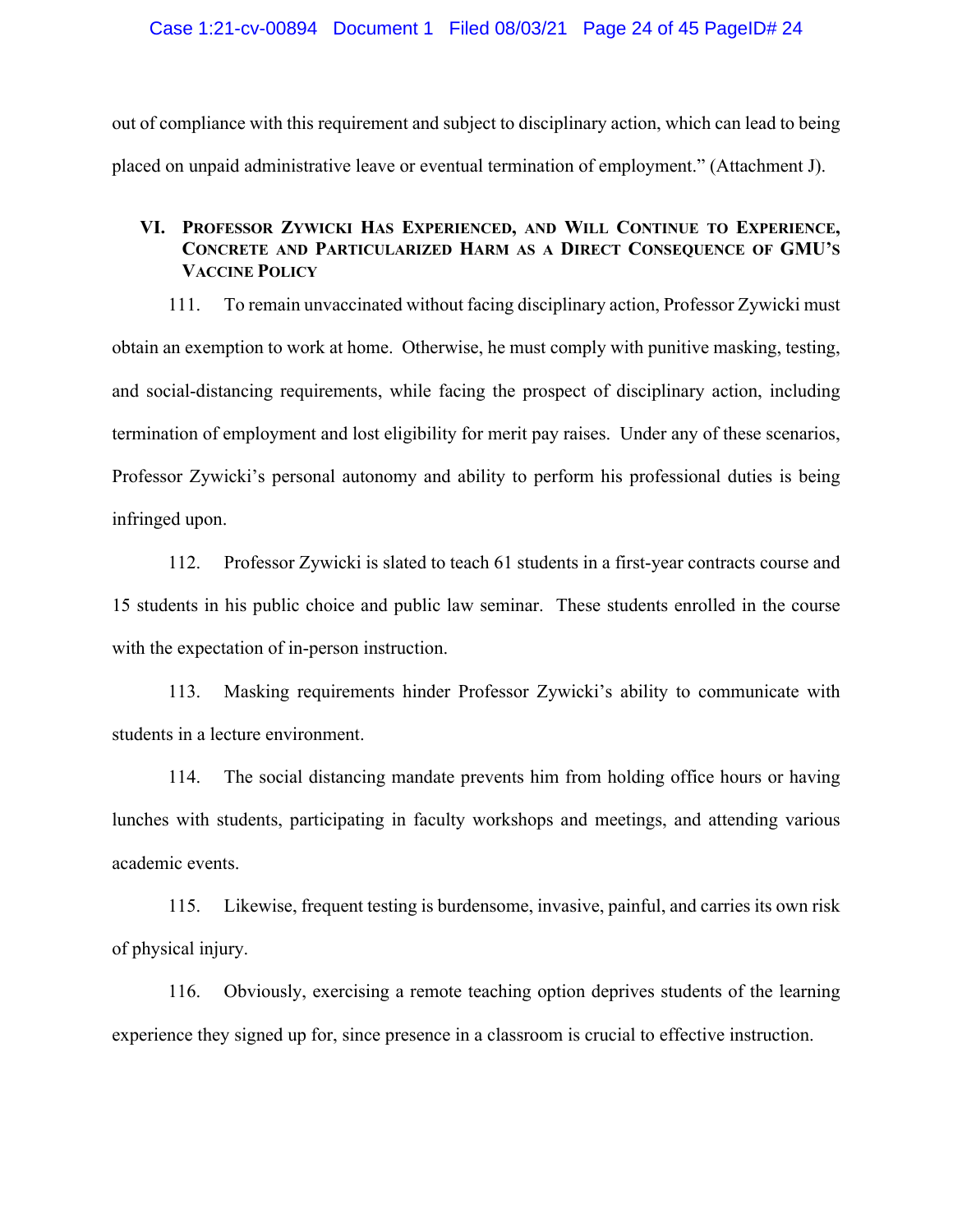#### Case 1:21-cv-00894 Document 1 Filed 08/03/21 Page 25 of 45 PageID# 25

117. By imposing such impediments, the Policy prevents Professor Zywicki from carrying out his responsibilities as successfully as his vaccinated colleagues, jeopardizing his teaching evaluations, future student enrollment, opportunities for academic collaboration, reputational standing, pay raises, and other professional opportunities.

118. The Policy further damages Professor Zywicki by making disclosure of vaccination status a prerequisite for merit-based pay increases and threatening disciplinary action—including forced unpaid leave and termination of employment—if he does not obtain an exemption (religious or medical) or a COVID-19 vaccine. (Attachments C, D, & E).

119. Thus, although the Policy purports not to require vaccination, in reality and in effect it exerts such an enormous amount of pressure on Professor Zywicki to subject himself to receiving the vaccine (to avoid being professionally handicapped and facing loss of employment) that it amounts to an ineluctable mandate. It is obviously designed for that purpose and to have that impact.

120. By threatening adverse professional and personal consequences, GMU's Policy not only directly and palpably harms Professor Zywicki's bodily autonomy and dignity, but it forces him to endure the stress and anxiety of choosing between his teaching career and his health.

121. The risk-avoidance benefits that the Policy provides, compared to the restrictions and intrusive options offered to Professor Zywicki are disproportionate. Similarly, given that naturally acquired immunity confers equal or greater protection than that provided by the vaccines (especially with respect to some of the WHO-approved vaccines GMU considers adequate to fulfill the Policy's requirements), the Policy is arbitrary and irrational. There is no indication that the Policy is tailored to account for its impact on those who have acquired natural immunity.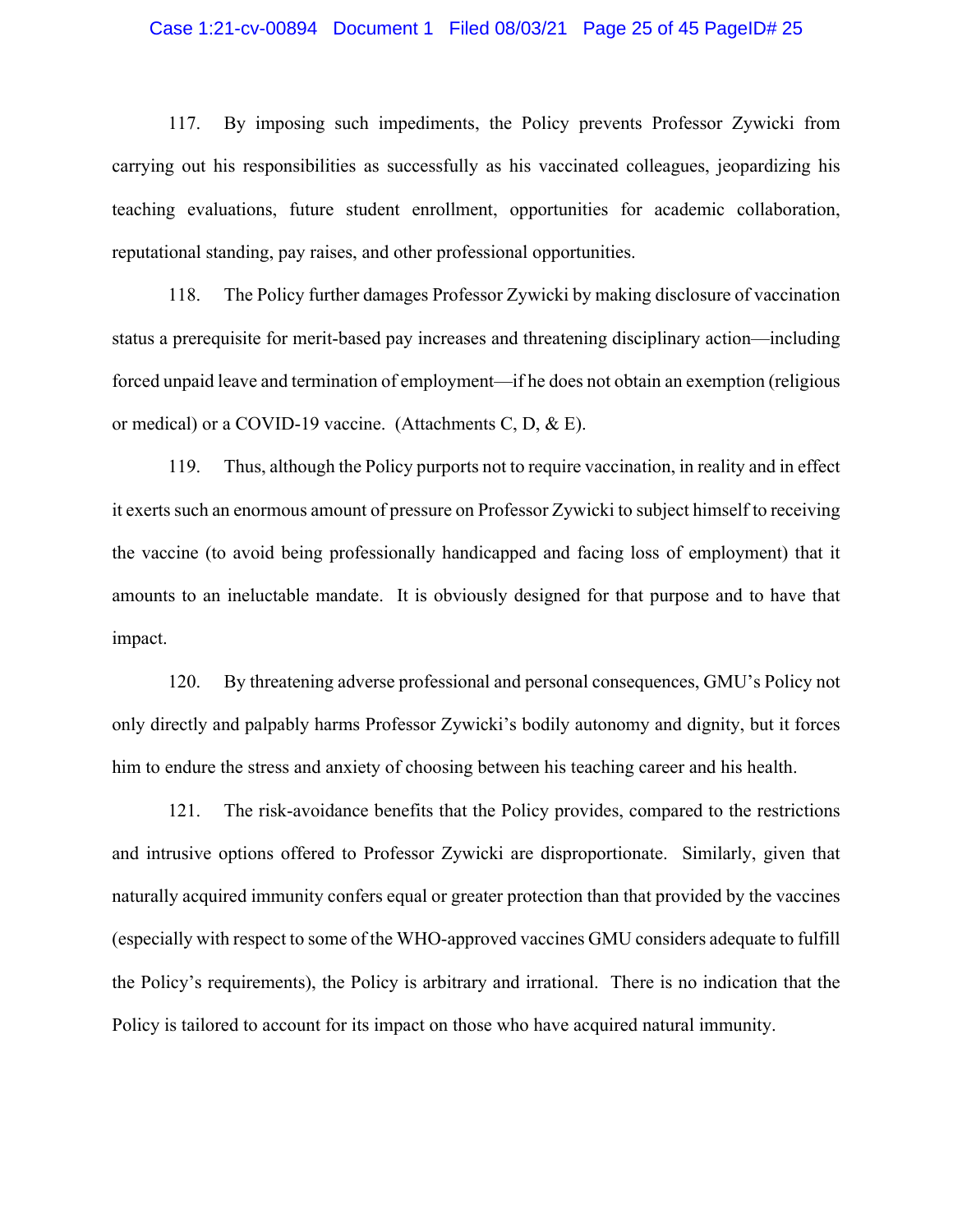122. Professor Zywicki requires relief on a tight timeline because GMU did not send the final email about its policy until a mere three weeks before the deadline it set for employees to receive the vaccine. (Attachments D & E). Any school's academic calendar may include minor deviations from year to year but typically includes Fall, Spring, and Summer semesters or programs. It has thus been foreseeable to GMU for months that Fall Semester law school classes would begin in August 2021.

# **CLAIMS FOR RELIEF**

# **COUNT I: VIOLATION OF THE RIGHT TO REFUSE UNWANTED AND MEDICALLY UNNECESSARY MEDICAL CARE**

1. Plaintiff realleges and incorporates by reference the foregoing allegations as if fully set forth herein.

2. GMU's coercive Policy requires Professor Zywicki to take a vaccine without his consent—and against the expert medical advice of his immunologist—thereby depriving him of his ability to refuse unwanted medical care.

3. The Supreme Court has recognized that the Ninth and Fourteenth Amendments protect an individual's right to privacy. A "forcible injection … into a nonconsenting person's body represents a substantial interference with that person's liberty[.]" *Washington v. Harper*, 494 U.S. 210, 229 (1990). The common law baseline is also a relevant touchstone out of which grew the relevant constitutional law*. See, e.g., Cruzan v. Dir., Mo. Dep't of Public Health*, 497 U.S. 261, 278 (1990) ("'At common law, even the touching of one person by another without consent and without legal justification was a battery'). *See* W. Keeton, D. Dobbs, R. Keeton, & D. Owen, PROSSER AND KEETON ON LAW OF TORTS § 9, pp. 39-42 (5th ed. 1984).); *Schloendorff v. Society of N.Y. Hosp.*, 211 N.Y. 125, 129-130, 105 N.E. 92, 93 (1914) (Cardozo, J.) ('Every human being of adult years and sound mind has a right to determine what shall be done with his own body; and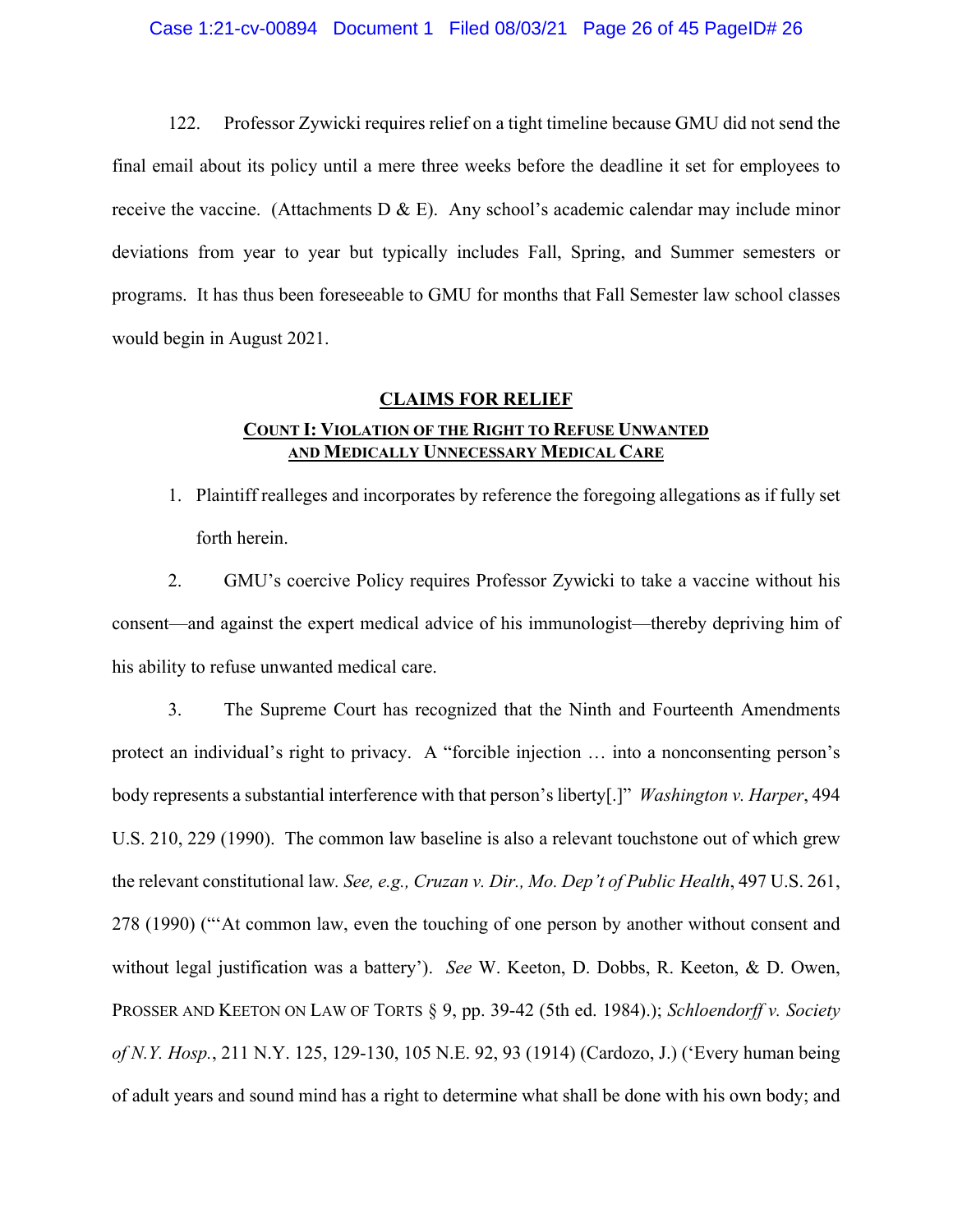## Case 1:21-cv-00894 Document 1 Filed 08/03/21 Page 27 of 45 PageID# 27

a surgeon who performs an operation without his patient's consent commits an assault, for which he is liable in damages.').

4. Subsequent Supreme Court decisions have made explicit that the Constitution protects a person's right to "refus[e] unwanted medical care." *Cruzan*, 497 U.S. at 278; *King v. Rubenstein*, 825 F.3d 206, 222 (4th Cir. 2016) (recognizing same).

5. This right is "so rooted in our history, tradition, and practice as to require special protection under the Fourteenth Amendment." *Washington v. Glucksberg,* 521 U.S. 702, 722 n.17 (1997).

6. The Court has explained that the right to refuse medical care derives from the "wellestablished, traditional rights to bodily integrity and freedom from unwanted touching." *Vacco v. Quill*, 521 U.S. 793, 807 (1997).

7. Coercing employees to receive an EUA vaccine for a virus that presents a near-zero risk of illness or death to them and which they are exceedingly unlikely to pass on to others, because those employees already possess natural immunity to the virus, violates the liberty and privacy interests that the Ninth and Fourteenth Amendments protect.

8. When a state policy implicates a fundamental right, through coercion or otherwise, the strict scrutiny standard "applies[;] a law will not be upheld unless the government demonstrates that the law is necessary to further a compelling governmental interest and has been narrowly tailored to achieve that interest." *Mohamed v. Holder*, 266 F. Supp. 3d 868, 877 (E.D. Va. 2017).

9. Defendants cannot show that they have a compelling interest in coercing Professor Zywicki into taking a COVID-19 vaccine, because GMU has no compelling interest in treating employees with natural immunity any differently from employees who obtained immunity from a vaccine.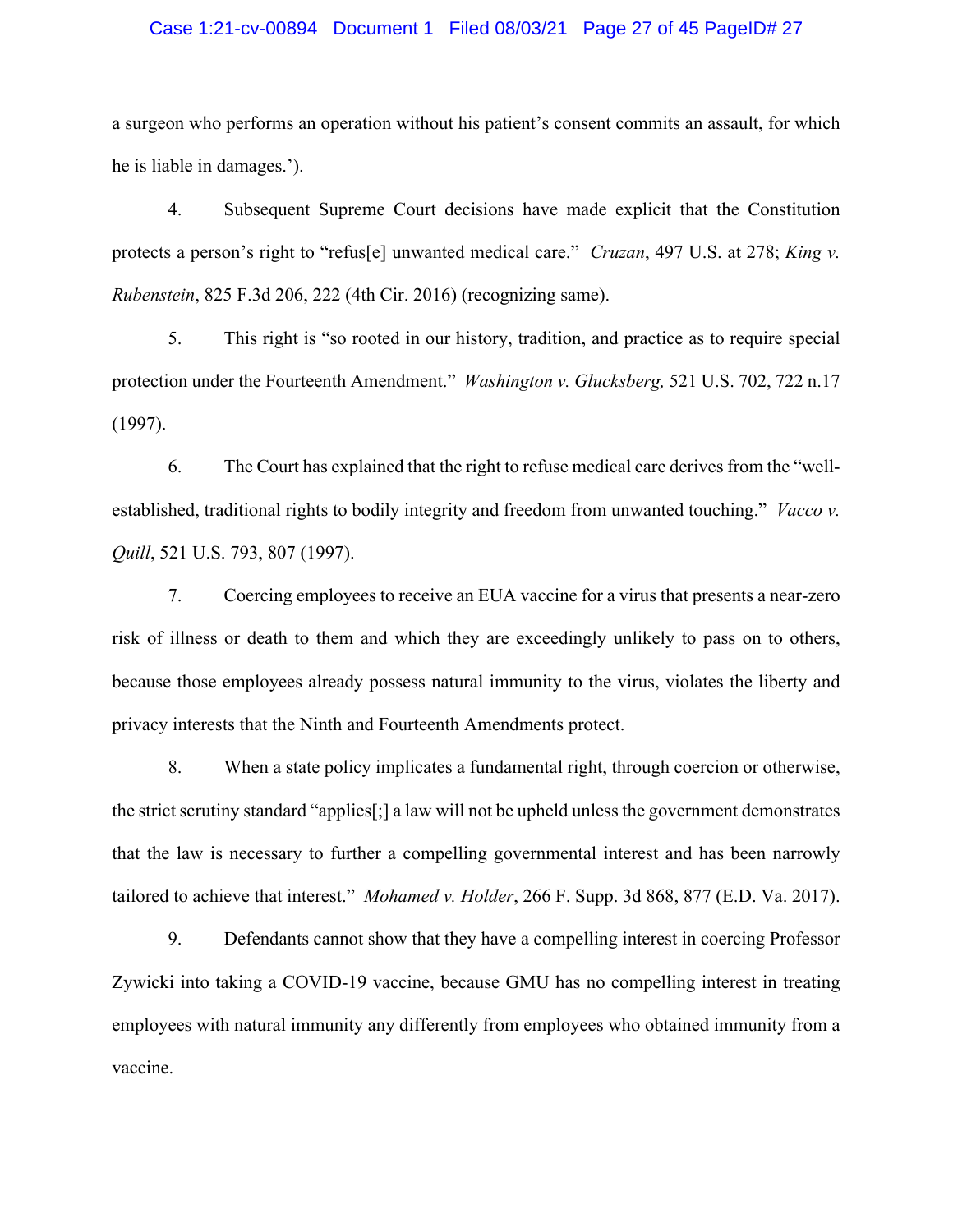#### Case 1:21-cv-00894 Document 1 Filed 08/03/21 Page 28 of 45 PageID# 28

10. Substantial research establishes that a COVID-19 infection creates immunity to the virus at least as robust, durable, and long-lasting as that achieved through vaccination. Noorchashm Decl. ¶¶ 16-17; Joint Decl. at ¶¶ 15-23); Nabin K. Shrestha, et al., *Necessity of COVID-19 Vaccination In Previously Infected Individuals*, MEDRXIV (June 5th, 2021), *available at* https://bit.ly/2TFBGcA (last visited Aug. 1, 2021); *see also* Yair Goldberg, et al., *Protection of Previous SARS-Cov-2 Infection Is Similar to That of BNT162b2 Vaccine Protection: A Three-Month Nationwide Experience From Israel*, MEDRXIV (Apr. 20, 2021), *available at*  https://bit.ly/3zMV2fb (last visited Aug. 1, 2021); Smerconish, *Should Covid Survivors and the Vaccinated Be Treated the Same?*: CNN Interview with Jay Bhattacharya, Professor of Medicine at Stanford University (June 12, 2021), *available at* https://cnn.it/2WDurDn (last visited Aug. 1, 2021); Marty Makary, *The Power of Natural Immunity*, WALL STREET JOURNAL (June 8, 2021), *available at* https://on.wsj.com/3yeu1Rx (last visited Aug. 1, 2021).

11. In recognition of the highly protective character of natural immunity, the European Union has recognized "a record of previous infection" as a substitute for any vaccine passport requirements. Noorchashm Decl. ¶ 27. Even France's controversial new restrictive mandate on the ability to participate in daily life focuses on a person's immunity rather than their vaccine status—treating natural immunity and vaccine immunity equally. *See, e.g.*, Clea Callcutt, *France forced to soften rules after coronavirus green pass backlash*, POLITICO (July 20, 2021), *available at* https://politi.co/3f9AZzS (last visited July 29, 2021).

12. Similarly, the United States requires everyone, including its citizens, to provide proof of a negative COVID-19 test before returning to the country from abroad. Documentation of recovery suffices as a substitute, although proof of vaccination does not. *See Requirement of Proof of Negative COVID-19 Test or Recovery from COVID-19 for All Air Passengers Arriving*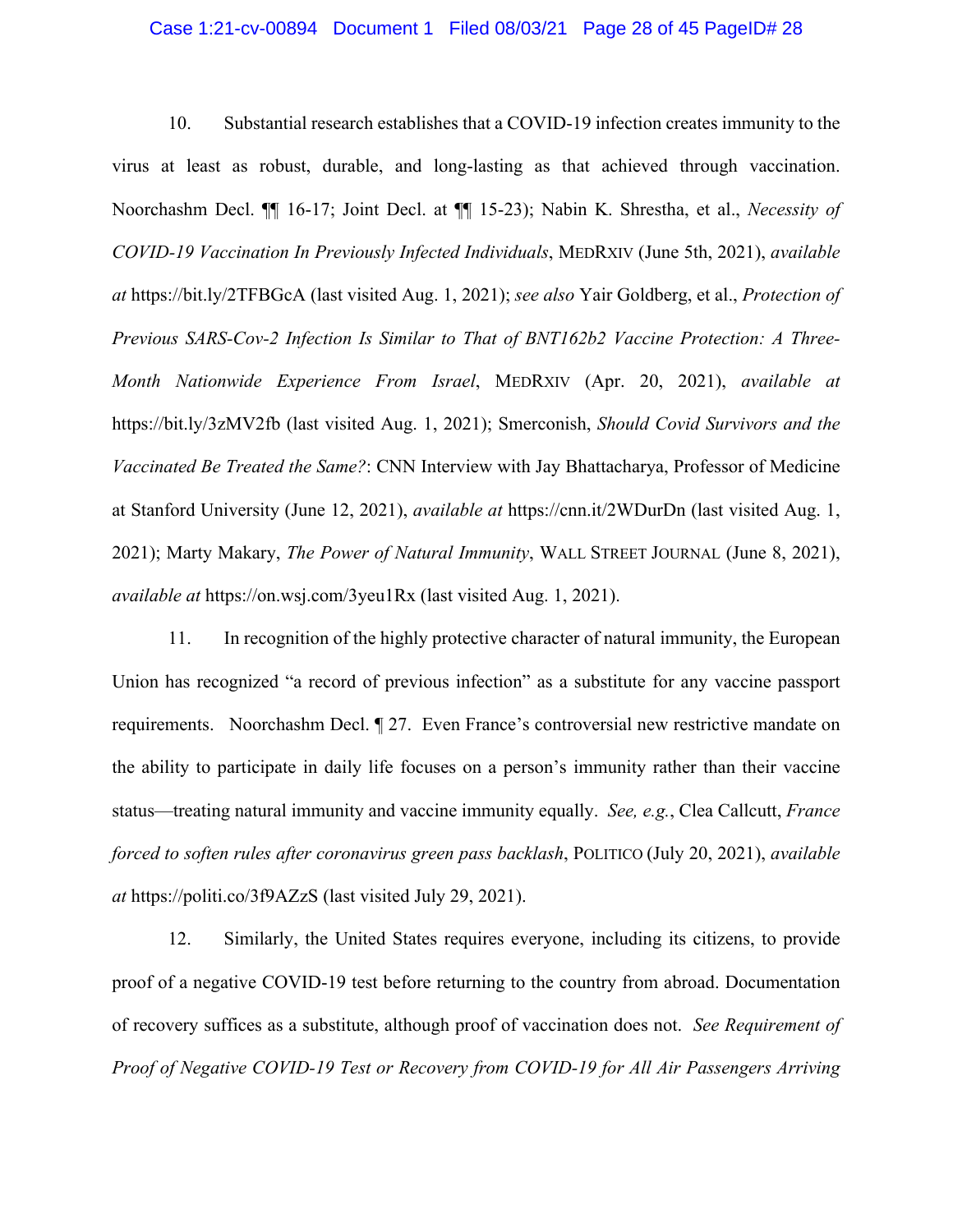*in the United States*, CDC (July 6, 2021), *available at* https://bit.ly/3yfcJDM (last visited July 28, 2021).

13. Indeed, the CDC recently acknowledged that vaccinated individuals appear to be spreading COVID-19 at rates similar to unvaccinated (but not naturally immune) people. That further underscores the arbitrary nature of GMU's policy. *Where's the data*?, WASHINGTON POST (July 28, 2021), *available at* wapo.st/2THpmIQ (last visited July 30, 2021).

14. Likewise, recent data from Israel suggest that individuals who receive the Pfizer Vaccine can pass the virus onto others a mere few months after receiving it.

15. The Commonwealth of Virginia's public policy has also traditionally reflected that it lacks any interest in vaccinating persons for a disease to which they carry antibodies. For instance, the law mandating vaccination of school children for measles, mumps, rubella, and varicella (chickenpox) *explicitly exempts* from the requirements those who can demonstrate existing immunity through serological testing that measures protective antibodies. 12 Va. Admin. Code § 5-110-80 (2021).

16. GMU simply has no compelling interest in departing from the Commonwealth's typical public policy in this case. There is no question that Professor Zywicki has natural immunity, given his recent antibodies screening test demonstrating ongoing and robust immune protection as confirmed by his immunologist and Dr. Bhattacharya. Noorchashm Decl. ¶ 7; Joint Decl. ¶ 36.

17. In addition to GMU's lack of interest in requiring that already immune employees get vaccinated, Defendants cannot show that the Policy is narrowly tailored to any compelling governmental interest.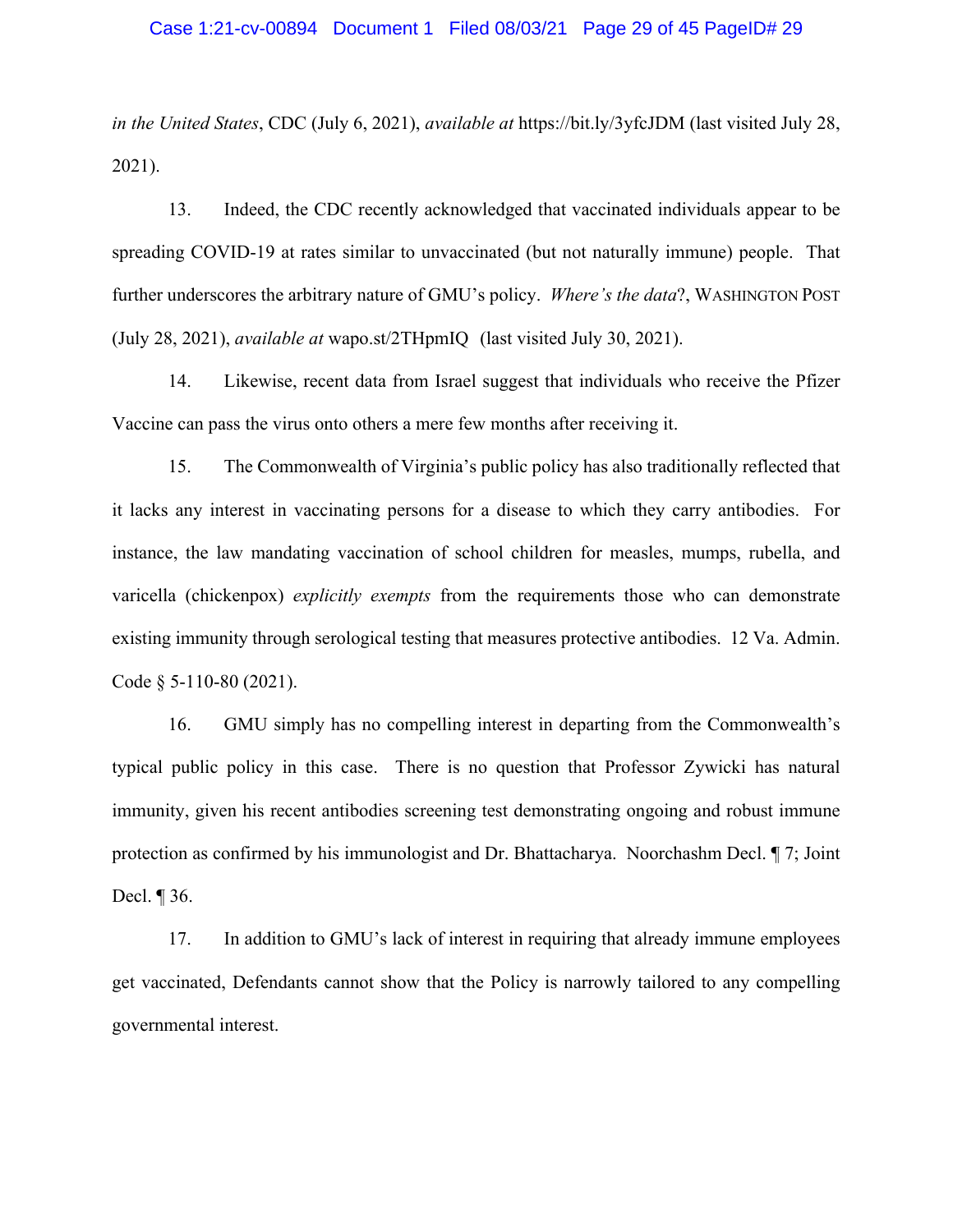### Case 1:21-cv-00894 Document 1 Filed 08/03/21 Page 30 of 45 PageID# 30

18. Any interest that GMU may have in promoting immunity on campus does not extend to those employees who already have natural immunity—particularly those who can demonstrate such immunity through antibody screenings.

19. Similarly, the much lower effectiveness of the Janssen, Sinovac, and Sinopharm vaccines in preventing infection, compared to natural immunity, renders Professor Zywicki far less likely to contract or spread the virus than his colleagues who have been immunized with these inferior vaccines. Yet having taken any of them would leave an otherwise similarly situated colleague at the law school free of GMU's restrictive Policy.

20. By failing to tailor its Policy to only those employees who lack immunity, GMU's Policy forces employees like Professor Zywicki, who have robust natural immunity, to choose between their health, their personal autonomy, and their careers.

21. Professor Zywicki has suffered and will continue to suffer damage from Defendants' conduct. There is no adequate remedy at law, as there are no damages that could compensate Professor Zywicki for the deprivation of his constitutional rights. He will suffer irreparable harm unless this Court enjoins Defendants from enforcing their Policy.

22. Professor Zywicki is entitled to a judgment declaring that the Policy violates his constitutional right to refuse medical treatment and an injunction restraining Defendants' enforcement of the Policy.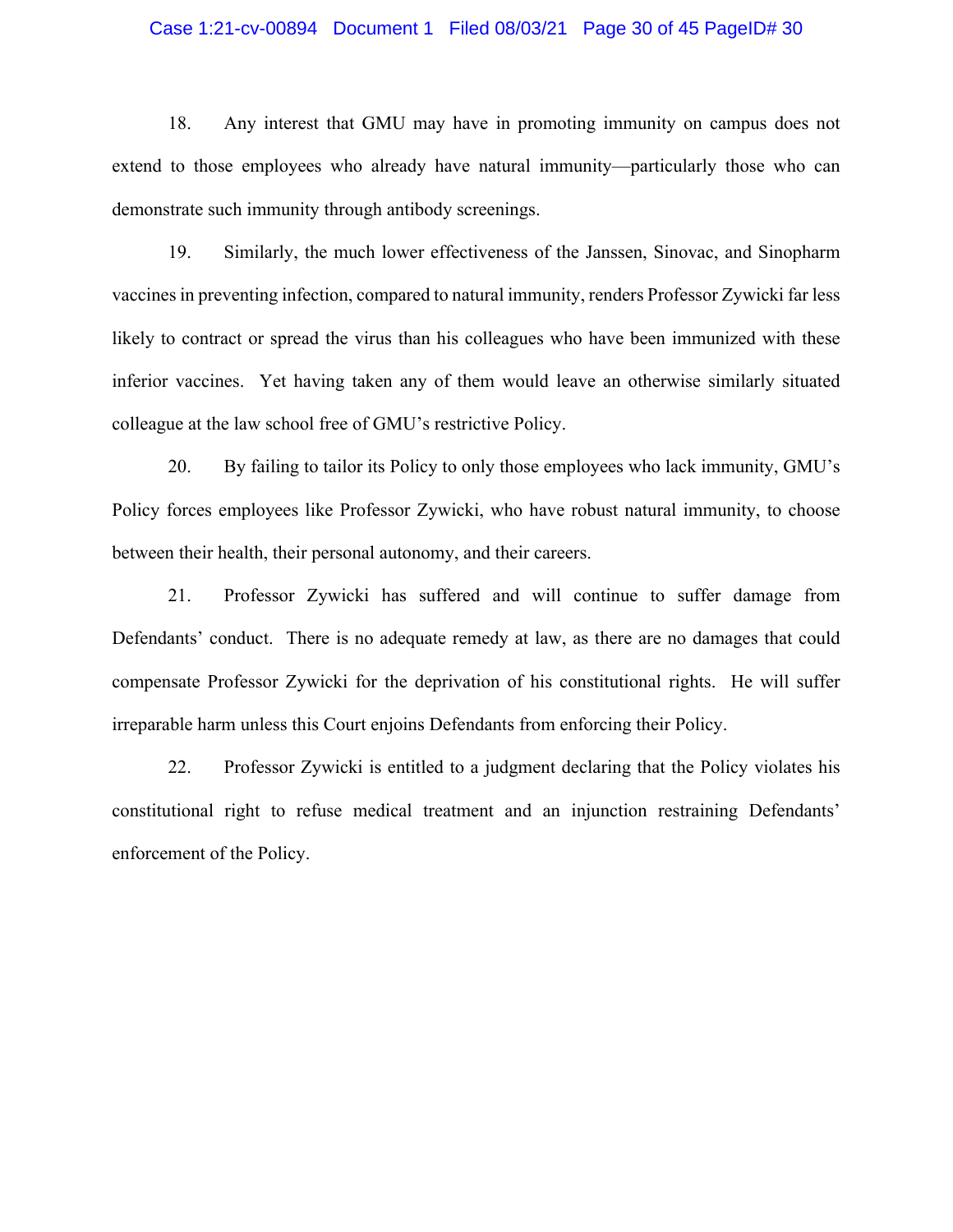# **COUNT II: VIOLATION OF THE UNCONSTITUTIONAL CONDITIONS DOCTRINE AND THE FOURTEENTH AMENDMENT'S RIGHT TO DUE PROCESS**

23. Plaintiffs reallege and incorporate by reference the foregoing allegations as if fully set forth herein.

24. Unconstitutional conditions case law often references the existence of varying degrees of coercion. According to that body of law, GMU cannot impair Professor Zywicki's right to refuse medical care through subtle forms of coercion any more than it could through an explicit mandate. *See, e.g.*, *Koontz v. St. Johns River Water Mgmt. Dist.*, 570 U.S. 595 (2013) ("[U]nconstitutional conditions doctrine forbids burdening the Constitution's enumerated rights by coercively withholding benefits from those who exercise them"); *Memorial Hosp. v. Maricopa Cty.*, 415 U.S. 250 (1974) ("[An] overarching principle, known as the unconstitutional conditions doctrine … vindicates the Constitution's enumerated rights by preventing the government from coercing people into giving them up").

25. The Due Process Clause of the Fourteenth Amendment provides: "nor shall any state deprive any person of life, liberty, or property, without due process of law … ." U.S. Const., amend. XIV, sec. 1.

26. Professor Zywicki possesses both a liberty interest in his bodily integrity and, as a tenured professor, a property interest in his teaching career.

27. It is less appreciated in legal circles that, to prevail, unconstitutional conditions claims do not need to establish that a challenged government policy amounts to coercion. Instead, it is sufficient that the state policy burden a constitutional right by imposing undue pressure on an otherwise voluntary choice with a nexus to the exercise of a constitutional right. In other words, the presence of some remaining voluntarism after new conditions are imposed on the exercise of a constitutional right does not stand as a barrier to establishing a successful unconstitutional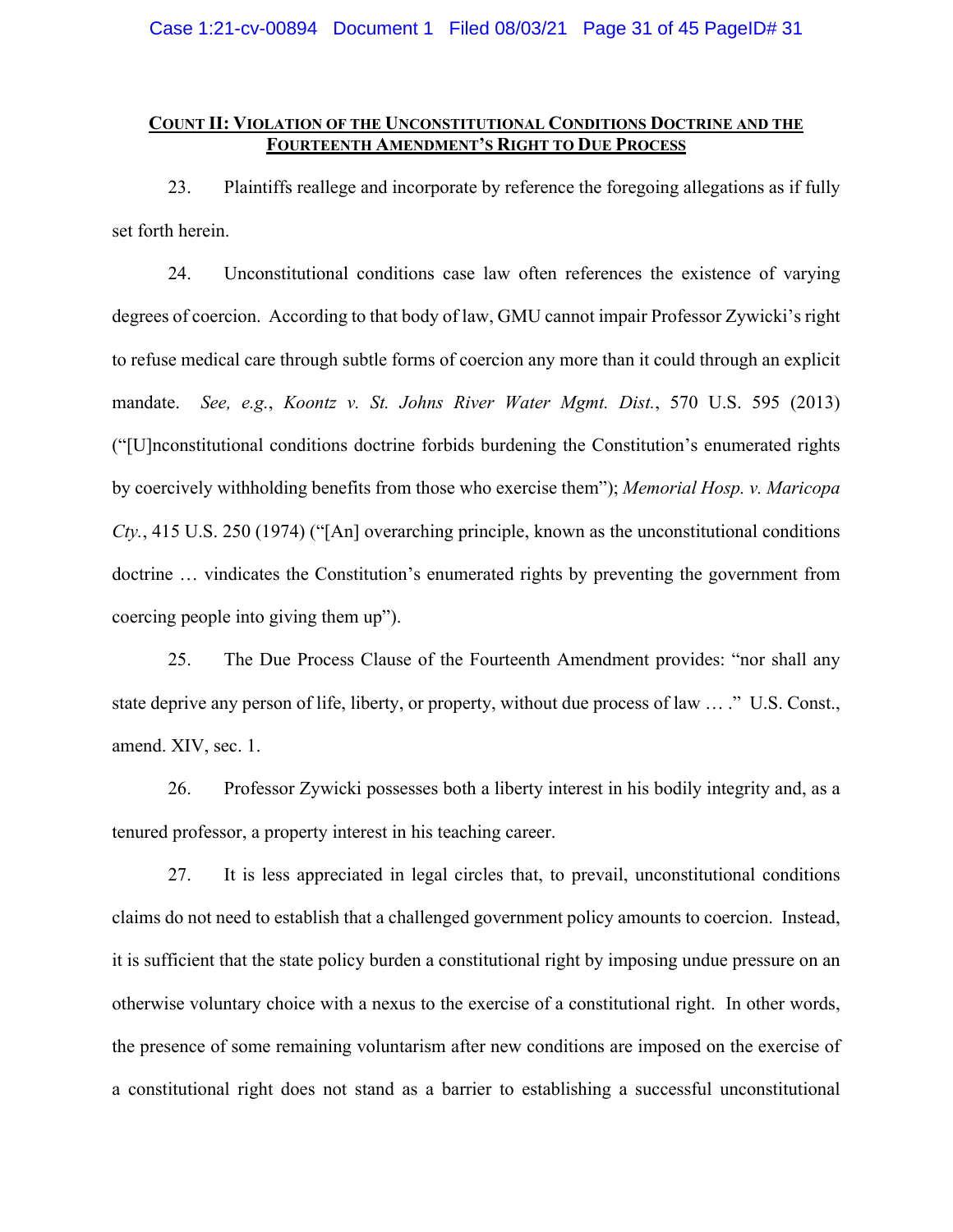### Case 1:21-cv-00894 Document 1 Filed 08/03/21 Page 32 of 45 PageID# 32

conditions claim. This is especially true when a government actor couples an unconstitutional condition with a procedural system stacked against the right-holder.

28. For example, in *Speiser v. Randall*, 357 U.S. 513 (1958), the Court invalidated a loyalty oath imposed as a condition for veterans to obtain a state property tax exemption, even though (a) California citizens were not required to own real property, of course; (b) California veterans could freely opt not to seek the exemption and simply pay the unadorned tax; and (c) California was not even obligated to provide veterans with the exemption but rather the exemption was a mere privilege.

29. The *Speiser* Court deemed the oath condition unconstitutional in part because the burden to establish qualification for the exemption was placed on applicants. *See id.* at 522. The question the Supreme Court saw itself deciding was "whether this allocation of the burden of proof, on an issue concerning freedom of speech, falls short of the requirements of due process." *Id.* at 523.

30. The Court addressed this question by stating the guiding principle that

Where one party has at stake an interest of transcending value—as a criminal defendant his liberty—this margin of error is reduced as to him by the process of placing on the other party the burden of producing a sufficiency of proof in the first instance …. [But] Due process commands that no man shall lose his liberty unless the Government has borne the burden of producing the evidence and convincing the factfinder of his guilt.

*Id.* at 525-26.

31. Here, the analogue of the criminal defendant rights of "transcending value" referenced in *Speiser* are the liberty rights of all persons to be free of unconsented-to bodily intrusions and medical interventions. This means that unconstitutional conditions doctrine and due process rights *combine* to invalidate the Policy. That result occurs because GMU has not and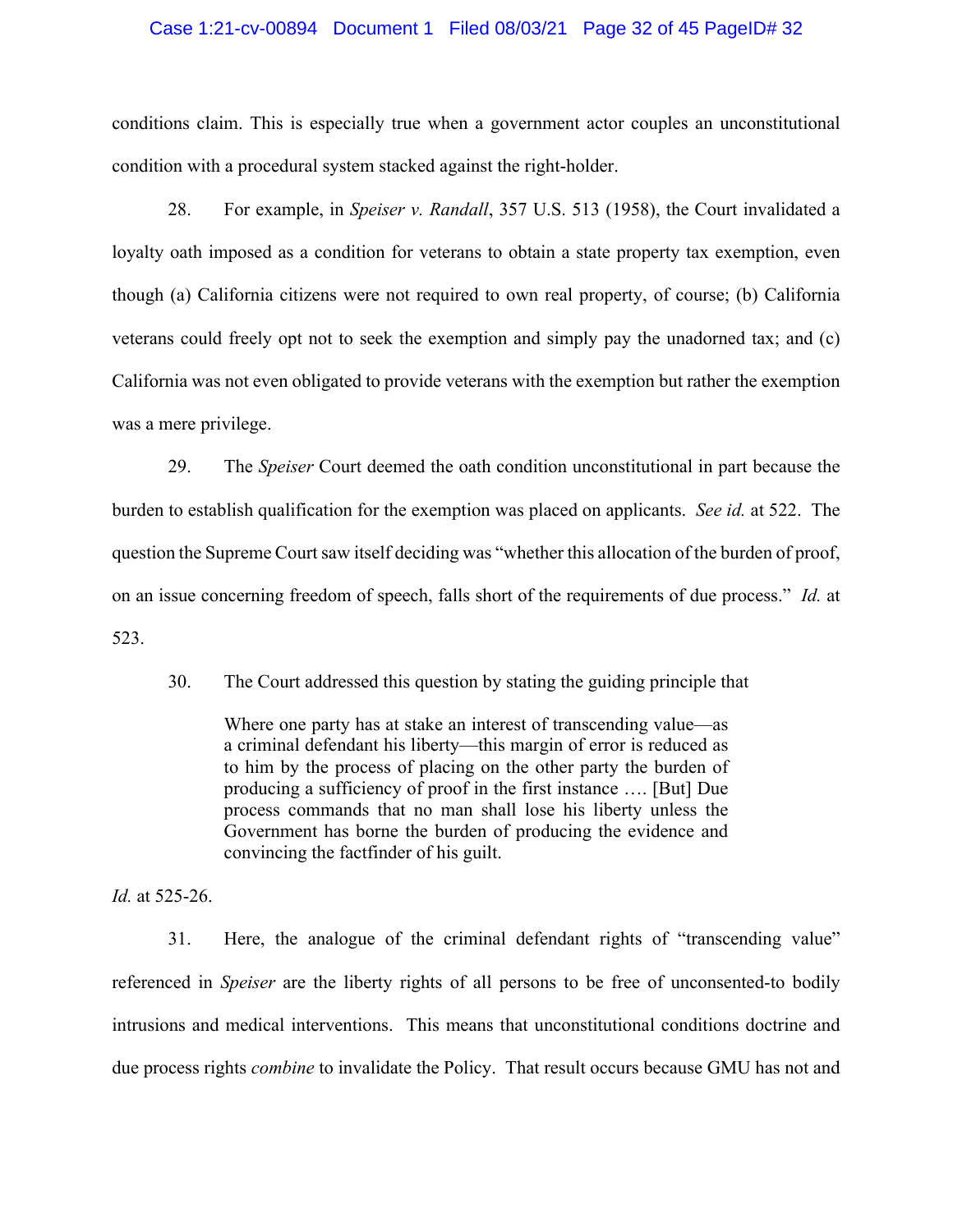## Case 1:21-cv-00894 Document 1 Filed 08/03/21 Page 33 of 45 PageID# 33

cannot show that the school's forcing Professor Zywicki to take the vaccine reduces any risk that he will become infected with and spread the virus to GMU students and personnel. *See also Lawrence v. Texas*, 539 U.S. 558, 562 (2003) (The Due Process Clause protects "liberty of the person both in its spatial and in its more transcendent dimensions").

32. Similar to the California law in *Speiser* "creat[ing] the danger that … legitimate utterance will be penalized," 357 U.S. at 526, the process GMU has established in relation to taking COVID-19 vaccines poses dangers to Professor Zywicki's health (and thus to his liberty interests) as well as threatening him with various forms of penalties and other detriments.

33. Indeed, more so than in *Speiser*, the factual issues involved in this case are complex. "How can a claimant … possibly sustain the burden of proving the negative of these complex factual elements? In practical operation, therefore, this procedural device must necessarily produce a result which the State could not command directly." *Id.* There is perhaps no better encapsulation by the Supreme Court of how unconstitutional conditions doctrine and Due Process can and do intersect and reinforce one another. *See also id.* at 529 ("The State clearly has no such compelling interest at stake as to justify a short-cut procedure which must inevitably result in suppressing protected speech."). The Commonwealth of Virginia's GMU similarly possesses no compelling interest that could justify its defective Policy that will inevitably result in at least some unwarranted medical intrusions into the bodies of members of the GMU community.

34. For these reasons, GMU cannot by means of its Policy effectively flip the burden of proof and require Professor Zywicki to prove that it is safe for him to teach without being vaccinated. And setting up such a process, which is what GMU's Policy does, thereby represents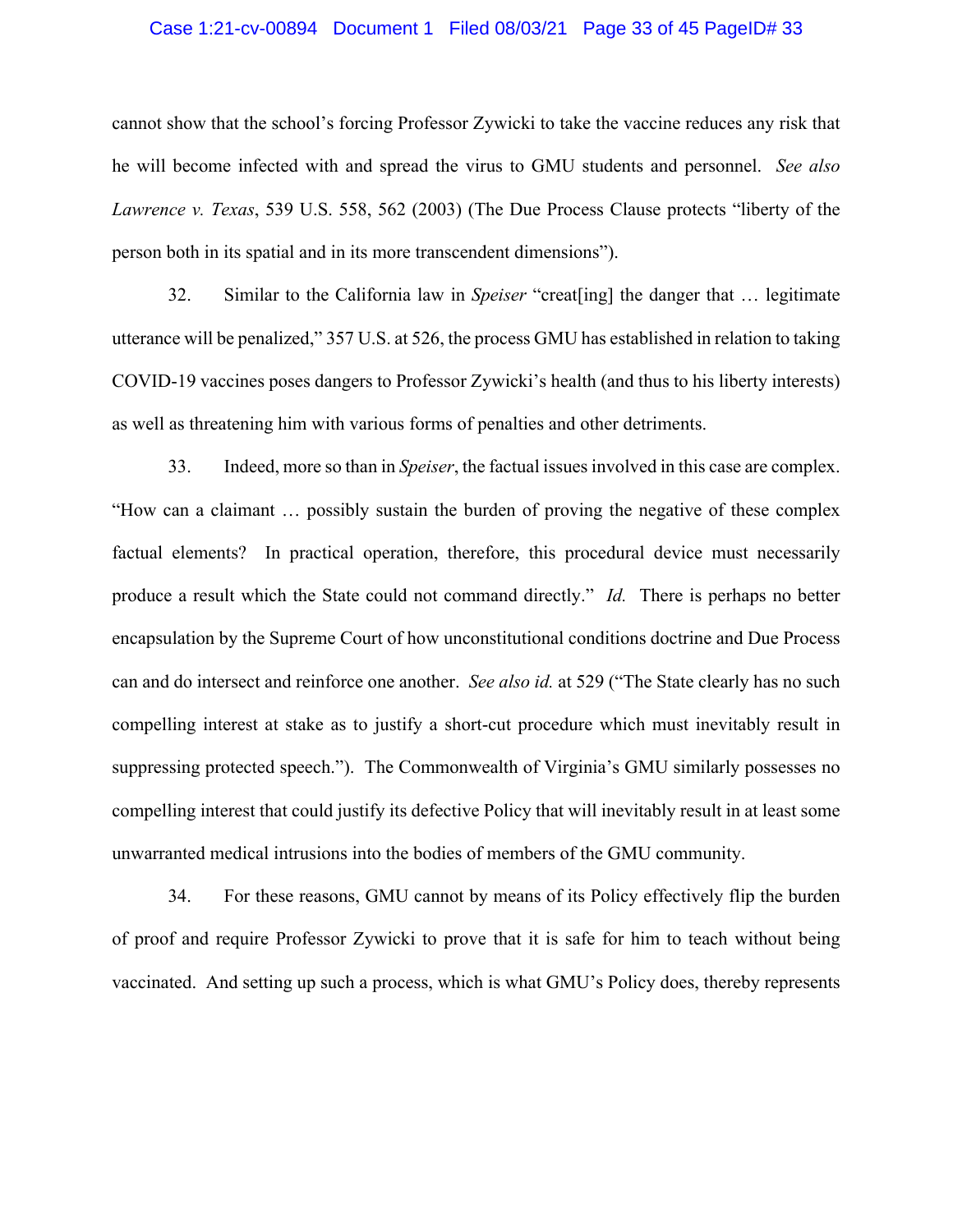#### Case 1:21-cv-00894 Document 1 Filed 08/03/21 Page 34 of 45 PageID# 34

a concurrent *procedural* due process violation and an unconstitutional condition burdening his liberty interests to be free of unwanted medical interventions.

35. *Speiser* also rests on the mismatch between the loyalty oath California required and the grant of a property tax exemption to veterans. "[T]he State is powerless to erase the service which the veteran has rendered his country; though he be denied a tax exemption, he remains a veteran." *Id.* at 528.

36. In this situation, there is an equally jarring logical incongruity. GMU's Policy is terse. It offers no justifications for why the penalties and other restrictions it establishes are appropriate and tailored to members of the University community that have acquired robust natural immunity. Whatever GMU is trying to decree through its unconstitutional-conditions sleight of hand, Professor Zywicki remains a University community member with natural immunity as a matter of pre-Policy fact (just as the *Speiser* veterans remained veterans as a matter of pre-tax law fact), and the existence of such immunity fully serves the supposed purposes of the public-health protection that GMU says that it is pursuing.

37. The proportionality of the Policy is also deficient because the Policy does not seek to assess the current antibody levels of its targets, something that is it is now feasible for medical science to test.<sup>6</sup> For the Policy is not a mere presumption that vaccination is superior to natural immunity (a contention that would have to be borne out by the science in any event or else GMU had no business adopting its Policy) that Professor Zywicki can try to overcome. No, the Policy

<sup>6</sup> Such antibody testing was not feasible more than a century ago when *United States v. Jacobson* was decided, as diagnostic antibody testing was not invented until the 1970's. 197 U.S. 11 (1905) (upholding a city regulation fining individuals \$5 if they refused to take Smallpox vaccine). *See The history of ELISA from creation to COVID-19 research*, MOLECULAR DEVICES, *available at*  https://www.moleculardevices.com/lab-notes/microplate-readers/the-history-of-elisa (last visited Aug. 1, 2021).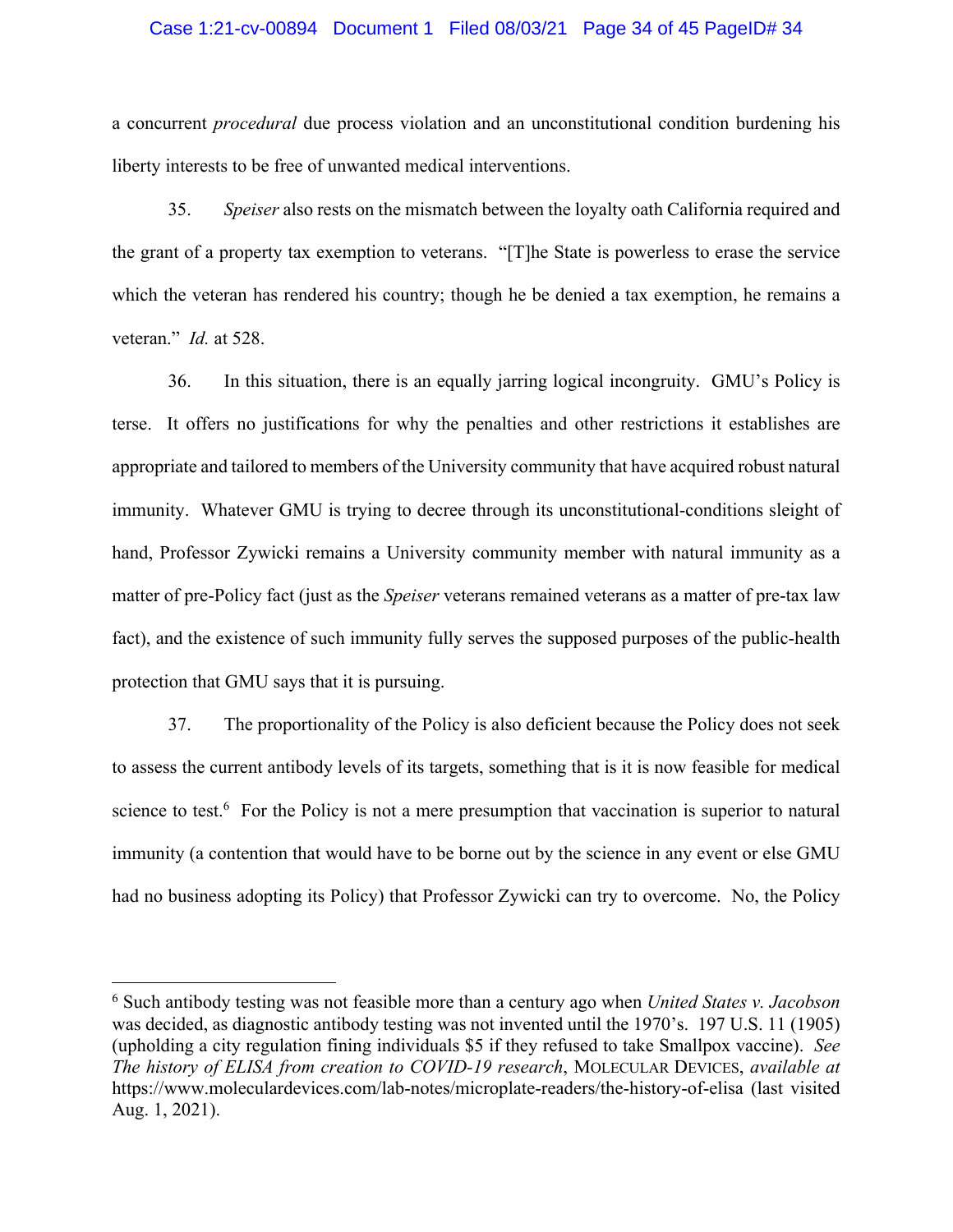#### Case 1:21-cv-00894 Document 1 Filed 08/03/21 Page 35 of 45 PageID# 35

is, in essence, *a conclusive presumption* that vaccination (even as to vaccines of far-lesser efficacy) is required unless the risks of the vaccine to a particular recipient warrant a special exception. But what if Professor Zywicki and others with natural immunity possess *higher* levels of antibodies than at least many of those who took one or more of the various inferior vaccines? And why has GMU deemed all vaccines to be equally protective in the fictitious presumption it has established? Finally, is there any scientific basis for the presumptions GMU has built into its Policy? The Policy answers none of these questions. It does not even try.

For these reasons, the *de facto* presumptions the Policy establishes also become another part of GMU's procedural due process violations that also run afoul of unconstitutional conditions doctrine. In short, allocating burden of proof responsibility to those with natural immunity like Professor Zywicki, coupled with GMU's stacking the process with presumptions Plaintiff will show are scientifically unwarranted, contravene the Due Process Clause. *See Perry v. Sinderman*, 408 U.S. 592, 597 (1972) (holding that the government "may not deny a benefit to a person on a basis that infringes his constitutionally protected interests"); *Wieman v. Updegraff*, 344 U.S. 183, 192 (1952) ("We need not pause to consider whether an abstract right to public employment exists. It is sufficient to say that constitutional protection does extend to the public servant whose exclusion pursuant to a statute is patently arbitrary or discriminatory").

38. "Since the entire statutory procedure, by placing the burden of proof on the claimants, violated the requirements of due process, appellants were not obliged to take the first step in such a procedure." *Id.* at 529. Just so here. GMU's Policy makes a mockery of due process. As a result, Professor Zywicki was not even obligated to take the first step in the Policy to gain an exception from its terms. Nevertheless, Professor Zywicki went above and beyond and applied for a medical exemption anyway. But the Policy's burden-shifting and erroneous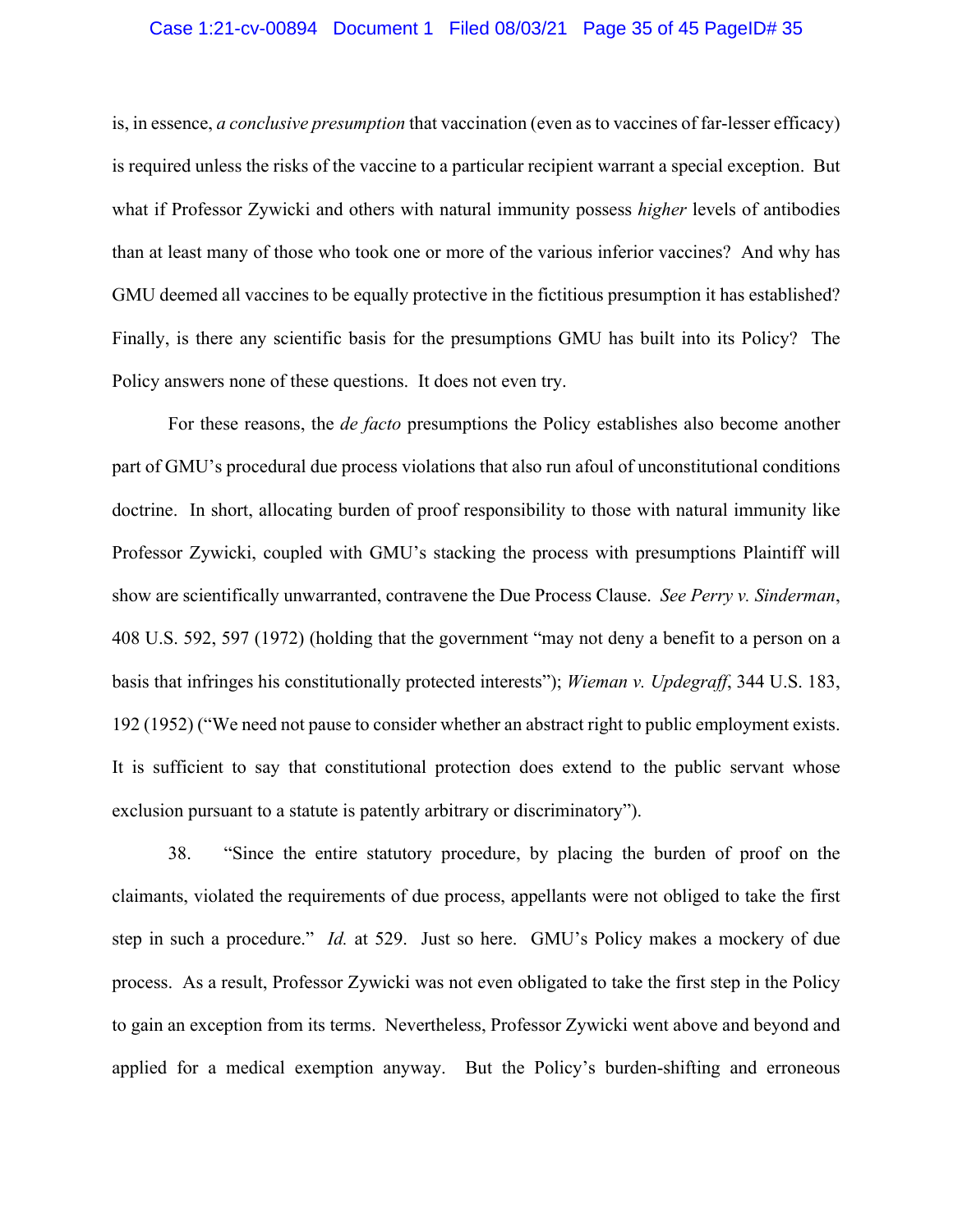embedded presumptions worked just as GMU designed them, leading unsurprisingly to the predictable *ex ante* outcome that Professor Zywicki was going to be denied a medical exemption. Professor Zywicki gave the deficient process set out in the Policy more than the benefit of the doubt, but it has now become apparent that it is as flawed in practice as it appears on its face.

# **COUNT III—VIOLATION OF THE SUPREMACY CLAUSE**

39. Plaintiff realleges and incorporates by reference all the foregoing allegations as though fully set forth herein.

40. Defendants' Policy requires Professor Zywicki to receive a vaccine in order to teach effectively without regard to his natural immunity or the health risks he faces.

41. He also must divulge personal medical information by uploading it into an online portal and is threatened with disciplinary action if he declines to comply with these arbitrary mandates.

42. The Policy thus coerces or, at the very least, unduly pressures Professor Zywicki into getting a vaccine that FDA approved only for emergency use.

43. The United States Constitution and federal laws are the "Supreme Law of the Land" and supersede the constitutions and laws of any state. U.S. Const. art. VI, cl. 2.

44. "State law is pre-empted to the extent that it actually conflicts with federal law." *English v. General Elec. Co*., 496 U.S. 72, 79 (1990) (internal citations and quotation marks omitted).

45. Federal law need not contain an express statement of intent to preempt state law for a court to find any conflicting state action invalid under the Supremacy Clause. *See Geier v. American Honda*, 520 U.S. 861, 867-68 (2000).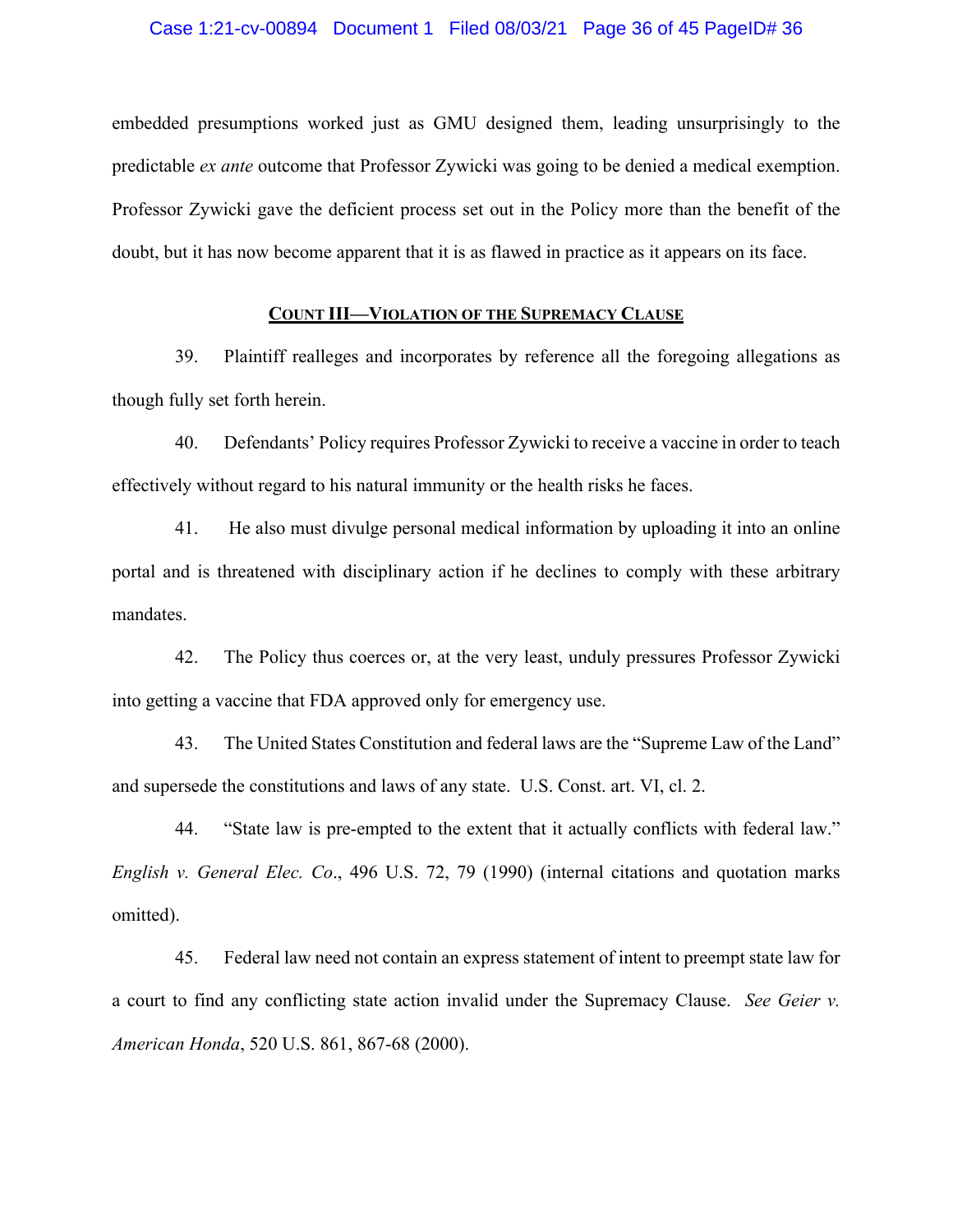# Case 1:21-cv-00894 Document 1 Filed 08/03/21 Page 37 of 45 PageID# 37

46. Rather, federal law preempts any state law that creates "an obstacle to the accomplishment and execution of the full purposes and objectives of Congress." *Arizona v. United States*, 567 U.S. 387, 399-400 (2012).

47. The EUA statute mandates informed and voluntary consent. *See John Doe No. 1 v. Rumsfeld*, No. Civ. A. 03-707(EGS), 2005 WL 1124589, \*1 (D.D.C. Apr. 6, 2005) (allowing use of anthrax vaccine pursuant to EUA "on a *voluntary* basis"). *See also* 21 U.S.C. § 360bbb- $3(e)(1)(A)(ii)$ .

48. It expressly states that recipients of products approved for use under it be informed of the "option to accept or refuse administration," and of the "significant known and potential benefits and risks of such use, and of the extent to which such benefits and risks are unknown." *Id.*

49. Since GMU's Policy (a state program) coerces Professor Zywicki by making enjoyment of his constitutionally and statutorily protected consent rights contingent upon receiving an experimental vaccine, it cannot be reconciled with the letter or spirit of the EUA statute. *See*  21 U.S.C. § 360bbb-3.

50. The conflict between the Policy and the EUA statute is particularly stark given that the statute's informed consent language requires that recipients be given the "option to refuse" the EUA product. That is at odds with the Policy's forcing Professor Zywicki to sustain significant injury to his career if he does not want to take the vaccine (in light of masking, frequent testing, social distancing, and looming disciplinary action).

51. Put differently, the Policy frustrates the objectives of the EUA process. *See Geier*, 520 U.S. at 873 (citing *Hines v. Davidowitz*, 312 U.S. 52, 67 (1941)).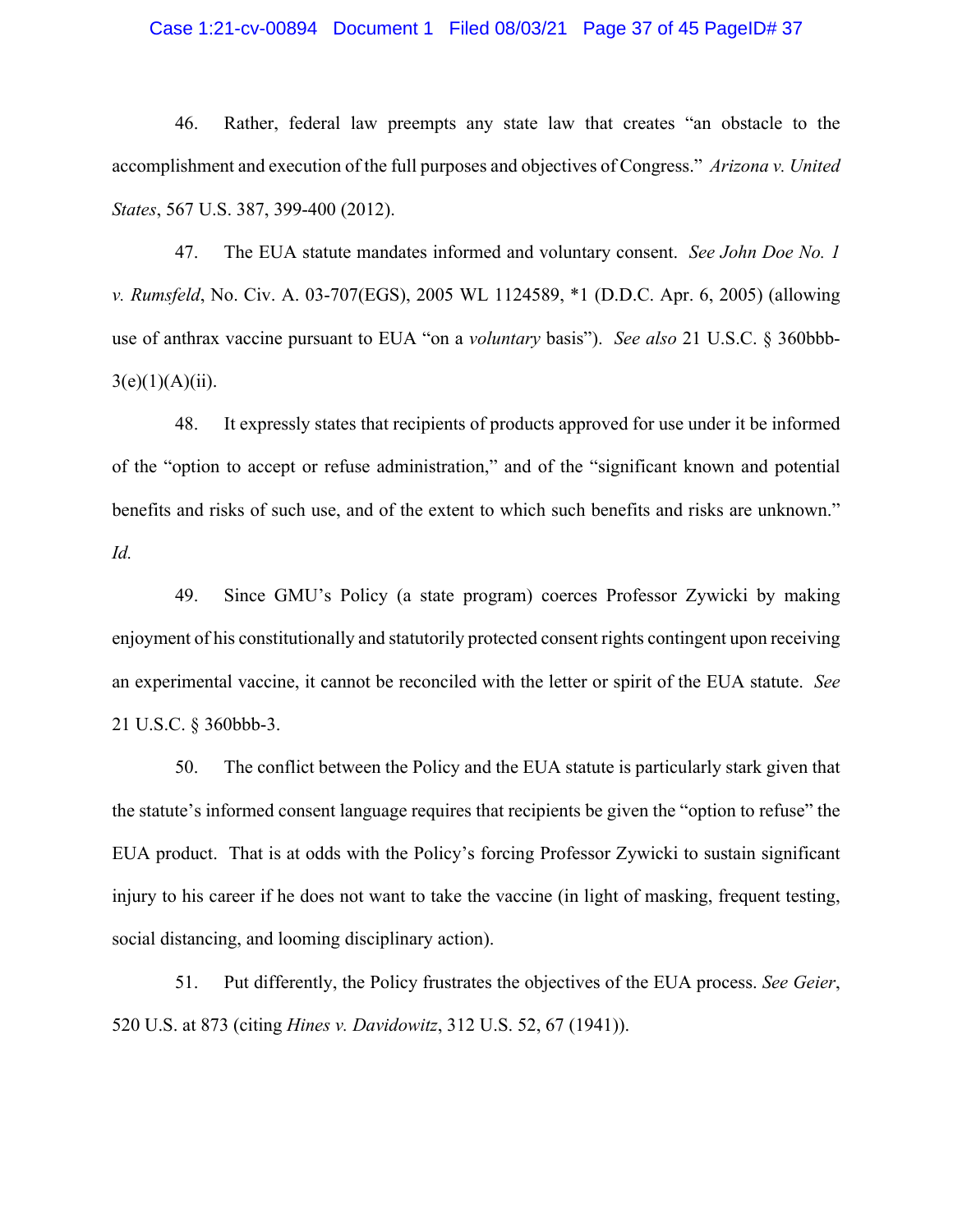#### Case 1:21-cv-00894 Document 1 Filed 08/03/21 Page 38 of 45 PageID# 38

52. As noted above, OLC made a memorandum available to the public on July 27, 2021 (dated July 6, 2021) opining that the EUA status of a medical product does not preclude vaccine mandates that might be imposed by either the public or private sectors. *See* "Memorandum Opinion for the Deputy Counsel to the President," *Whether Section 564 of the Food, Drug, and Cosmetic Act Prohibits Entities from Requiring the Use of a Vaccine Subject to an Emergency Use Authorization* (July 6, 2021) (OLC Op.) at 7-13, *available at*  https://www.justice.gov/olc/file/1415446/download (last visited Aug.1, 2021).

53. Of course, the separation of powers dictates that this Court is not bound by the OLC Opinion—an advisory opinion written by the Executive Branch for the Executive Branch. *See Citizens for Responsibility & Ethics in Wash. v. Office of Admin.*, 249 F.R.D. 1 (D.C. Cir. 2008) ("OLC opinions are not binding on the courts[; though] they are binding on the executive branch until withdrawn by the Attorney General or overruled by the courts[.]") (cleaned up).

54. Relatedly, the Justice Department until only days ago took a very different approach. *See* Attorney General Memorandum, *Balancing Public Safety with the Preservation of Civil Rights* (Apr. 27, 2020), *available at* https://www.justice.gov/opa/page/ file/1271456/download (last visited Aug. 1, 2021, 2021) ("If a state or local ordinance crosses the line from an appropriate exercise of authority to stop the spread of COVID-19 into an overbearing infringement of constitutional and statutory protections, the Department of Justice may have an obligation to address that overreach in federal court."). *See also* Kevin Liptak, CNN, *Biden Jumps Into Vaccine Mandate Debate as VA Requires Health Workers to Get Vaccinated (July 26, 2021)* ("The [new OLC] opinion marks a reversal from the previous administration. Last year, Attorney General William Barr used the Justice Department's legal power to try to fight certain Covid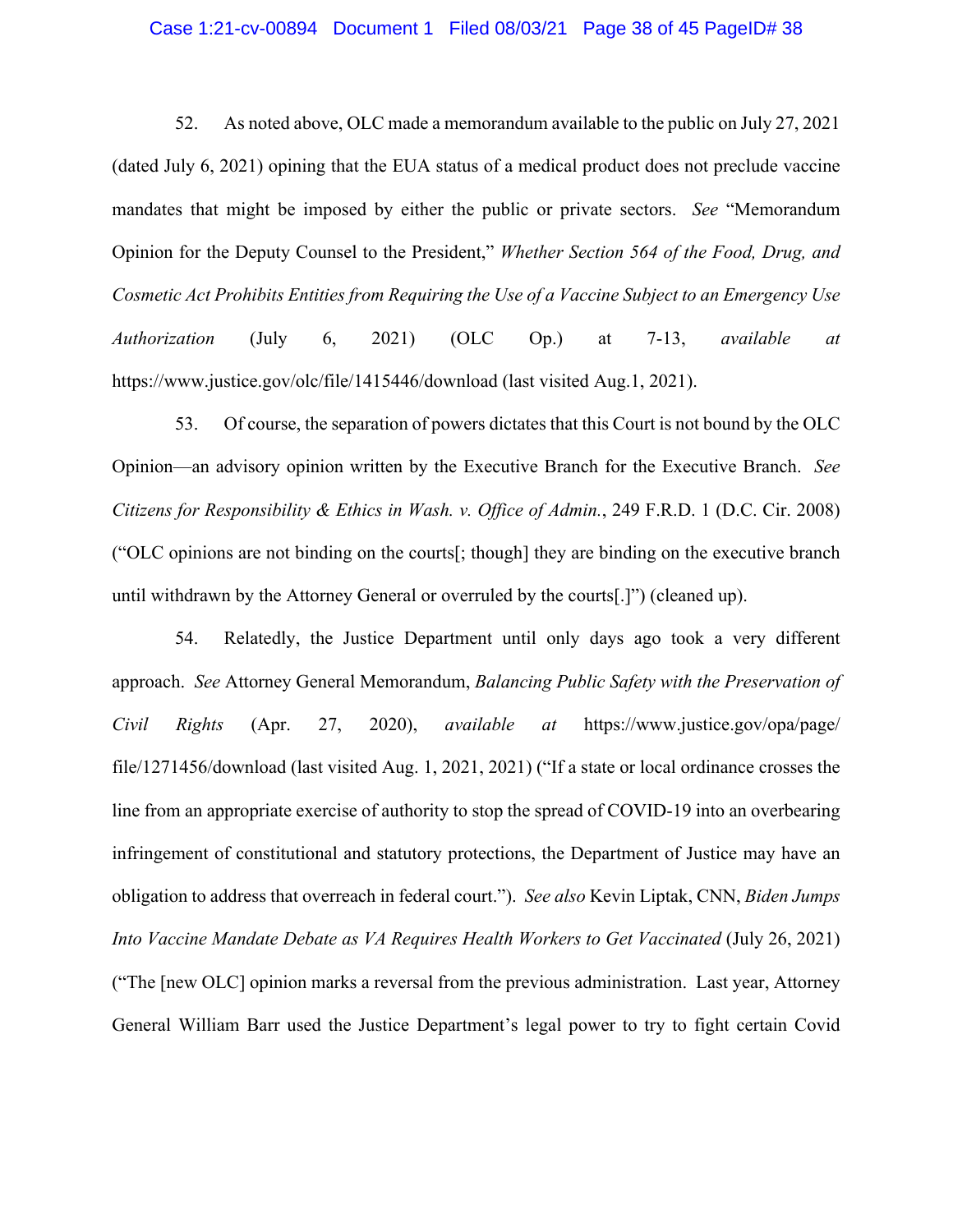### Case 1:21-cv-00894 Document 1 Filed 08/03/21 Page 39 of 45 PageID# 39

restrictions, including joining some businesses that sought to overturn state mask mandates."), *available at* cnn.it/37bwAbl (last visited Aug. 1, 2021).

55. Moreover, the OLC Opinion is entirely silent on the issue of preemption. As such, it cannot be read even as offering a potentially persuasive legal view on whether the GMU Policy is preempted by the EUA statute or not. In light of what this Count pleads, the OLC opinion is a legal *non sequitur*.

56. The OLC Opinion is also premised on faulty reasoning. While recognizing that EUA products have "not yet been generally approved as safe and effective," and that recipients must be given "the option to accept or refuse administration of the product," the Opinion nevertheless maintains that the EUA vaccines can be mandated. OLC Op. at 3-4, 7.

57. According to OLC, the requirement that recipients be "informed" of their right to refuse the product does not mean that an administrator is precluded from mandating the vaccine. All that an administrator must do, in OLC's view, is tell the recipient they have the *option* to refuse the vaccine. *Id.* at 7-13.<sup>7</sup> That facile interpretation sidesteps the fact that the Policy's employment consequences effectively coerce or at least unconstitutionally leverage the GMU community into taking the vaccine, reducing to nothingness both the constitutional and statutory rights of informed consent. This approach of stating the obvious but ignoring competing arguments is likely why the Opinion remained mum on the doctrine of preemption.

<sup>&</sup>lt;sup>7</sup> The OLC opinion is as irrelevant to the constitutional questions in this case posed by Counts I and II as it is to the preemption questions in Count III. For it was no answer in *Speiser* to the due process and unconstitutional conditions problems created by California's property tax exemption and oath system to quickly breathe a sigh of relief because California tax authorities could simply tell veterans applying for the tax exemption that they could just go away and forgo the tax exemption. The Constitution and the text of congressional statutes cannot be so easily dodged.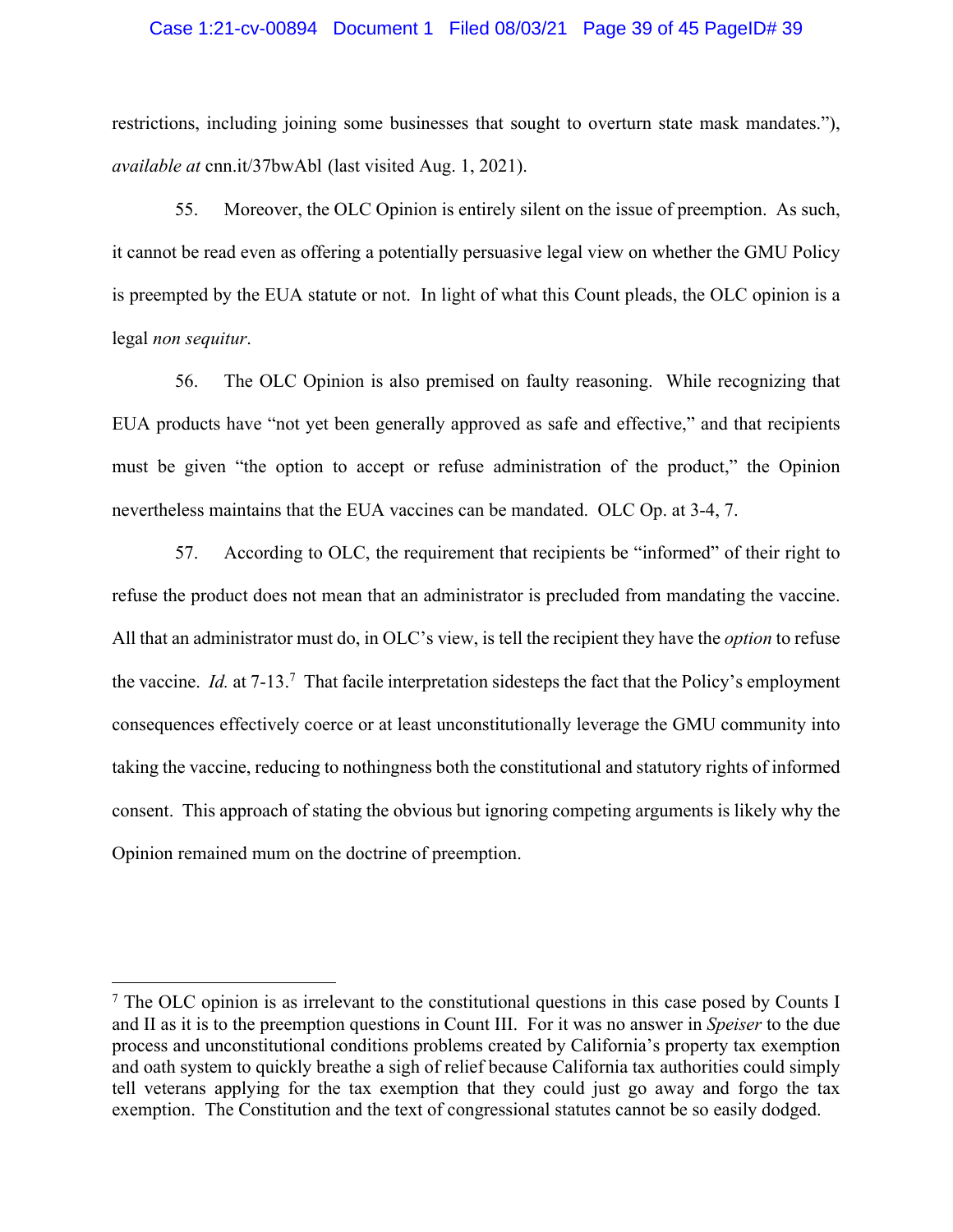### Case 1:21-cv-00894 Document 1 Filed 08/03/21 Page 40 of 45 PageID# 40

58. Recognizing the illogic of the Opinion and its inability to square its construction with the text of the EUA statute, OLC admits that its "reading ... does not fully explain why Congress created a scheme in which potential users of the product would be informed that they have 'the option to accept or refuse' the product." *Id.* at 10. This understatement would be droll but for the serious rights at stake, especially given that the elephant in the room—which the OLC Opinion ignores—is the Supremacy Clause and the preemption doctrine that Clause powers. In truth, Congress called for potential users to be informed precisely so that they could refuse to receive an EUA product. OLC's obtuse reading of the statute blinks reality.

59. In other words, nothing in the OLC Opinion addresses the fact that if it were taken as a blanket authorization for state and local governments to impose vaccine mandates, a vital portion of the EUA statute's text would be rendered superfluous. *See, e.g., TRW Inc. v. Andrews*, 534 U.S. 19, 31 (2001) ("It is a cardinal principle of statutory construction that a statute ought, upon the whole, to be so construed that, if it can be prevented, no clause, sentence, or word shall be superfluous, void, or insignificant.") (cleaned up).

60. Yet, OLC turns around and claims that Congress would have explicitly stated if it intended to prohibit mandates for EUA products. *Id.* at 8-9. But Congress *did* say so. The plain language states that the recipient of an EUA vaccine must be informed "of the option to accept or refuse the product." 21 U.S.C. § 360bbb-3(e)(1)(A)(ii). Especially when read against the backdrop of what the Constitution requires *and* against the common law rules from which the constitutional protections for informed consent arose, Congress's intent to protect informed consent is pellucid. And Congress "is understood to legislate against a background of commonlaw … principles," *Astoria Fed. Sav. & Loan Assn. v. Solimino*, 501 U.S. 104, 108 (1991).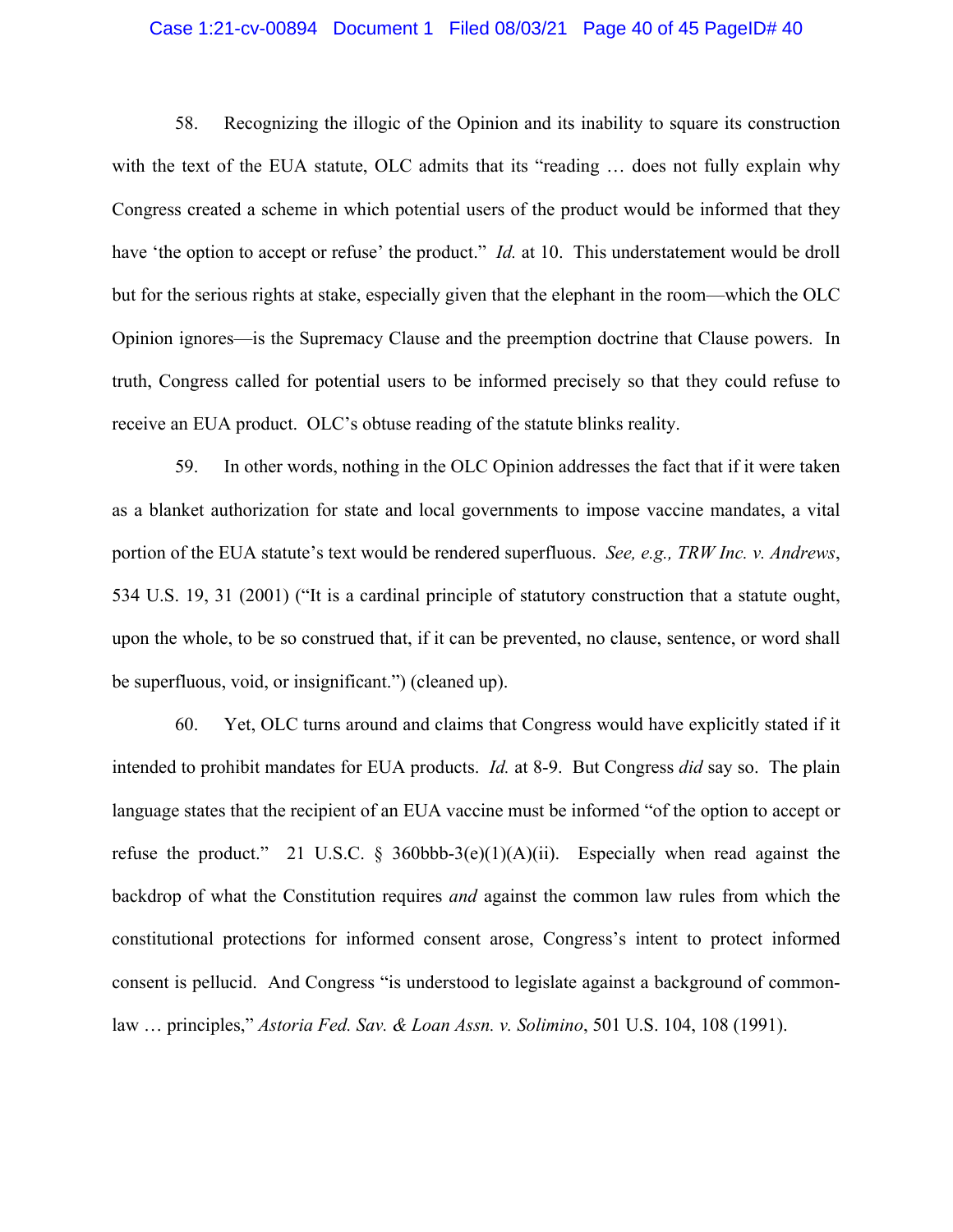#### Case 1:21-cv-00894 Document 1 Filed 08/03/21 Page 41 of 45 PageID# 41

61. The EUA statute's prohibition on mandating EUA products is reinforced by a corresponding provision that allows the President, in writing, to waive the option of those in the U.S. military to accept or refuse an EUA product if national security so requires. 10 U.S.C.  $§ 1107a(a)(1)$ . That provision would be redundant if consent could be circumvented merely by telling a vaccine recipient that he or she is free to refuse the vaccine but would nonetheless encounter various adverse consequences that violated unconstitutional conditions doctrine.

62. To circumvent the statutory text about the military waiver, OLC spins out a tortured argument under which the President's waiver would merely deprive military members of their rights to *know* that they can refuse the EUA product—rather than waiving their rights to actually refuse the product. OLC Op. at 14-15.

63. Unsurprisingly, OLC's strained reading runs counter the Department of Defense's understanding of this statutory provision. As the OLC Opinion acknowledges, "DOD informs us that it has understood section 1107a to mean that DOD may not require service members to take an EUA product that is subject to the condition regarding the option to refuse, unless the President exercises the waiver authority contained in section 1107a." *Id.* at 16 (citing DOD Instruction 6200.02, § E3.4 (Feb. 27, 2008)).

64. OLC even acknowledges that its opinion is belied by the congressional conference report, which also contemplated that 10 U.S.C. § 1107a(a)(1) "would authorize the President to waive *the right of service members to refuse administration of a product* if the President determines, in writing, that affording service members the right to refuse a product is not feasible[.]" *Id.* (quoting H.R. Rep. No. 108-354, at 782 (2003) (Conf. Rep.)).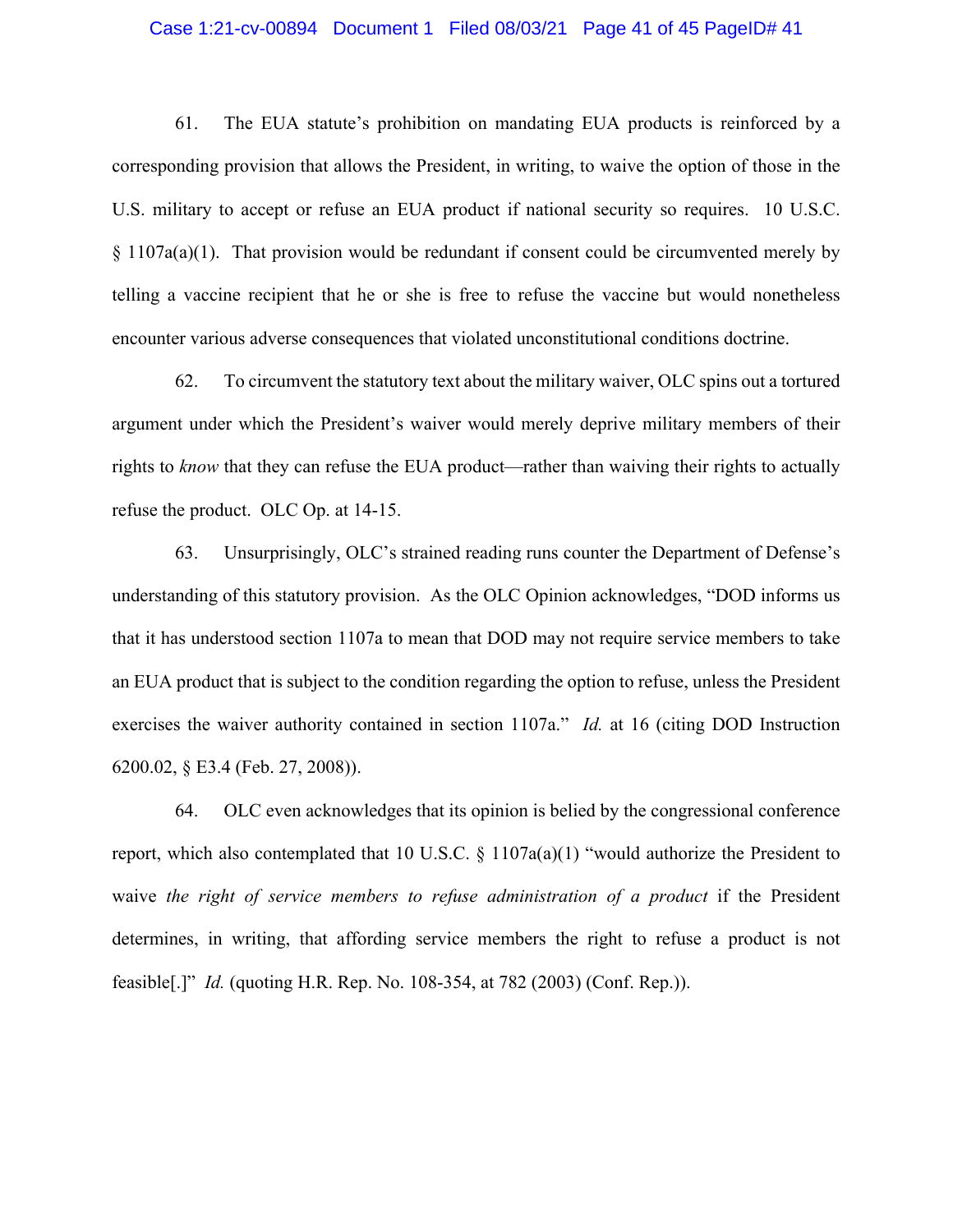#### Case 1:21-cv-00894 Document 1 Filed 08/03/21 Page 42 of 45 PageID# 42

65. Unlike OLC, this Court must not ignore the plain statutory prohibition on mandating EUA products. Though released to much fanfare in the media, the Court should discount the severely flawed OLC Opinion in its entirety, affording it no weight in this litigation.

66. Just as Congress prohibited the federal government from mandating EUA products, the state governments cannot do so, for the Supremacy Clause dictates that the EUA statute must prevail over conflicting state law or policy.

67. Defendants' Policy is thus preempted by federal law. *See* U.S. Const. art. VI, cl. 2; *see also Kindred Nursing Ctrs. Ltd P'ship v. Clark*, 137 S. Ct. 1421 (2017) (holding that Federal Arbitration Act preempted incompatible state rule); *Hughes v. Talen Energy Marketing, LLC*, 136 S. Ct. 1288, 1297 (2016) ("federal law preempts contrary state law," so "where, under the circumstances of a particular case, the challenged state law stands as an obstacle to the accomplishment and execution of the full purposes and objectives of Congress" the state law cannot survive).

68. Defendants' Policy is invalid pursuant to Article VI, Cl. 2 of the United States Constitution, and must be enjoined and set aside.

# **ADDITIONAL LEGAL CLAIMS**

69. Professor Zywicki has suffered and will continue to suffer damage from Defendants' conduct. There is no adequate remedy at law, as there are no damages that could compensate Professor Zywicki for the deprivation of his constitutional or statutory rights. He will suffer irreparable harm unless this Court enjoins Defendants from enforcing their Policy.

70. 42 U.S.C. § 1983 provides a civil right of action for deprivations of constitutional protections taken under color of law.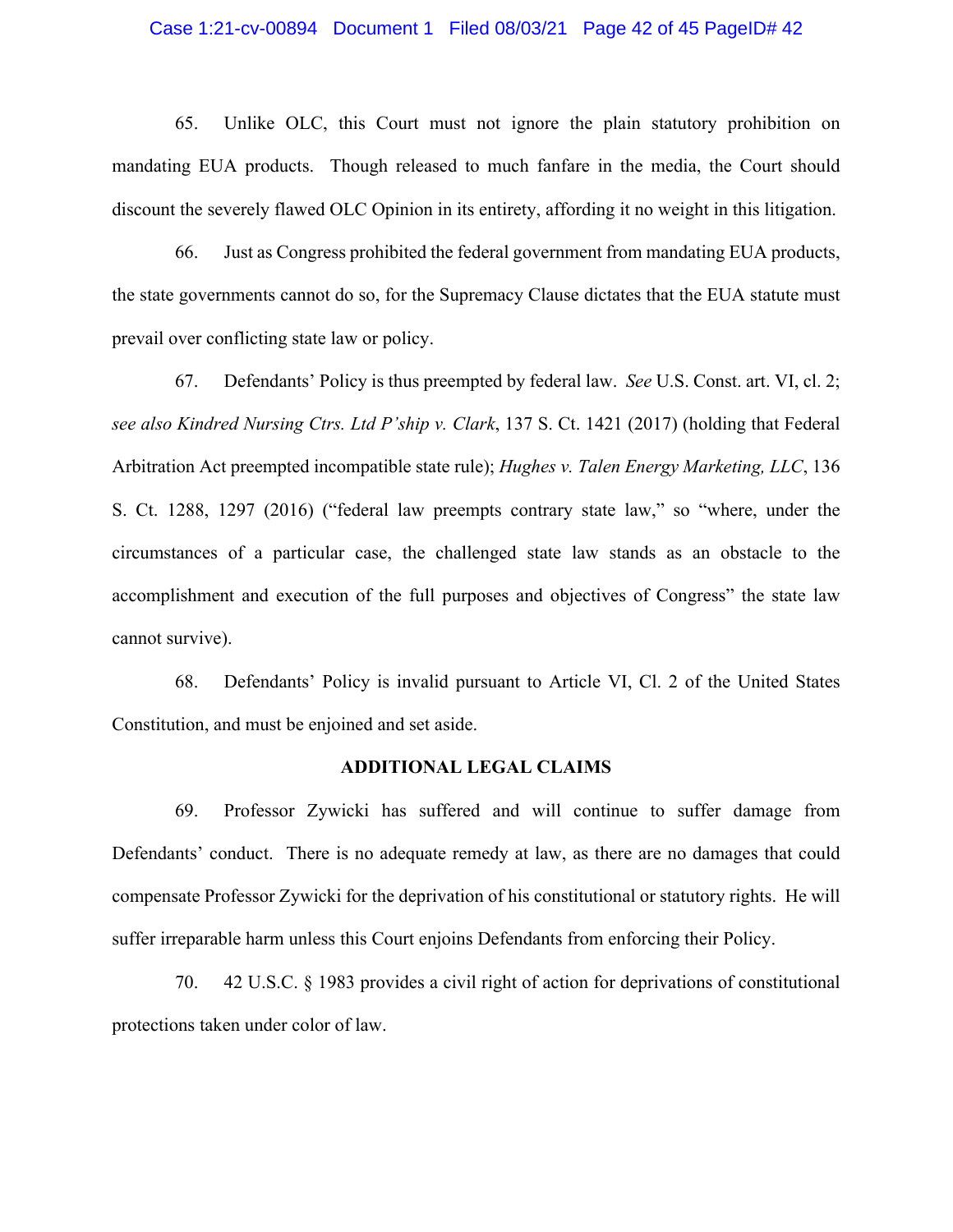#### Case 1:21-cv-00894 Document 1 Filed 08/03/21 Page 43 of 45 PageID# 43

71. Professor Zywicki is entitled to declaratory and injunctive relief pursuant to 42 U.S.C. § 1983 because he is being deprived of "rights, privileges, or immunities secured by the Constitution and laws." Section 1983 thus supports both Professor Zywicki's constitutional and statutory causes of action against the GMU defendants because Section 1983 protects rights "secured by the Constitution *and* laws." 42 U.S.C. § 1983 (emphasis added).

72. Likewise, Professor Zywicki is entitled to injunctive relief pursuant to *Ex parte Young*'s nonstatutory equitable right of action. *See Verizon Md., Inc. v. Public Serv. Comm'n of Md.*, 535 U.S. 635, 648 (2002) ("We conclude that 28 U.S.C. § 1331 provides a basis for jurisdiction over Verizon's claim that the Commission's order requiring reciprocal compensation for ISP-bound calls is pre-empted by federal law. We also conclude that the doctrine of *Ex parte Young* permits Verizon's suit to go forward against the state commissioners in their official capacities.").

73. In sum, Professor Zywicki is entitled to a judgment declaring that the Policy violates the Supremacy Clause and an injunction restraining Defendants' enforcement of the Policy, since it is preempted by federal law.

#### **RELIEF REQUESTED**

**WHEREFORE,** Plaintiff respectfully requests that the Court find the Defendants have committed the violations alleged and described above, and issue in response the following:

A. A declaratory judgment that GMU's Policy infringes upon Plaintiff's constitutionally protected rights to protect his bodily integrity and to refuse unnecessary medical treatment.

B. A declaratory judgment that GMU's Policy represents an unconstitutional condition, especially in light of a set of explicit and implicit procedures established in the Policy that violates the Due Process Clause of the Fourteenth Amendment.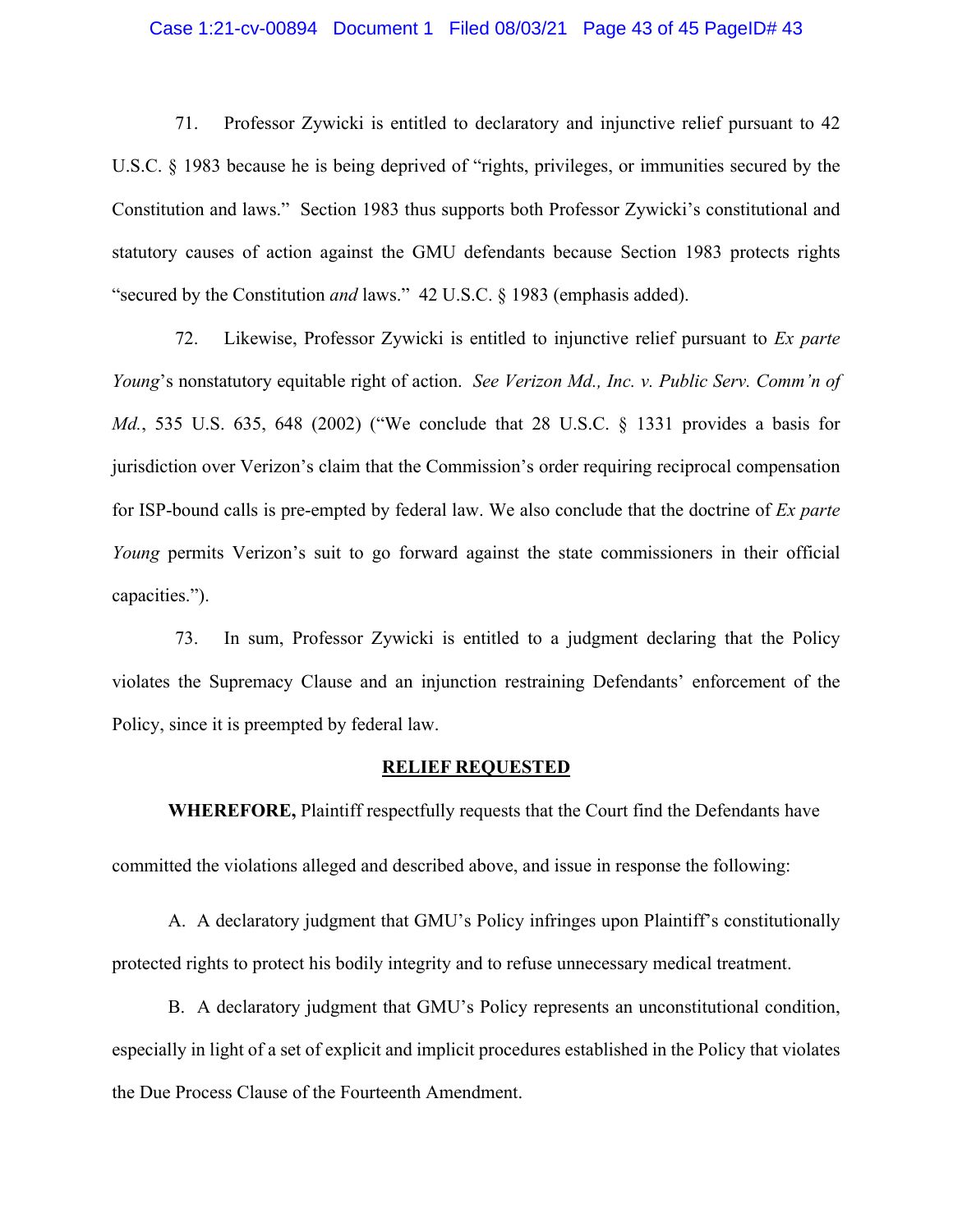C. A declaratory judgment that GMU's Policy violates the Supremacy Clause of the United States Constitution because the Policy, a state program, conflicts with the federal EUA Statute; AND

 D. Injunctive relief restraining and enjoining Defendants, their officers, agents, servants, employees, attorneys, and all persons in active concert or participation with them (*see* Fed. R. Civ. P.  $65(d)(2)$ ), and each of them, from enforcing coercive or otherwise pressuring policies or conditions similar to those in the Policy that act to compel or try to exert leverage on GMU employees with natural immunity to get a COVID-19 vaccine.

# **JURY DEMAND**

Plaintiff herein demands a trial by jury of any triable issues in the present matter.

August 3, 2021

Respectfully submitted,

/s/ Matthew D. Hardin Matthew D. Hardin, VSB #87482 Hardin Law Office 1725 I Street NW, Suite 300 Washington, DC 20006 Telephone: 202-802-1948 Email: HardinLawPLLC@icloud.com

*Local Counsel for the Plaintiff* 

/s/Jenin Younes

Jenin Younes\* Litigation Counsel NEW CIVIL LIBERTIES ALLIANCE 1225 19th Street NW, Suite 450 Washington, DC 20036 Telephone: (202) 869-5210 Facsimile: (202) 869-5238 jenin.younes@ncla.legal *Pro hac vice application forthcoming*